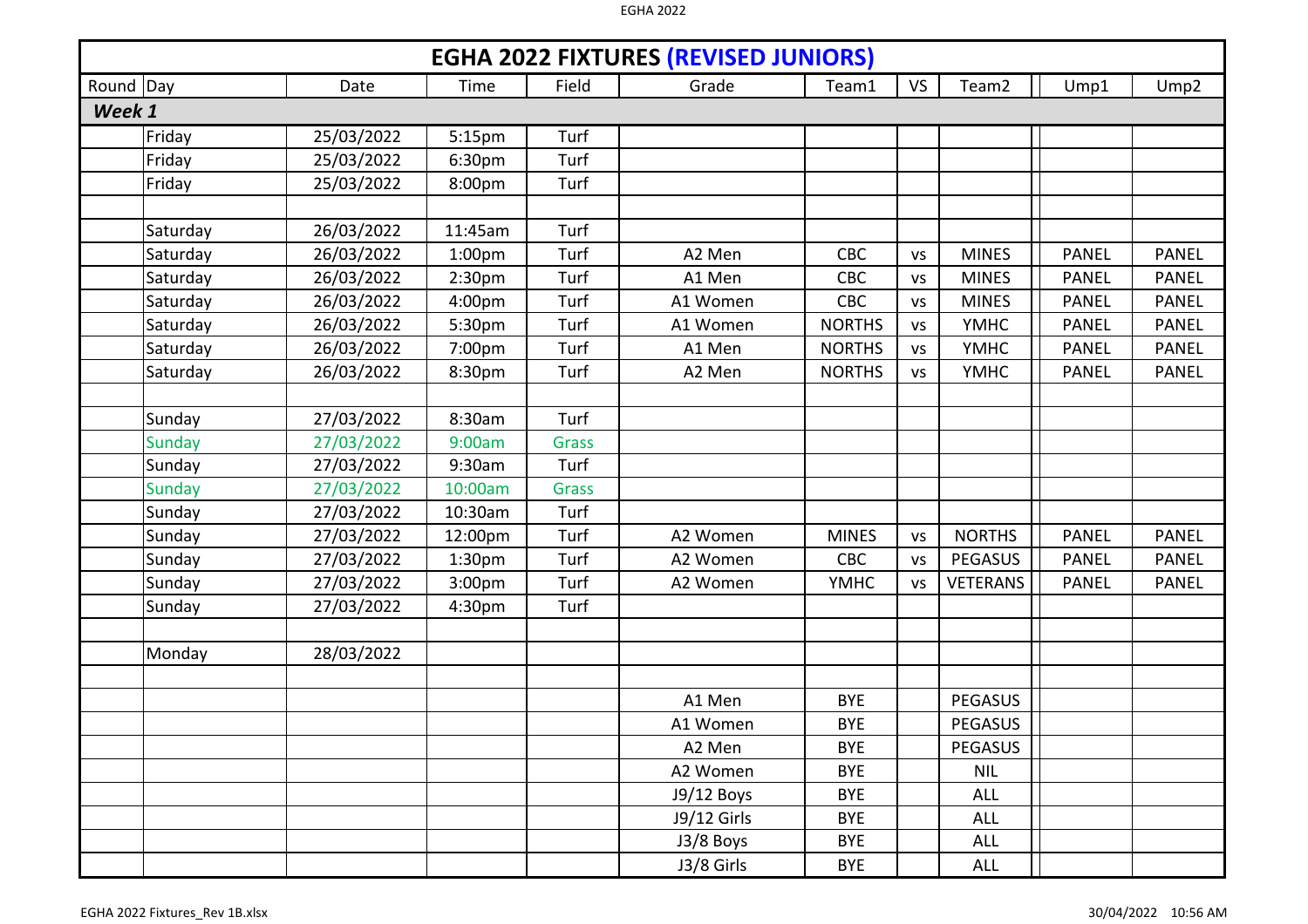|        | <b>EGHA 2022 FIXTURES (REVISED JUNIORS)</b><br>Round Day<br>Team <sub>2</sub><br>Field<br><b>VS</b><br>Ump1<br>Ump <sub>2</sub><br>Date<br>Time<br>Grade<br>Team1 |           |                    |              |             |                 |           |               |              |              |  |  |  |
|--------|-------------------------------------------------------------------------------------------------------------------------------------------------------------------|-----------|--------------------|--------------|-------------|-----------------|-----------|---------------|--------------|--------------|--|--|--|
|        |                                                                                                                                                                   |           |                    |              |             |                 |           |               |              |              |  |  |  |
| Week 2 |                                                                                                                                                                   |           |                    |              |             |                 |           |               |              |              |  |  |  |
|        | Friday                                                                                                                                                            | 1/04/2022 | 5:15pm             | Turf         |             |                 |           |               |              |              |  |  |  |
|        | Friday                                                                                                                                                            | 1/04/2022 | 6:30pm             | Turf         | A2 Men      | <b>CBC</b>      | <b>VS</b> | <b>MINES</b>  | <b>PANEL</b> | <b>PANEL</b> |  |  |  |
|        | Friday                                                                                                                                                            | 1/04/2022 | 8:00pm             | Turf         | A1 Men      | <b>CBC</b>      | <b>VS</b> | <b>MINES</b>  | <b>PANEL</b> | <b>PANEL</b> |  |  |  |
|        |                                                                                                                                                                   |           |                    |              |             |                 |           |               |              |              |  |  |  |
|        | Saturday                                                                                                                                                          | 2/04/2022 | 11:45am            | Turf         |             |                 |           |               |              |              |  |  |  |
|        | Saturday                                                                                                                                                          | 2/04/2022 | 1:00 <sub>pm</sub> | Turf         | A2 Women    | <b>VETERANS</b> | <b>VS</b> | PEGASUS       | <b>PANEL</b> | <b>PANEL</b> |  |  |  |
|        | Saturday                                                                                                                                                          | 2/04/2022 | 2:30 <sub>pm</sub> | Turf         | A1 Women    | <b>MINES</b>    | <b>VS</b> | PEGASUS       | <b>PANEL</b> | <b>PANEL</b> |  |  |  |
|        | Saturday                                                                                                                                                          | 2/04/2022 | 4:00pm             | Turf         | A1 Men      | <b>MINES</b>    | <b>VS</b> | PEGASUS       | <b>PANEL</b> | <b>PANEL</b> |  |  |  |
|        | Saturday                                                                                                                                                          | 2/04/2022 | 5:30pm             | Turf         | A2 Men      | <b>MINES</b>    | <b>VS</b> | PEGASUS       | <b>PANEL</b> | <b>PANEL</b> |  |  |  |
|        | Saturday                                                                                                                                                          | 2/04/2022 | 7:00pm             | Turf         | A2 Women    | <b>YMHC</b>     | <b>VS</b> | <b>NORTHS</b> | <b>PANEL</b> | <b>PANEL</b> |  |  |  |
|        | Saturday                                                                                                                                                          | 2/04/2022 | 8:30pm             | Turf         |             |                 |           |               |              |              |  |  |  |
|        |                                                                                                                                                                   |           |                    |              |             |                 |           |               |              |              |  |  |  |
|        | Sunday                                                                                                                                                            | 3/04/2022 | 8:30am             | Turf         |             |                 |           |               |              |              |  |  |  |
|        | <b>Sunday</b>                                                                                                                                                     | 3/04/2022 | 9:00am             | <b>Grass</b> |             |                 |           |               |              |              |  |  |  |
|        | Sunday                                                                                                                                                            | 3/04/2022 | 9:30am             | Turf         |             |                 |           |               |              |              |  |  |  |
|        | <b>Sunday</b>                                                                                                                                                     | 3/04/2022 | 10:00am            | <b>Grass</b> |             |                 |           |               |              |              |  |  |  |
|        | Sunday                                                                                                                                                            | 3/04/2022 | 10:30am            | Turf         |             |                 |           |               |              |              |  |  |  |
|        | Sunday                                                                                                                                                            | 3/04/2022 | 12:00pm            | Turf         | A2 Women    | <b>MINES</b>    | <b>VS</b> | <b>CBC</b>    | <b>PANEL</b> | <b>PANEL</b> |  |  |  |
|        | Sunday                                                                                                                                                            | 3/04/2022 | 1:30 <sub>pm</sub> | Turf         | A1 Women    | <b>YMHC</b>     | <b>VS</b> | CBC           | <b>PANEL</b> | <b>PANEL</b> |  |  |  |
|        | Sunday                                                                                                                                                            | 3/04/2022 | 3:00pm             | Turf         | A1 Men      | <b>YMHC</b>     | <b>VS</b> | CBC           | <b>PANEL</b> | <b>PANEL</b> |  |  |  |
|        | Sunday                                                                                                                                                            | 3/04/2022 | 4:30pm             | Turf         | A2 Men      | <b>YMHC</b>     | <b>VS</b> | <b>CBC</b>    | <b>PANEL</b> | <b>PANEL</b> |  |  |  |
|        |                                                                                                                                                                   |           |                    |              |             |                 |           |               |              |              |  |  |  |
|        | Monday                                                                                                                                                            | 4/04/2022 |                    |              |             |                 |           |               |              |              |  |  |  |
|        |                                                                                                                                                                   |           |                    |              |             |                 |           |               |              |              |  |  |  |
|        |                                                                                                                                                                   |           |                    |              | A1 Men      | <b>BYE</b>      |           | <b>NORTHS</b> |              |              |  |  |  |
|        |                                                                                                                                                                   |           |                    |              | A1 Women    | <b>BYE</b>      |           | <b>NORTHS</b> |              |              |  |  |  |
|        |                                                                                                                                                                   |           |                    |              | A2 Men      | <b>BYE</b>      |           | <b>NORTHS</b> |              |              |  |  |  |
|        |                                                                                                                                                                   |           |                    |              | A2 Women    | <b>BYE</b>      |           | <b>NIL</b>    |              |              |  |  |  |
|        |                                                                                                                                                                   |           |                    |              | J9/12 Boys  | <b>BYE</b>      |           | <b>ALL</b>    |              |              |  |  |  |
|        |                                                                                                                                                                   |           |                    |              | J9/12 Girls | <b>BYE</b>      |           | <b>ALL</b>    |              |              |  |  |  |
|        |                                                                                                                                                                   |           |                    |              | J3/8 Boys   | <b>BYE</b>      |           | <b>ALL</b>    |              |              |  |  |  |
|        |                                                                                                                                                                   |           |                    |              | J3/8 Girls  | <b>BYE</b>      |           | <b>ALL</b>    |              |              |  |  |  |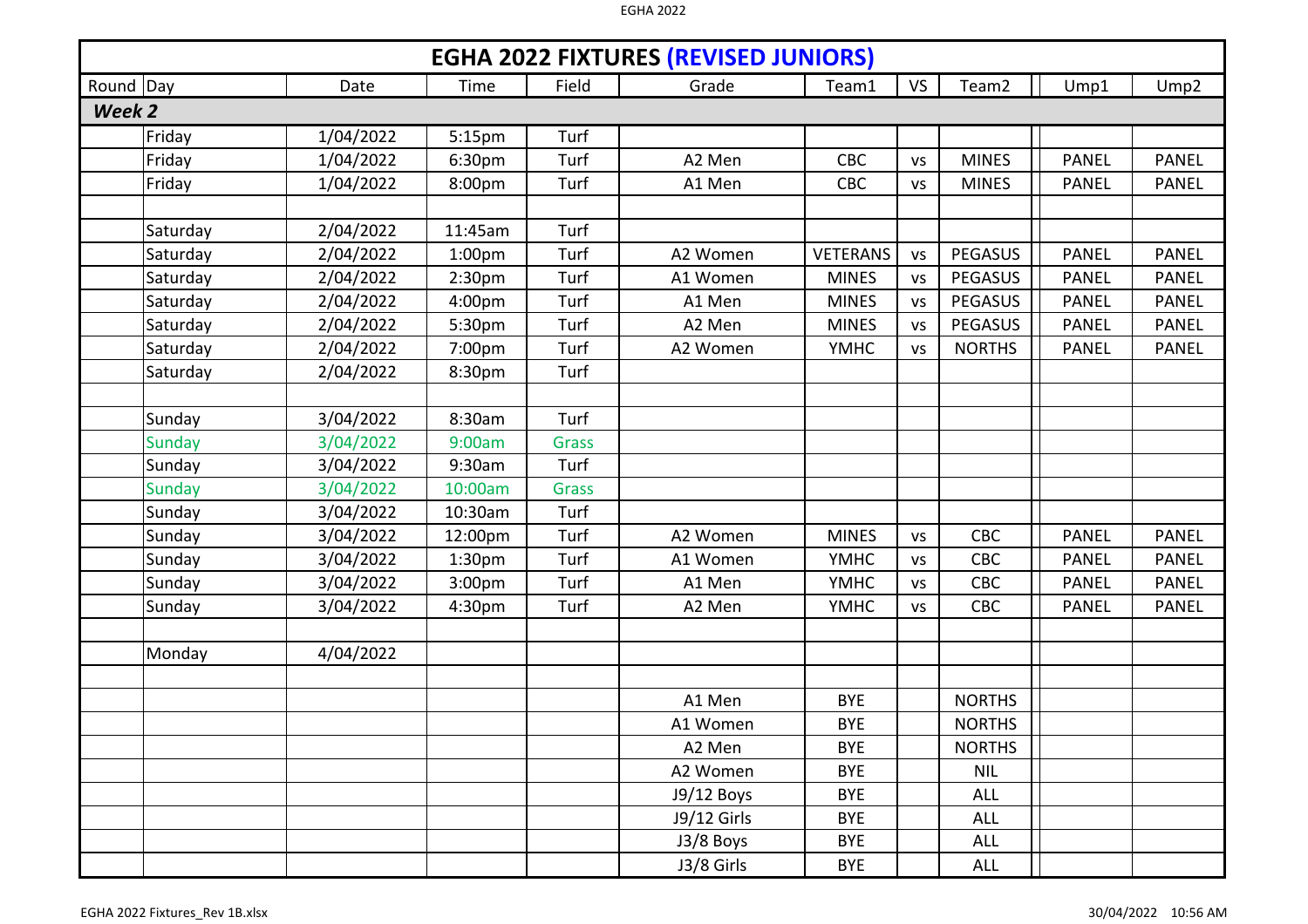|        | <b>EGHA 2022 FIXTURES (REVISED JUNIORS)</b><br>Round Day<br>Ump2<br>Date<br>Field<br>Grade<br>VS<br>Team2<br>Time<br>Team1<br>Ump1 |            |                    |              |             |              |           |                |              |              |  |  |  |
|--------|------------------------------------------------------------------------------------------------------------------------------------|------------|--------------------|--------------|-------------|--------------|-----------|----------------|--------------|--------------|--|--|--|
|        |                                                                                                                                    |            |                    |              |             |              |           |                |              |              |  |  |  |
| Week 3 |                                                                                                                                    |            |                    |              |             |              |           |                |              |              |  |  |  |
|        | Friday                                                                                                                             | 8/04/2022  | 5:15pm             | Turf         |             |              |           |                |              |              |  |  |  |
|        | Friday                                                                                                                             | 8/04/2022  | 6:30pm             | Turf         |             |              |           |                |              |              |  |  |  |
|        | Friday                                                                                                                             | 8/04/2022  | 8:00pm             | Turf         |             |              |           |                |              |              |  |  |  |
|        |                                                                                                                                    |            |                    |              |             |              |           |                |              |              |  |  |  |
|        | Saturday                                                                                                                           | 9/04/2022  | 11:45am            | Turf         |             |              |           |                |              |              |  |  |  |
|        | Saturday                                                                                                                           | 9/04/2022  | 1:00 <sub>pm</sub> | Turf         | A2 Men      | CBC          | <b>VS</b> | PEGASUS        | <b>PANEL</b> | <b>PANEL</b> |  |  |  |
|        | Saturday                                                                                                                           | 9/04/2022  | 2:30pm             | Turf         | A1 Men      | CBC          | <b>VS</b> | <b>PEGASUS</b> | <b>PANEL</b> | <b>PANEL</b> |  |  |  |
|        | Saturday                                                                                                                           | 9/04/2022  | 4:00pm             | Turf         | A1 Women    | CBC          | <b>VS</b> | PEGASUS        | <b>PANEL</b> | <b>PANEL</b> |  |  |  |
|        | Saturday                                                                                                                           | 9/04/2022  | 5:30pm             | Turf         | A2 Men      | <b>MINES</b> | <b>VS</b> | <b>NORTHS</b>  | <b>PANEL</b> | <b>PANEL</b> |  |  |  |
|        | Saturday                                                                                                                           | 9/04/2022  | 7:00pm             | Turf         | A1 Men      | <b>MINES</b> | <b>VS</b> | <b>NORTHS</b>  | <b>PANEL</b> | <b>PANEL</b> |  |  |  |
|        | Saturday                                                                                                                           | 9/04/2022  | 8:30pm             | Turf         | A1 Women    | <b>MINES</b> | <b>VS</b> | <b>NORTHS</b>  | <b>PANEL</b> | PANEL        |  |  |  |
|        |                                                                                                                                    |            |                    |              |             |              |           |                |              |              |  |  |  |
|        | Sunday                                                                                                                             | 10/04/2022 | 8:30am             | Turf         |             |              |           |                |              |              |  |  |  |
|        | <b>Sunday</b>                                                                                                                      | 10/04/2022 | 9:00am             | <b>Grass</b> |             |              |           |                |              |              |  |  |  |
|        | Sunday                                                                                                                             | 10/04/2022 | 9:30am             | Turf         |             |              |           |                |              |              |  |  |  |
|        | <b>Sunday</b>                                                                                                                      | 10/04/2022 | 10:00am            | <b>Grass</b> |             |              |           |                |              |              |  |  |  |
|        | Sunday                                                                                                                             | 10/04/2022 | 10:30am            | Turf         |             |              |           |                |              |              |  |  |  |
|        | Sunday                                                                                                                             | 10/04/2022 | 12:00pm            | Turf         |             |              |           |                |              |              |  |  |  |
|        | Sunday                                                                                                                             | 10/04/2022 | 1:30pm             | Turf         |             |              |           |                |              |              |  |  |  |
|        | Sunday                                                                                                                             | 10/04/2022 | 3:00pm             | Turf         |             |              |           |                |              |              |  |  |  |
|        | Sunday                                                                                                                             | 10/04/2022 | 4:30pm             | Turf         |             |              |           |                |              |              |  |  |  |
|        |                                                                                                                                    |            |                    |              |             |              |           |                |              |              |  |  |  |
|        | Monday                                                                                                                             | 11/04/2022 |                    |              |             |              |           |                |              |              |  |  |  |
|        |                                                                                                                                    |            |                    |              |             |              |           |                |              |              |  |  |  |
|        |                                                                                                                                    |            |                    |              | A1 Men      | <b>BYE</b>   |           | <b>YMHC</b>    |              |              |  |  |  |
|        |                                                                                                                                    |            |                    |              | A1 Women    | <b>BYE</b>   |           | <b>YMHC</b>    |              |              |  |  |  |
|        |                                                                                                                                    |            |                    |              | A2 Men      | <b>BYE</b>   |           | <b>YMHC</b>    |              |              |  |  |  |
|        |                                                                                                                                    |            |                    |              | A2 Women    | <b>BYE</b>   |           | ALL            |              |              |  |  |  |
|        |                                                                                                                                    |            |                    |              | J9/12 Boys  | <b>BYE</b>   |           | ALL            |              |              |  |  |  |
|        |                                                                                                                                    |            |                    |              | J9/12 Girls | <b>BYE</b>   |           | ALL            |              |              |  |  |  |
|        |                                                                                                                                    |            |                    |              | J3/8 Boys   | <b>BYE</b>   |           | ALL            |              |              |  |  |  |
|        |                                                                                                                                    |            |                    |              | J3/8 Girls  | <b>BYE</b>   |           | ALL            |              |              |  |  |  |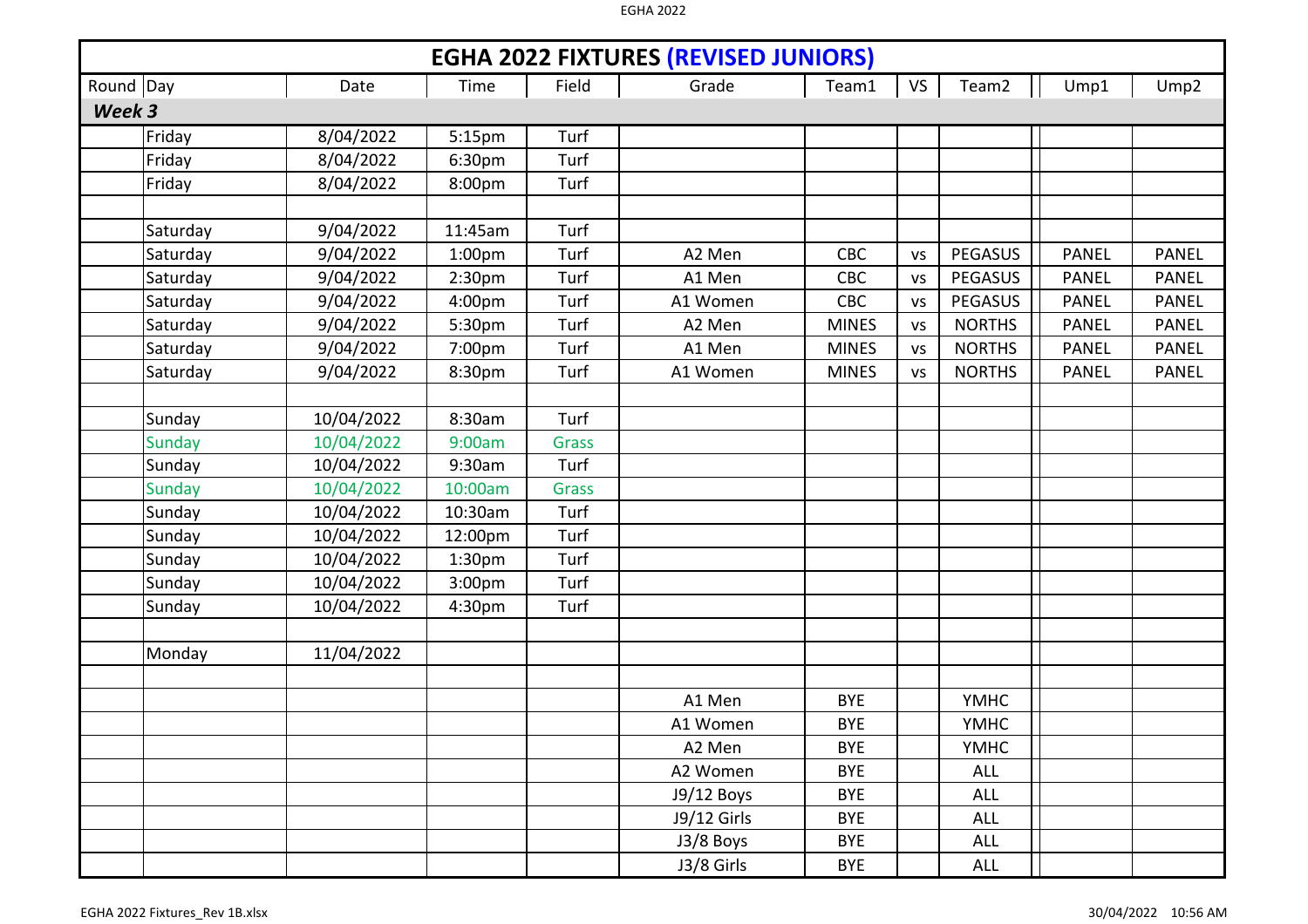|           |               |               |                    |              | <b>EGHA 2022 FIXTURES (REVISED JUNIORS)</b> |            |    |                   |      |      |
|-----------|---------------|---------------|--------------------|--------------|---------------------------------------------|------------|----|-------------------|------|------|
| Round Day |               | Date          | Time               | Field        | Grade                                       | Team1      | VS | Team <sub>2</sub> | Ump1 | Ump2 |
| Week 4    |               | <b>Easter</b> |                    |              |                                             |            |    |                   |      |      |
|           | Friday        | 15/04/2022    | 5:15pm             | Turf         |                                             |            |    |                   |      |      |
|           | Friday        | 15/04/2022    | 6:30pm             | Turf         |                                             |            |    |                   |      |      |
|           | Friday        | 15/04/2022    | 8:00pm             | Turf         |                                             |            |    |                   |      |      |
|           |               |               |                    |              |                                             |            |    |                   |      |      |
|           | Saturday      | 16/04/2022    | 11:45am            | Turf         |                                             |            |    |                   |      |      |
|           | Saturday      | 16/04/2022    | 1:00 <sub>pm</sub> | Turf         |                                             |            |    |                   |      |      |
|           | Saturday      | 16/04/2022    | 2:30 <sub>pm</sub> | Turf         |                                             |            |    |                   |      |      |
|           | Saturday      | 16/04/2022    | 4:00pm             | Turf         |                                             |            |    |                   |      |      |
|           | Saturday      | 16/04/2022    | 5:30pm             | Turf         |                                             |            |    |                   |      |      |
|           | Saturday      | 16/04/2022    | 7:00pm             | Turf         |                                             |            |    |                   |      |      |
|           | Saturday      | 16/04/2022    | 8:30pm             | Turf         |                                             |            |    |                   |      |      |
|           |               |               |                    |              |                                             |            |    |                   |      |      |
|           | Sunday        | 17/04/2022    | 8:30am             | Turf         |                                             |            |    |                   |      |      |
|           | <b>Sunday</b> | 17/04/2022    | 9:00am             | <b>Grass</b> |                                             |            |    |                   |      |      |
|           | Sunday        | 17/04/2022    | 9:30am             | Turf         |                                             |            |    |                   |      |      |
|           | <b>Sunday</b> | 17/04/2022    | 10:00am            | Grass        |                                             |            |    |                   |      |      |
|           | Sunday        | 17/04/2022    | 10:30am            | Turf         |                                             |            |    |                   |      |      |
|           | Sunday        | 17/04/2022    | 12:00pm            | Turf         |                                             |            |    |                   |      |      |
|           | Sunday        | 17/04/2022    | 1:30pm             | Turf         |                                             |            |    |                   |      |      |
|           | Sunday        | 17/04/2022    | 3:00pm             | Turf         |                                             |            |    |                   |      |      |
|           | Sunday        | 17/04/2022    | 4:30pm             | Turf         |                                             |            |    |                   |      |      |
|           |               |               |                    |              |                                             |            |    |                   |      |      |
|           | Monday        | 18/04/2022    |                    |              |                                             |            |    |                   |      |      |
|           |               |               |                    |              |                                             |            |    |                   |      |      |
|           |               |               |                    |              | A1 Men                                      | <b>BYE</b> |    | <b>ALL</b>        |      |      |
|           |               |               |                    |              | A1 Women                                    | <b>BYE</b> |    | <b>ALL</b>        |      |      |
|           |               |               |                    |              | A2 Men                                      | <b>BYE</b> |    | <b>ALL</b>        |      |      |
|           |               |               |                    |              | A2 Women                                    | <b>BYE</b> |    | <b>ALL</b>        |      |      |
|           |               |               |                    |              | J9/12 Boys                                  | <b>BYE</b> |    | ALL               |      |      |
|           |               |               |                    |              | J9/12 Girls                                 | <b>BYE</b> |    | ALL               |      |      |
|           |               |               |                    |              | J3/8 Boys                                   | <b>BYE</b> |    | <b>ALL</b>        |      |      |
|           |               |               |                    |              | J3/8 Girls                                  | <b>BYE</b> |    | <b>ALL</b>        |      |      |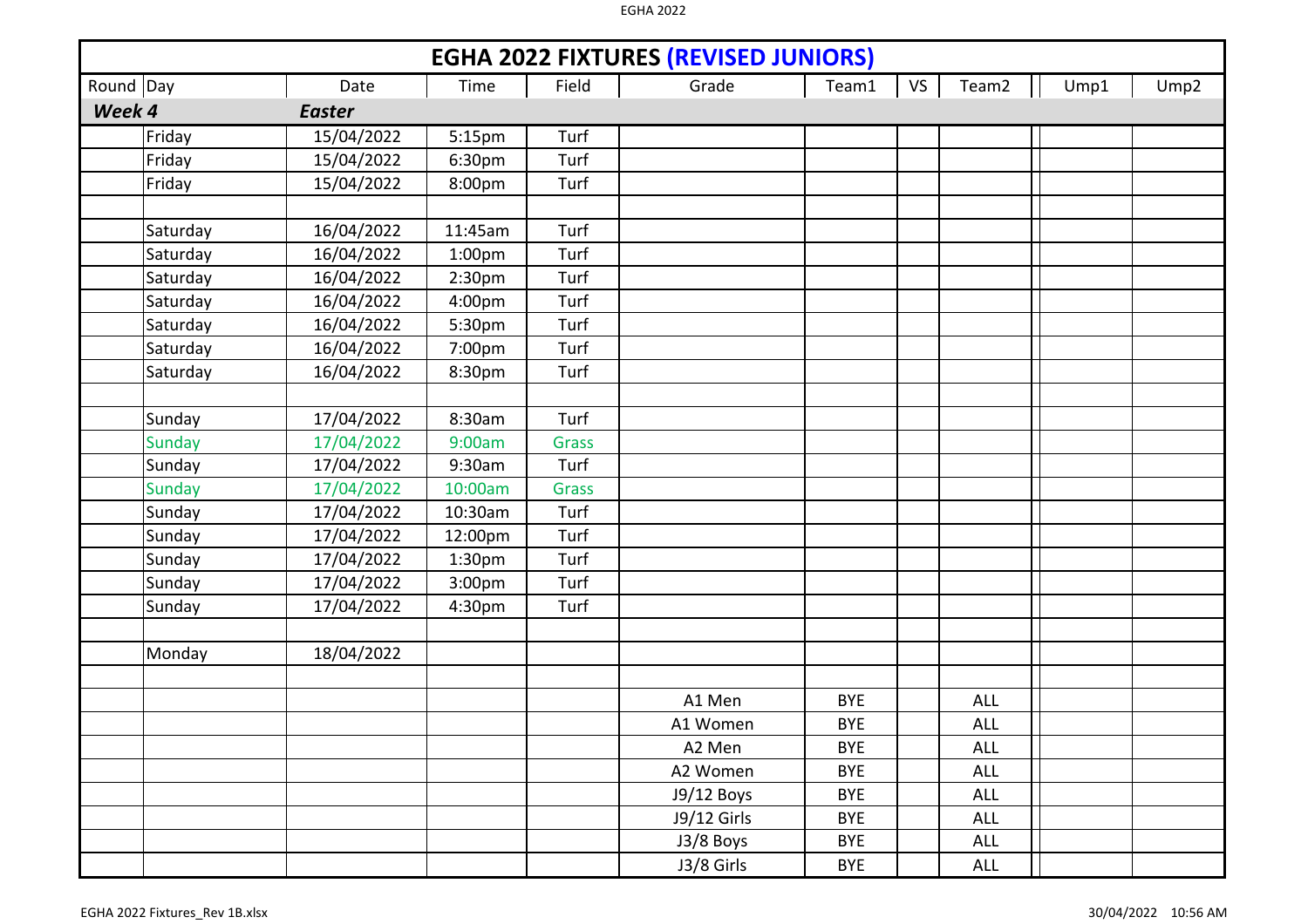|           | <b>EGHA 2022 FIXTURES (REVISED JUNIORS)</b> |            |                    |              |              |                |           |                |                |                  |  |  |
|-----------|---------------------------------------------|------------|--------------------|--------------|--------------|----------------|-----------|----------------|----------------|------------------|--|--|
| Round Day |                                             | Date       | Time               | Field        | Grade        | Team1          | <b>VS</b> | Team2          | Ump1           | Ump <sub>2</sub> |  |  |
| Week 5    |                                             |            |                    |              |              |                |           |                |                |                  |  |  |
|           | Friday                                      | 22/04/2022 | 5:15pm             | Turf         |              |                |           |                |                |                  |  |  |
|           | Friday                                      | 22/04/2022 | 6:30pm             | Turf         | A1 Women     | <b>NORTHS</b>  | <b>VS</b> | <b>PEGASUS</b> | <b>PANEL</b>   | <b>PANEL</b>     |  |  |
|           | Friday                                      | 22/04/2022 | 8:00pm             | Turf         | A2 Women     | <b>NORTHS</b>  | <b>VS</b> | <b>PEGASUS</b> | <b>PANEL</b>   | <b>PANEL</b>     |  |  |
|           |                                             |            |                    |              |              |                |           |                |                |                  |  |  |
|           | Saturday                                    | 23/04/2022 | 11:45am            | Turf         |              |                |           |                |                |                  |  |  |
|           | Saturday                                    | 23/04/2022 | 1:00 <sub>pm</sub> | Turf         | A2 Women     | <b>MINES</b>   | <b>VS</b> | <b>YMHC</b>    | <b>PANEL</b>   | <b>PANEL</b>     |  |  |
|           | Saturday                                    | 23/04/2022 | 2:30 <sub>pm</sub> | Turf         | A1 Women     | <b>MINES</b>   | <b>VS</b> | <b>YMHC</b>    | <b>PANEL</b>   | <b>PANEL</b>     |  |  |
|           | Saturday                                    | 23/04/2022 | 4:00pm             | Turf         | A1 Men       | <b>MINES</b>   | <b>VS</b> | <b>YMHC</b>    | <b>PANEL</b>   | <b>PANEL</b>     |  |  |
|           | Saturday                                    | 23/04/2022 | 5:30pm             | Turf         | A2 Men       | <b>MINES</b>   | <b>VS</b> | <b>YMHC</b>    | <b>PANEL</b>   | <b>PANEL</b>     |  |  |
|           | Saturday                                    | 23/04/2022 | 7:00pm             | Turf         | A1 Men       | <b>NORTHS</b>  | <b>VS</b> | <b>PEGASUS</b> | <b>PANEL</b>   | <b>PANEL</b>     |  |  |
|           | Saturday                                    | 23/04/2022 | 8:30pm             | Turf         | A2 Men       | <b>NORTHS</b>  | <b>VS</b> | PEGASUS        | <b>PANEL</b>   | <b>PANEL</b>     |  |  |
|           |                                             |            |                    |              |              |                |           |                |                |                  |  |  |
|           | Sunday                                      | 24/04/2022 | 8:30am             | Turf         | J3/8 Boys    | <b>YMHC</b>    | <b>VS</b> | <b>MINES</b>   | <b>YMHC</b>    | <b>MINES</b>     |  |  |
|           | <b>Sunday</b>                               | 24/04/2022 | 9:00am             | <b>Grass</b> | J3/8 Boys    | <b>PEGASUS</b> | <b>VS</b> | <b>NORTHS</b>  | <b>PEGASUS</b> | <b>NORTHS</b>    |  |  |
|           | Sunday                                      | 24/04/2022 | 9:30am             | Turf         | J3/8 Girls   | <b>YMHC</b>    | <b>VS</b> | <b>MINES</b>   | <b>YMHC</b>    | <b>MINES</b>     |  |  |
|           | <b>Sunday</b>                               | 24/04/2022 | 10:00am            | <b>Grass</b> | J3/8 Girls   | <b>PEGASUS</b> | <b>VS</b> | <b>NORTHS</b>  | <b>PEGASUS</b> | <b>NORTHS</b>    |  |  |
|           | Sunday                                      | 24/04/2022 | 10:30am            | Turf         | J9/12 Girls  |                |           |                |                |                  |  |  |
|           | Sunday                                      | 24/04/2022 | 12:00pm            | Turf         | J9/12 Boys   | <b>YMHC</b>    | <b>VS</b> | <b>MINES</b>   | <b>PEGASUS</b> | <b>NORTHS</b>    |  |  |
|           | Sunday                                      | 24/04/2022 | 1:30 <sub>pm</sub> | Turf         | J9/12 Girls  | <b>PEGASUS</b> | <b>VS</b> | <b>NORTHS</b>  | CBC            | <b>MINES</b>     |  |  |
|           | Sunday                                      | 24/04/2022 | 3:00pm             | Turf         | J9/12 Boys   | <b>PEGASUS</b> | <b>VS</b> | <b>NORTHS</b>  | <b>YMHC</b>    | <b>MINES</b>     |  |  |
|           | Sunday                                      | 24/04/2022 | 4:30pm             | Turf         | A2 Women     |                |           |                |                |                  |  |  |
|           |                                             |            |                    |              |              |                |           |                |                |                  |  |  |
|           | Monday                                      | 25/04/2022 |                    |              |              |                |           |                |                |                  |  |  |
|           |                                             |            |                    |              |              |                |           |                |                |                  |  |  |
|           |                                             |            |                    |              | A1 Men       | <b>BYE</b>     |           | <b>CBC</b>     |                |                  |  |  |
|           |                                             |            |                    |              | A1 Women     | <b>BYE</b>     |           | CBC            |                |                  |  |  |
|           |                                             |            |                    |              | A2 Men       | <b>BYE</b>     |           | CBC            |                |                  |  |  |
|           |                                             |            |                    |              | A2 Women     | <b>BYE</b>     |           | <b>NIL</b>     |                |                  |  |  |
|           |                                             |            |                    |              | $J9/12$ Boys | <b>BYE</b>     |           | <b>NIL</b>     |                |                  |  |  |
|           |                                             |            |                    |              | J9/12 Girls  | <b>BYE</b>     |           | <b>NIL</b>     |                |                  |  |  |
|           |                                             |            |                    |              | J3/8 Boys    | <b>BYE</b>     |           | CBC            |                |                  |  |  |
|           |                                             |            |                    |              | J3/8 Girls   | <b>BYE</b>     |           | <b>CBC</b>     |                |                  |  |  |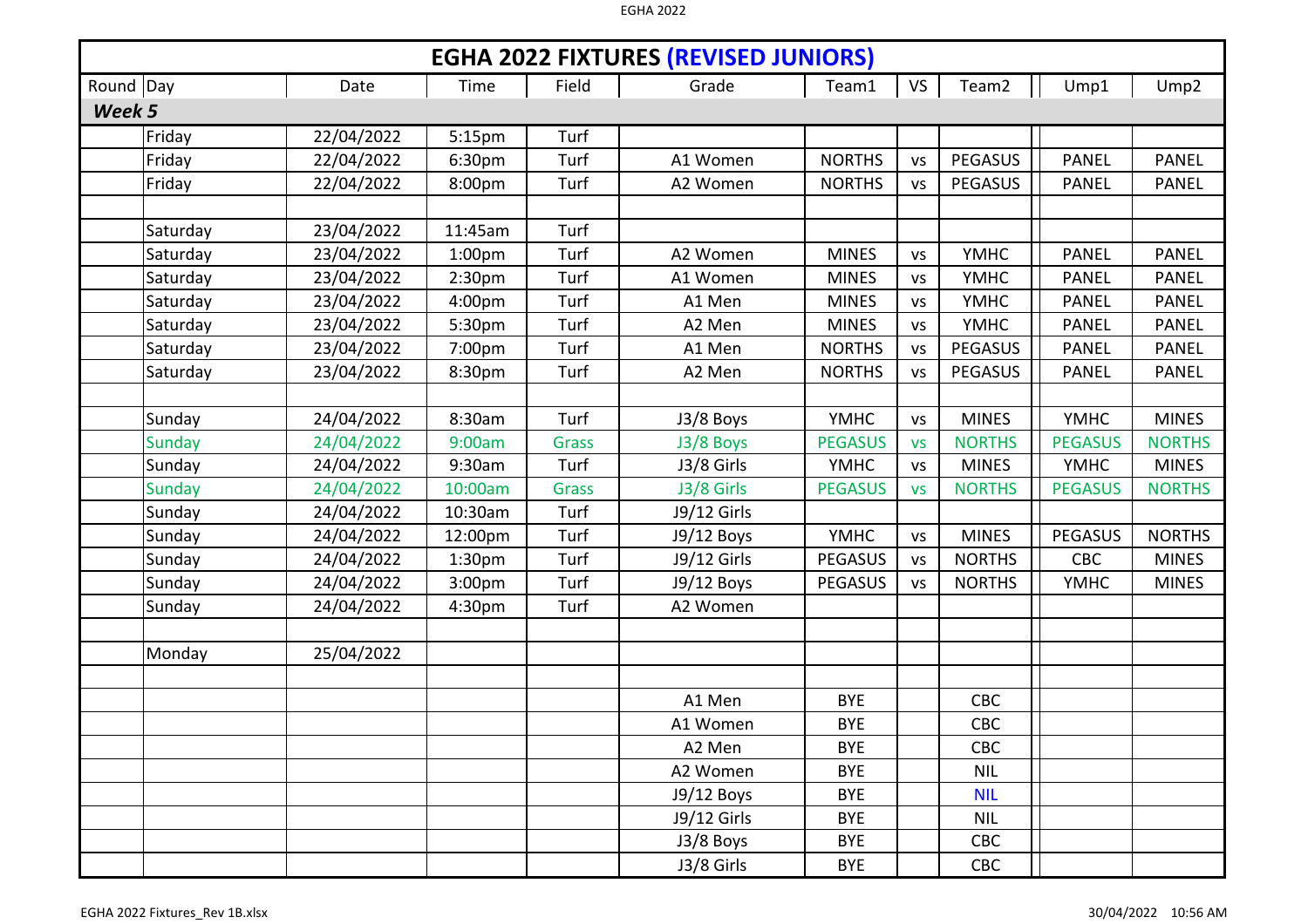|           | <b>EGHA 2022 FIXTURES (REVISED JUNIORS)</b><br><b>VS</b><br>Field<br>Date<br>Time<br>Grade<br>Ump1<br>Team1 |            |                    |              |                   |              |           |                   |              |                  |  |  |
|-----------|-------------------------------------------------------------------------------------------------------------|------------|--------------------|--------------|-------------------|--------------|-----------|-------------------|--------------|------------------|--|--|
| Round Day |                                                                                                             |            |                    |              |                   |              |           | Team <sub>2</sub> |              | Ump <sub>2</sub> |  |  |
| Week 6    |                                                                                                             |            |                    |              |                   |              |           |                   |              |                  |  |  |
|           | Friday                                                                                                      | 29/04/2022 | 5:15pm             | Turf         | Welcome to Hockey |              |           |                   |              |                  |  |  |
|           | Friday                                                                                                      | 29/04/2022 | 6:30pm             | Turf         | A1 Women          | CBC          | <b>VS</b> | <b>NORTHS</b>     | <b>PANEL</b> | <b>PANEL</b>     |  |  |
|           | Friday                                                                                                      | 29/04/2022 | 8:00pm             | Turf         | A2 Women          | CBC          | <b>VS</b> | <b>NORTHS</b>     | <b>PANEL</b> | <b>PANEL</b>     |  |  |
|           |                                                                                                             |            |                    |              |                   |              |           |                   |              |                  |  |  |
|           | Saturday                                                                                                    | 30/04/2022 | 11:45am            | Turf         |                   |              |           |                   |              |                  |  |  |
|           | Saturday                                                                                                    | 30/04/2022 | 1:00 <sub>pm</sub> | Turf         | A2 Women          | <b>YMHC</b>  | <b>VS</b> | <b>PEGASUS</b>    | <b>PANEL</b> | <b>PANEL</b>     |  |  |
|           | Saturday                                                                                                    | 30/04/2022 | 2:30 <sub>pm</sub> | Turf         | A2 Men            | <b>YMHC</b>  | <b>VS</b> | <b>PEGASUS</b>    | <b>PANEL</b> | <b>PANEL</b>     |  |  |
|           | Saturday                                                                                                    | 30/04/2022 | 4:00pm             | Turf         | A1 Men            | <b>YMHC</b>  | <b>VS</b> | <b>PEGASUS</b>    | <b>PANEL</b> | <b>PANEL</b>     |  |  |
|           | Saturday                                                                                                    | 30/04/2022 | 5:30pm             | Turf         | A1 Women          | <b>YMHC</b>  | <b>VS</b> | <b>PEGASUS</b>    | <b>PANEL</b> | <b>PANEL</b>     |  |  |
|           | Saturday                                                                                                    | 30/04/2022 | 7:00pm             | Turf         | A1 Men            | <b>CBC</b>   | <b>VS</b> | <b>NORTHS</b>     | <b>PANEL</b> | <b>PANEL</b>     |  |  |
|           | Saturday                                                                                                    | 30/04/2022 | 8:30pm             | Turf         | A2 Men            | CBC          | <b>VS</b> | <b>NORTHS</b>     | PANEL        | <b>PANEL</b>     |  |  |
|           |                                                                                                             |            |                    |              |                   |              |           |                   |              |                  |  |  |
|           | Sunday                                                                                                      | 1/05/2022  | 8:30am             | Turf         | J3/8 Boys         | <b>CBC</b>   | <b>VS</b> | <b>NORTHS</b>     | CBC          | <b>NORTHS</b>    |  |  |
|           | <b>Sunday</b>                                                                                               | 1/05/2022  | 9:00am             | <b>Grass</b> | J3/8 Boys         | <b>YMHC</b>  | <b>VS</b> | <b>PEGASUS</b>    | <b>YMHC</b>  | <b>PEGASUS</b>   |  |  |
|           | Sunday                                                                                                      | 1/05/2022  | 9:30am             | Turf         | J3/8 Girls        | <b>CBC</b>   | <b>VS</b> | <b>NORTHS</b>     | CBC          | <b>NORTHS</b>    |  |  |
|           | <b>Sunday</b>                                                                                               | 1/05/2022  | 10:00am            | <b>Grass</b> | J3/8 Girls        | <b>YMHC</b>  | <b>VS</b> | <b>PEGASUS</b>    | <b>YMHC</b>  | <b>PEGASUS</b>   |  |  |
|           | Sunday                                                                                                      | 1/05/2022  | 10:30am            | Turf         | J9/12 Girls       | <b>CBC</b>   | <b>VS</b> | <b>NORTHS</b>     | <b>MINES</b> | <b>PEGASUS</b>   |  |  |
|           | Sunday                                                                                                      | 1/05/2022  | 12:00pm            | Turf         | J9/12 Boys        | <b>MINES</b> | <b>VS</b> | <b>NORTHS</b>     | <b>YMHC</b>  | <b>PEGASUS</b>   |  |  |
|           | Sunday                                                                                                      | 1/05/2022  | 1:30 <sub>pm</sub> | Turf         | J9/12 Girls       | <b>MINES</b> | <b>VS</b> | <b>PEGASUS</b>    | <b>CBC</b>   | <b>NORTHS</b>    |  |  |
|           | Sunday                                                                                                      | 1/05/2022  | 3:00pm             | Turf         | J9/12 Boys        | <b>YMHC</b>  | <b>VS</b> | <b>PEGASUS</b>    | <b>MINES</b> | <b>NORTHS</b>    |  |  |
|           | Sunday                                                                                                      | 1/05/2022  | 4:30pm             | Turf         | A2 Women          | <b>MINES</b> | <b>VS</b> | <b>VETERANS</b>   | <b>PANEL</b> | <b>PANEL</b>     |  |  |
|           |                                                                                                             |            |                    |              |                   |              |           |                   |              |                  |  |  |
|           | Monday                                                                                                      | 2/05/2022  |                    |              |                   |              |           |                   |              |                  |  |  |
|           |                                                                                                             |            |                    |              |                   |              |           |                   |              |                  |  |  |
|           |                                                                                                             |            |                    |              | A1 Men            | <b>BYE</b>   |           | <b>MINES</b>      |              |                  |  |  |
|           |                                                                                                             |            |                    |              | A1 Women          | <b>BYE</b>   |           | <b>MINES</b>      |              |                  |  |  |
|           |                                                                                                             |            |                    |              | A2 Men            | <b>BYE</b>   |           | <b>MINES</b>      |              |                  |  |  |
|           |                                                                                                             |            |                    |              | A2 Women          | <b>BYE</b>   |           | <b>NIL</b>        |              |                  |  |  |
|           |                                                                                                             |            |                    |              | J9/12 Boys        | <b>BYE</b>   |           | <b>NIL</b>        |              |                  |  |  |
|           |                                                                                                             |            |                    |              | J9/12 Girls       | <b>BYE</b>   |           | <b>NIL</b>        |              |                  |  |  |
|           |                                                                                                             |            |                    |              | J3/8 Boys         | <b>BYE</b>   |           | <b>MINES</b>      |              |                  |  |  |
|           |                                                                                                             |            |                    |              | J3/8 Girls        | <b>BYE</b>   |           | <b>MINES</b>      |              |                  |  |  |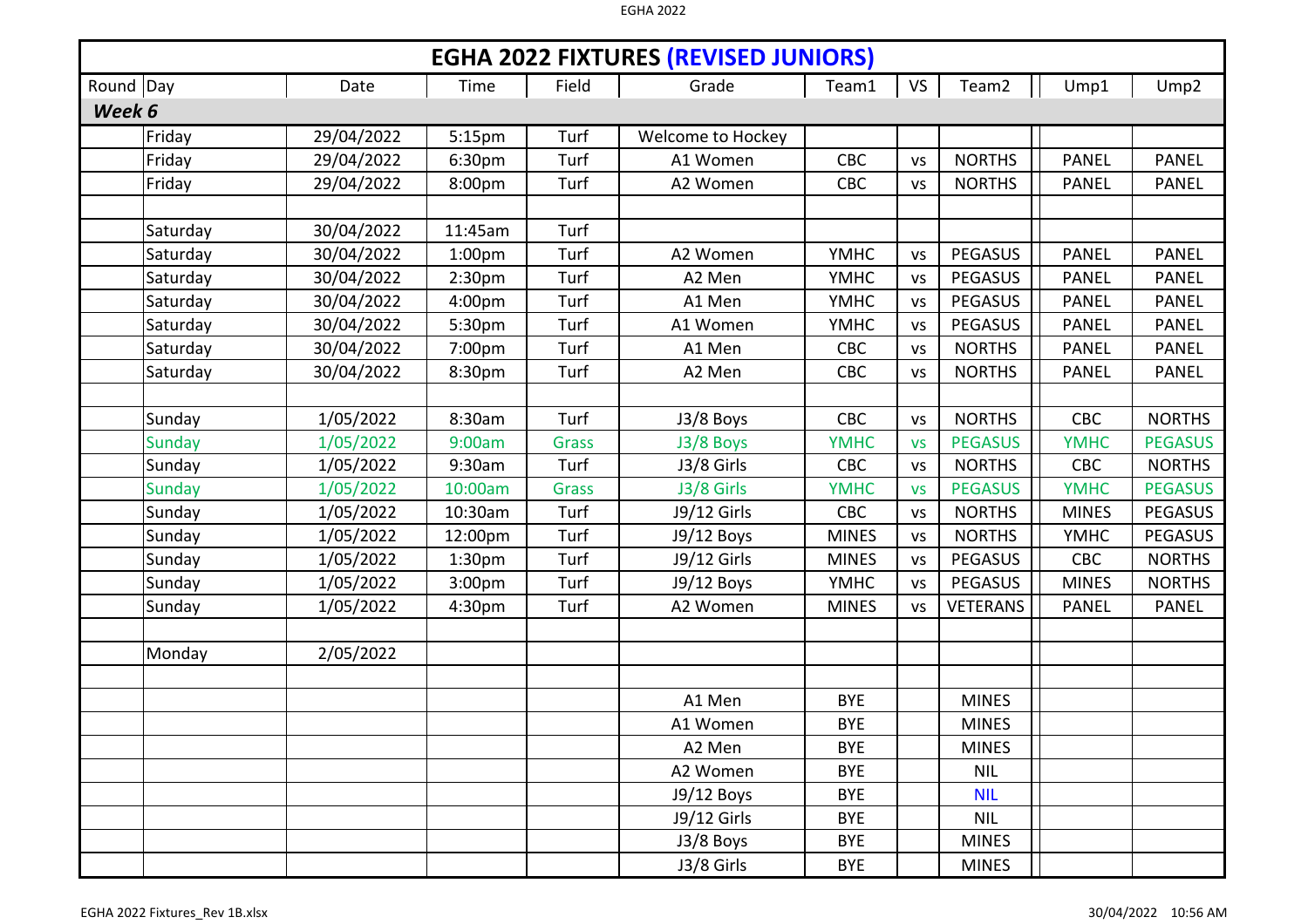|        | <b>EGHA 2022 FIXTURES (REVISED JUNIORS)</b><br>Round Day<br>Field<br><b>VS</b><br>Team <sub>2</sub><br>Ump1<br>Date<br>Time<br>Grade<br>Team1<br>Ump <sub>2</sub> |           |                    |              |                   |                 |           |                |               |                |  |  |
|--------|-------------------------------------------------------------------------------------------------------------------------------------------------------------------|-----------|--------------------|--------------|-------------------|-----------------|-----------|----------------|---------------|----------------|--|--|
|        |                                                                                                                                                                   |           |                    |              |                   |                 |           |                |               |                |  |  |
| Week 7 |                                                                                                                                                                   |           |                    |              |                   |                 |           |                |               |                |  |  |
|        | Friday                                                                                                                                                            | 6/05/2022 | 5:15pm             | Turf         | Welcome to Hockey |                 |           |                |               |                |  |  |
|        | Friday                                                                                                                                                            | 6/05/2022 | 6:30pm             | Turf         |                   |                 |           |                |               |                |  |  |
|        | Friday                                                                                                                                                            | 6/05/2022 | 8:00pm             | Turf         |                   |                 |           |                |               |                |  |  |
|        |                                                                                                                                                                   |           |                    |              |                   |                 |           |                |               |                |  |  |
|        | Saturday                                                                                                                                                          | 7/05/2022 | 11:45am            | Turf         |                   |                 |           |                |               |                |  |  |
|        | Saturday                                                                                                                                                          | 7/05/2022 | 1:00 <sub>pm</sub> | Turf         | A2 Men            | <b>MINES</b>    | <b>VS</b> | <b>CBC</b>     | <b>PANEL</b>  | <b>PANEL</b>   |  |  |
|        | Saturday                                                                                                                                                          | 7/05/2022 | 2:30 <sub>pm</sub> | Turf         | A1 Women          | <b>MINES</b>    | <b>VS</b> | CBC            | <b>PANEL</b>  | <b>PANEL</b>   |  |  |
|        | Saturday                                                                                                                                                          | 7/05/2022 | 4:00pm             | Turf         | A1 Men            | <b>MINES</b>    | <b>VS</b> | <b>CBC</b>     | <b>PANEL</b>  | <b>PANEL</b>   |  |  |
|        | Saturday                                                                                                                                                          | 7/05/2022 | 5:30pm             | Turf         | A1 Women          | <b>YMHC</b>     | <b>VS</b> | <b>NORTHS</b>  | <b>PANEL</b>  | <b>PANEL</b>   |  |  |
|        | Saturday                                                                                                                                                          | 7/05/2022 | 7:00pm             | Turf         | A1 Men            | <b>YMHC</b>     | <b>VS</b> | <b>NORTHS</b>  | <b>PANEL</b>  | <b>PANEL</b>   |  |  |
|        | Saturday                                                                                                                                                          | 7/05/2022 | 8:30pm             | Turf         | A2 Men            | <b>YMHC</b>     | <b>VS</b> | <b>NORTHS</b>  | <b>PANEL</b>  | <b>PANEL</b>   |  |  |
|        |                                                                                                                                                                   |           |                    |              |                   |                 |           |                |               |                |  |  |
|        | Sunday                                                                                                                                                            | 8/05/2022 | 8:30am             | Turf         | J3/8 Girls        | <b>YMHC</b>     | <b>VS</b> | <b>NORTHS</b>  | <b>YMHC</b>   | <b>NORTHS</b>  |  |  |
|        | <b>Sunday</b>                                                                                                                                                     | 8/05/2022 | 9:00am             | <b>Grass</b> | J3/8 Girls        | <b>MINES</b>    | <b>VS</b> | <b>CBC</b>     | <b>MINES</b>  | CBC            |  |  |
|        | Sunday                                                                                                                                                            | 8/05/2022 | 9:30am             | Turf         | J3/8 Boys         | <b>YMHC</b>     | <b>VS</b> | <b>NORTHS</b>  | <b>YMHC</b>   | <b>NORTHS</b>  |  |  |
|        | <b>Sunday</b>                                                                                                                                                     | 8/05/2022 | 10:00am            | <b>Grass</b> | J3/8 Boys         | <b>MINES</b>    | <b>VS</b> | <b>CBC</b>     | <b>MINES</b>  | CBC            |  |  |
|        | Sunday                                                                                                                                                            | 8/05/2022 | 10:30am            | Turf         | J9/12 Girls       | <b>CBC</b>      | <b>VS</b> | PEGASUS        | <b>NORTHS</b> | <b>MINES</b>   |  |  |
|        | Sunday                                                                                                                                                            | 8/05/2022 | 12:00pm            | Turf         | J9/12 Boys        | <b>MINES</b>    | <b>VS</b> | PEGASUS        | <b>YMHC</b>   | <b>NORTHS</b>  |  |  |
|        | Sunday                                                                                                                                                            | 8/05/2022 | 1:30 <sub>pm</sub> | Turf         | J9/12 Girls       | <b>NORTHS</b>   | <b>VS</b> | <b>MINES</b>   | <b>CBC</b>    | <b>PEGASUS</b> |  |  |
|        | Sunday                                                                                                                                                            | 8/05/2022 | 3:00pm             | Turf         | J9/12 Boys        | <b>YMHC</b>     | <b>VS</b> | <b>NORTHS</b>  | <b>MINES</b>  | <b>PEGASUS</b> |  |  |
|        | Sunday                                                                                                                                                            | 8/05/2022 | 4:30pm             | Turf         | A2 Women          | <b>VETERANS</b> | <b>VS</b> | <b>CBC</b>     | <b>PANEL</b>  | <b>PANEL</b>   |  |  |
|        |                                                                                                                                                                   |           |                    |              |                   |                 |           |                |               |                |  |  |
|        | Monday                                                                                                                                                            | 9/05/2022 |                    |              |                   |                 |           |                |               |                |  |  |
|        |                                                                                                                                                                   |           |                    |              |                   |                 |           |                |               |                |  |  |
|        |                                                                                                                                                                   |           |                    |              | A1 Men            | <b>BYE</b>      |           | <b>PEGASUS</b> |               |                |  |  |
|        |                                                                                                                                                                   |           |                    |              | A1 Women          | <b>BYE</b>      |           | <b>PEGASUS</b> |               |                |  |  |
|        |                                                                                                                                                                   |           |                    |              | A2 Men            | <b>BYE</b>      |           | <b>PEGASUS</b> |               |                |  |  |
|        |                                                                                                                                                                   |           |                    |              | A2 Women          | <b>BYE</b>      |           | <b>ALL</b>     |               |                |  |  |
|        |                                                                                                                                                                   |           |                    |              | J9/12 Boys        | <b>BYE</b>      |           | <b>NIL</b>     |               |                |  |  |
|        |                                                                                                                                                                   |           |                    |              | J9/12 Girls       | <b>BYE</b>      |           | <b>NIL</b>     |               |                |  |  |
|        |                                                                                                                                                                   |           |                    |              | J3/8 Boys         | <b>BYE</b>      |           | <b>PEGASUS</b> |               |                |  |  |
|        |                                                                                                                                                                   |           |                    |              | J3/8 Girls        | <b>BYE</b>      |           | <b>PEGASUS</b> |               |                |  |  |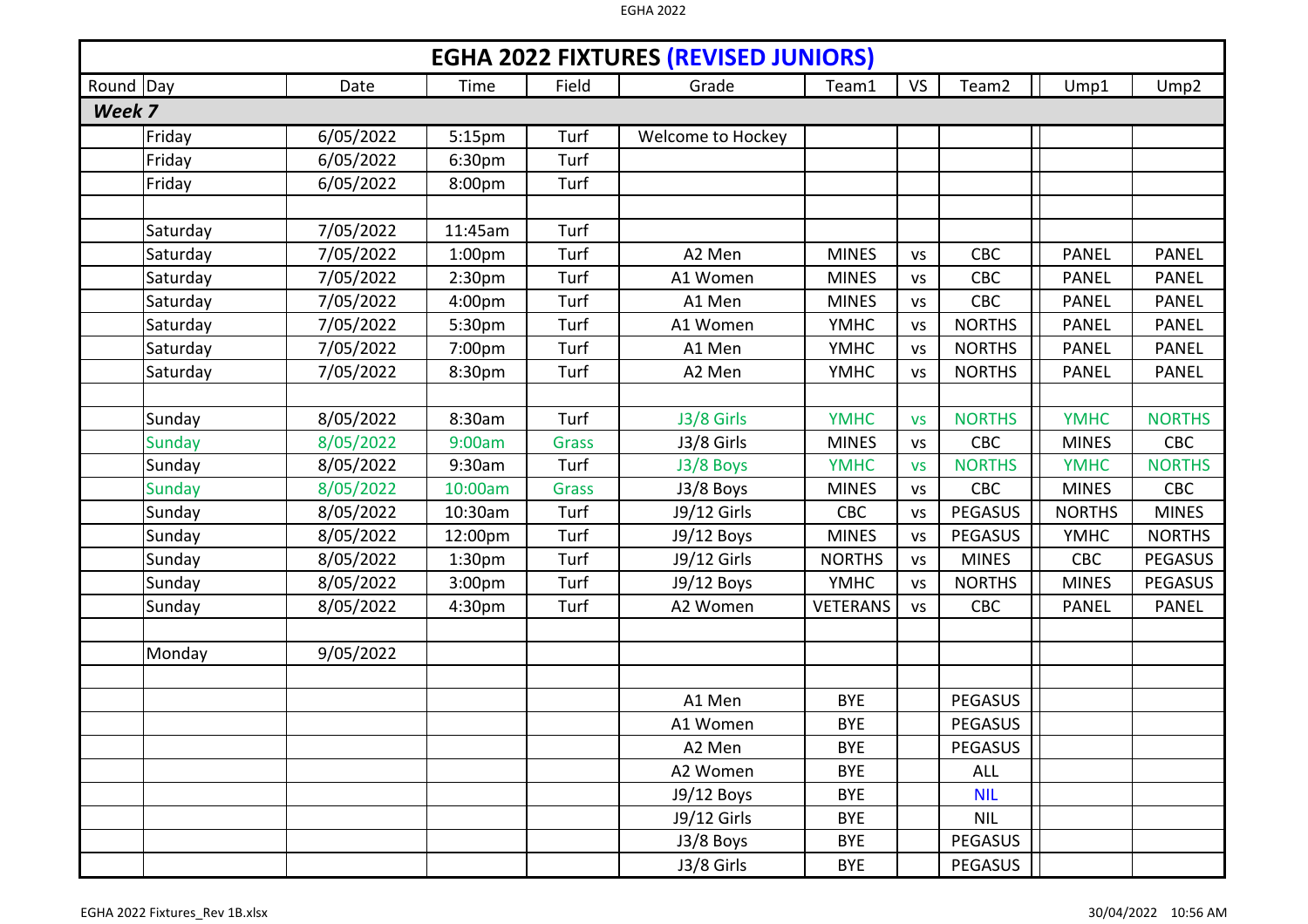|           |               |            |                    |       | <b>EGHA 2022 FIXTURES (REVISED JUNIORS)</b> |                 |           |               |                |                  |
|-----------|---------------|------------|--------------------|-------|---------------------------------------------|-----------------|-----------|---------------|----------------|------------------|
| Round Day |               | Date       | Time               | Field | Grade                                       | Team1           | <b>VS</b> | Team2         | Ump1           | Ump <sub>2</sub> |
| Week 8    |               |            |                    |       |                                             |                 |           |               |                |                  |
|           | Friday        | 13/05/2022 | 5:15 <sub>pm</sub> | Turf  | Welcome to Hockey                           |                 |           |               |                |                  |
|           | Friday        | 13/05/2022 | 6:30pm             | Turf  | A1 Women                                    | <b>PEGASUS</b>  | <b>VS</b> | <b>MINES</b>  | <b>PANEL</b>   | <b>PANEL</b>     |
|           | Friday        | 13/05/2022 | 8:00pm             | Turf  | A2 Women                                    | <b>PEGASUS</b>  | <b>VS</b> | <b>MINES</b>  | <b>PANEL</b>   | <b>PANEL</b>     |
|           |               |            |                    |       |                                             |                 |           |               |                |                  |
|           | Saturday      | 14/05/2022 | 11:45am            | Turf  |                                             |                 |           |               |                |                  |
|           | Saturday      | 14/05/2022 | 1:00 <sub>pm</sub> | Turf  | A2 Women                                    | CBC             | <b>VS</b> | <b>YMHC</b>   | <b>PANEL</b>   | <b>PANEL</b>     |
|           | Saturday      | 14/05/2022 | 2:30pm             | Turf  | A2 Men                                      | CBC             | <b>VS</b> | <b>YMHC</b>   | <b>PANEL</b>   | <b>PANEL</b>     |
|           | Saturday      | 14/05/2022 | 4:00pm             | Turf  | A1 Men                                      | CBC             | <b>VS</b> | <b>YMHC</b>   | <b>PANEL</b>   | <b>PANEL</b>     |
|           | Saturday      | 14/05/2022 | 5:30pm             | Turf  | A1 Women                                    | CBC             | <b>VS</b> | <b>YMHC</b>   | <b>PANEL</b>   | <b>PANEL</b>     |
|           | Saturday      | 14/05/2022 | 7:00pm             | Turf  | A1 Men                                      | <b>PEGASUS</b>  | <b>VS</b> | <b>MINES</b>  | <b>PANEL</b>   | <b>PANEL</b>     |
|           | Saturday      | 14/05/2022 | 8:30pm             | Turf  | A2 Men                                      | <b>PEGASUS</b>  | <b>VS</b> | <b>MINES</b>  | <b>PANEL</b>   | <b>PANEL</b>     |
|           |               |            |                    |       |                                             |                 |           |               |                |                  |
|           | Sunday        | 15/05/2022 | 8:30am             | Turf  | J3/8 Boys                                   | <b>PEGASUS</b>  | <b>VS</b> | <b>MINES</b>  | <b>PEGASUS</b> | <b>MINES</b>     |
|           | <b>Sunday</b> | 15/05/2022 | 9:00am             | Grass |                                             |                 |           |               |                |                  |
|           | Sunday        | 15/05/2022 | 9:30am             | Turf  | J3/8 Boys                                   | <b>CBC</b>      | <b>VS</b> | <b>YMHC</b>   | <b>CBC</b>     | <b>YMHC</b>      |
|           | <b>Sunday</b> | 15/05/2022 | 10:00am            | Grass |                                             |                 | <b>VS</b> |               |                |                  |
|           | Sunday        | 15/05/2022 | 10:30am            | Turf  | J3/8 Girls                                  | <b>PEGASUS</b>  | <b>VS</b> | <b>MINES</b>  | <b>PEGASUS</b> | <b>MINES</b>     |
|           | Sunday        | 15/05/2022 | 11:30am            | Turf  | J3/8 Girls                                  | CBC             | <b>VS</b> | <b>YMHC</b>   | CBC            | <b>YMHC</b>      |
|           | Sunday        | 15/05/2022 | 12:30pm            | Turf  | J9/12 Girls                                 | CBC             | <b>VS</b> | <b>MINES</b>  | PEGASUS        | <b>NORTHS</b>    |
|           | Sunday        | 15/05/2022 | 2:00 <sub>pm</sub> | Turf  | A2 Women                                    | <b>VETERANS</b> | <b>VS</b> | <b>NORTHS</b> | <b>PANEL</b>   | <b>PANEL</b>     |
|           | Sunday        | 15/05/2022 | 3:30pm             | Turf  |                                             |                 |           |               |                |                  |
|           |               |            |                    |       |                                             |                 |           |               |                |                  |
|           | Monday        | 16/05/2022 |                    |       |                                             |                 |           |               |                |                  |
|           |               |            |                    |       |                                             |                 |           |               |                |                  |
|           |               |            |                    |       | A1 Men                                      | <b>BYE</b>      |           | <b>NORTHS</b> |                |                  |
|           |               |            |                    |       | A1 Women                                    | <b>BYE</b>      |           | <b>NORTHS</b> |                |                  |
|           |               |            |                    |       | A2 Men                                      | <b>BYE</b>      |           | <b>NORTHS</b> |                |                  |
|           |               |            |                    |       | A2 Women                                    | <b>BYE</b>      |           | <b>NIL</b>    |                |                  |
|           |               |            |                    |       | J9/12 Boys                                  | <b>BYE</b>      |           | <b>ALL</b>    |                |                  |
|           |               |            |                    |       | J9/12 Girls                                 | <b>BYE</b>      |           | <b>ALL</b>    |                |                  |
|           |               |            |                    |       | J3/8 Boys                                   | <b>BYE</b>      |           | <b>NORTHS</b> |                |                  |
|           |               |            |                    |       | J3/8 Girls                                  | <b>BYE</b>      |           | <b>NORTHS</b> |                |                  |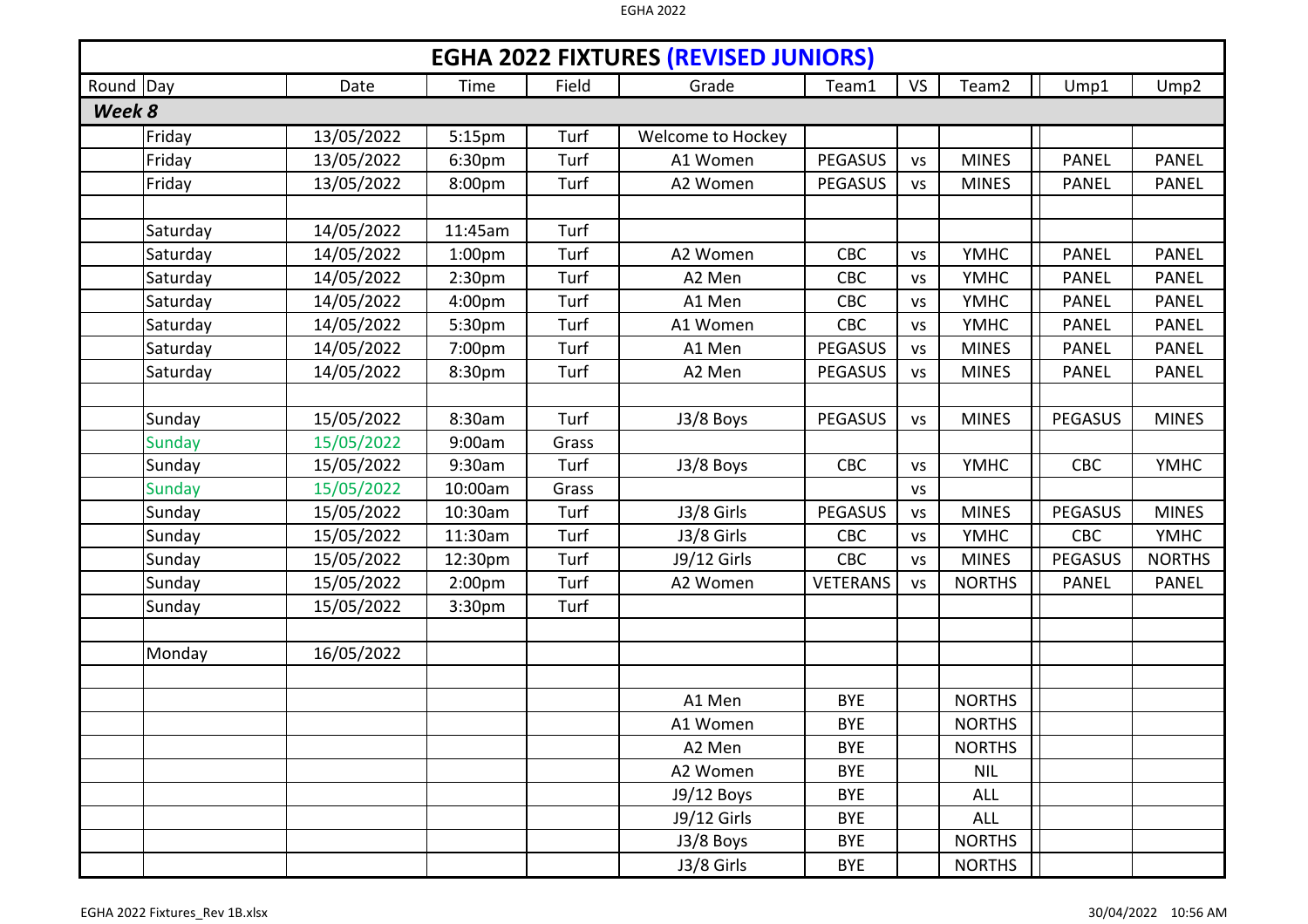|           |               |            |                    |              | <b>EGHA 2022 FIXTURES (REVISED JUNIORS)</b> |                |           |                   |                |                  |
|-----------|---------------|------------|--------------------|--------------|---------------------------------------------|----------------|-----------|-------------------|----------------|------------------|
| Round Day |               | Date       | Time               | Field        | Grade                                       | Team1          | <b>VS</b> | Team <sub>2</sub> | Ump1           | Ump <sub>2</sub> |
| Week 9    |               |            |                    |              |                                             |                |           |                   |                |                  |
|           | Friday        | 20/05/2022 | 5:15pm             | Turf         | Welcome to Hockey                           |                |           |                   |                |                  |
|           | Friday        | 20/05/2022 | 6:30pm             | Turf         | A1 Men                                      | <b>PEGASUS</b> | <b>VS</b> | CBC               | <b>PANEL</b>   | <b>PANEL</b>     |
|           | Friday        | 20/05/2022 | 8:00pm             | Turf         | A2 Men                                      | <b>PEGASUS</b> | <b>VS</b> | CBC               | <b>PANEL</b>   | <b>PANEL</b>     |
|           |               |            |                    |              |                                             |                |           |                   |                |                  |
|           | Saturday      | 21/05/2022 | 11:45am            | Turf         |                                             |                |           |                   |                |                  |
|           | Saturday      | 21/05/2022 | 1:00 <sub>pm</sub> | Turf         | A2 Women                                    | <b>NORTHS</b>  | <b>VS</b> | <b>MINES</b>      | <b>PANEL</b>   | <b>PANEL</b>     |
|           | Saturday      | 21/05/2022 | 2:30 <sub>pm</sub> | Turf         | A2 Men                                      | <b>NORTHS</b>  | <b>VS</b> | <b>MINES</b>      | <b>PANEL</b>   | <b>PANEL</b>     |
|           | Saturday      | 21/05/2022 | 4:00pm             | Turf         | A1 Women                                    | <b>NORTHS</b>  | <b>VS</b> | <b>MINES</b>      | <b>PANEL</b>   | <b>PANEL</b>     |
|           | Saturday      | 21/05/2022 | 5:30pm             | Turf         | A1 Men                                      | <b>NORTHS</b>  | <b>VS</b> | <b>MINES</b>      | <b>PANEL</b>   | <b>PANEL</b>     |
|           | Saturday      | 21/05/2022 | 7:00pm             | Turf         | A1 Women                                    | <b>PEGASUS</b> | <b>VS</b> | <b>CBC</b>        | <b>PANEL</b>   | <b>PANEL</b>     |
|           | Saturday      | 21/05/2022 | 8:30pm             | Turf         | A2 Women                                    | <b>PEGASUS</b> | <b>VS</b> | CBC               | <b>PANEL</b>   | <b>PANEL</b>     |
|           |               |            |                    |              |                                             |                |           |                   |                |                  |
|           | Sunday        | 22/05/2022 | 8:30am             | Turf         | J3/8 Girls                                  | <b>PEGASUS</b> | <b>VS</b> | CBC               | <b>PEGASUS</b> | CBC              |
|           | <b>Sunday</b> | 22/05/2022 | 9:00am             | <b>Grass</b> | J3/8 Girls                                  | <b>NORTHS</b>  | <b>VS</b> | <b>MINES</b>      | <b>NORTHS</b>  | <b>MINES</b>     |
|           | Sunday        | 22/05/2022 | 9:30am             | Turf         | J3/8 Boys                                   | <b>PEGASUS</b> | <b>VS</b> | <b>CBC</b>        | PEGASUS        | <b>CBC</b>       |
|           | Sunday        | 22/05/2022 | 10:00am            | <b>Grass</b> | J3/8 Boys                                   | <b>NORTHS</b>  | <b>VS</b> | <b>MINES</b>      | <b>NORTHS</b>  | <b>MINES</b>     |
|           | Sunday        | 22/05/2022 | 10:30am            | Turf         | J9/12 Girls                                 | <b>NORTHS</b>  | <b>VS</b> | CBC               | <b>PEGASUS</b> | <b>MINES</b>     |
|           | Sunday        | 22/05/2022 | 12:00pm            | Turf         | J9/12 Boys                                  | <b>NORTHS</b>  | <b>VS</b> | <b>PEGASUS</b>    | <b>MINES</b>   | <b>YMHC</b>      |
|           | Sunday        | 22/05/2022 | 1:30 <sub>pm</sub> | Turf         | J9/12 Girls                                 | PEGASUS        | <b>VS</b> | <b>MINES</b>      | <b>NORTHS</b>  | <b>CBC</b>       |
|           | Sunday        | 22/05/2022 | 3:00 <sub>pm</sub> | Turf         | J9/12 Boys                                  | <b>MINES</b>   | <b>VS</b> | <b>YMHC</b>       | <b>NORTHS</b>  | <b>PEGASUS</b>   |
|           | Sunday        | 22/05/2022 | 4:30pm             | Turf         | A2 Women                                    | <b>YMHC</b>    | <b>VS</b> | <b>VETERANS</b>   | <b>PANEL</b>   | <b>PANEL</b>     |
|           |               |            |                    |              |                                             |                |           |                   |                |                  |
|           | Monday        | 23/05/2022 |                    |              |                                             |                |           |                   |                |                  |
|           |               |            |                    |              |                                             |                |           |                   |                |                  |
|           |               |            |                    |              | A1 Men                                      | <b>BYE</b>     |           | <b>YMHC</b>       |                |                  |
|           |               |            |                    |              | A1 Women                                    | <b>BYE</b>     |           | <b>YMHC</b>       |                |                  |
|           |               |            |                    |              | A2 Men                                      | <b>BYE</b>     |           | <b>YMHC</b>       |                |                  |
|           |               |            |                    |              | A2 Women                                    | <b>BYE</b>     |           | <b>NIL</b>        |                |                  |
|           |               |            |                    |              | J9/12 Boys                                  | <b>BYE</b>     |           | <b>NIL</b>        |                |                  |
|           |               |            |                    |              | J9/12 Girls                                 | <b>BYE</b>     |           | <b>NIL</b>        |                |                  |
|           |               |            |                    |              | J3/8 Boys                                   | <b>BYE</b>     |           | <b>YMHC</b>       |                |                  |
|           |               |            |                    |              | J3/8 Girls                                  | <b>BYE</b>     |           | <b>YMHC</b>       |                |                  |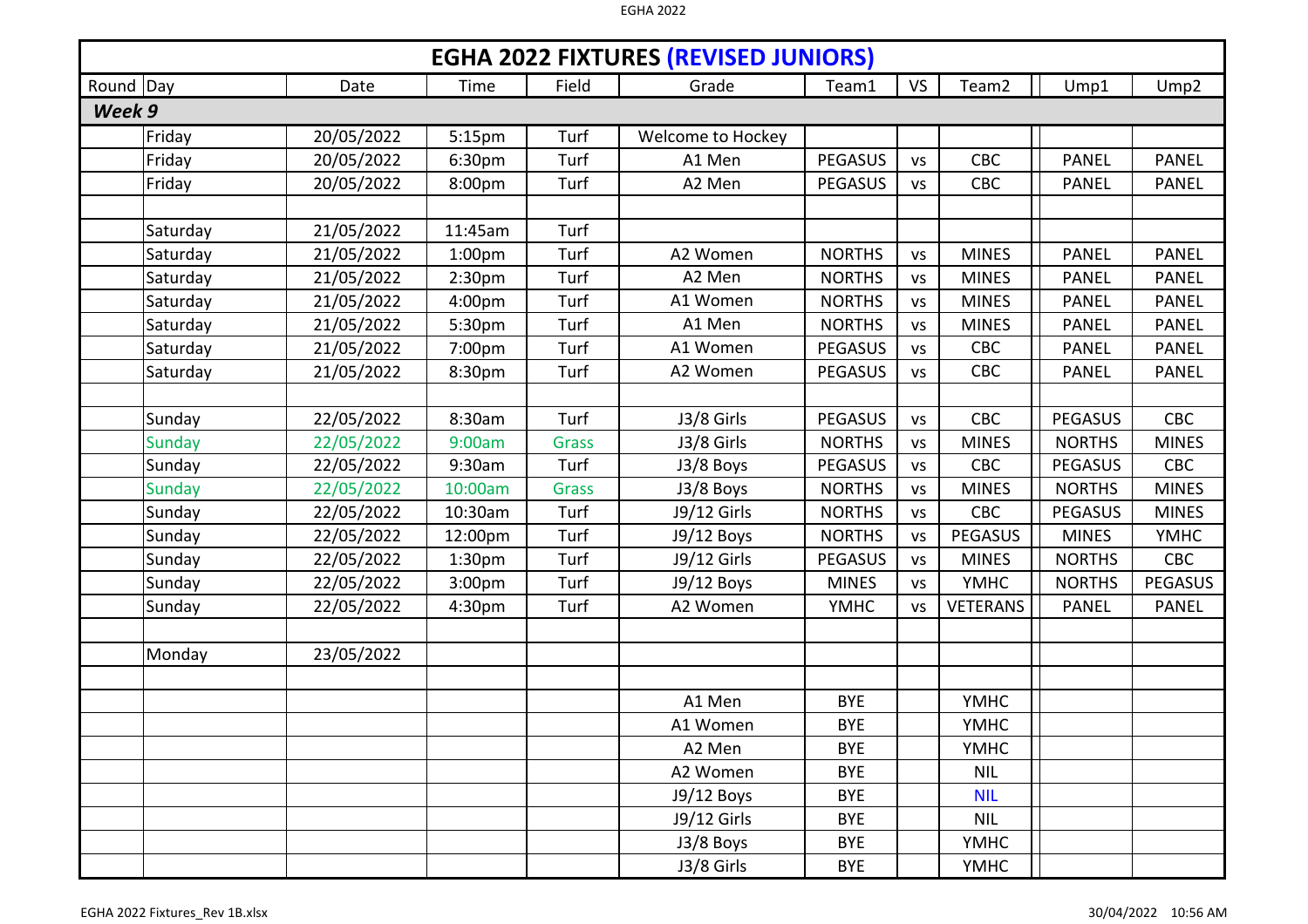|                |          |            |                    |       | <b>EGHA 2022 FIXTURES (REVISED JUNIORS)</b> |                 |           |               |              |              |
|----------------|----------|------------|--------------------|-------|---------------------------------------------|-----------------|-----------|---------------|--------------|--------------|
| Round Day      |          | Date       | Time               | Field | Grade                                       | Team1           | <b>VS</b> | Team2         | Ump1         | Ump2         |
| <b>Week 10</b> |          |            |                    |       |                                             |                 |           |               |              |              |
|                | Friday   | 27/05/2022 | 5:15pm             | Turf  | Welcome to Hockey                           |                 |           |               |              |              |
|                | Friday   | 27/05/2022 | 6:30pm             | Turf  | A1 Women                                    | <b>YMHC</b>     | <b>VS</b> | <b>MINES</b>  | <b>PANEL</b> | <b>PANEL</b> |
|                | Friday   | 27/05/2022 | 8:00pm             | Turf  | A2 Women                                    | <b>YMHC</b>     | <b>VS</b> | <b>MINES</b>  | <b>PANEL</b> | <b>PANEL</b> |
|                |          |            |                    |       |                                             |                 |           |               |              |              |
|                | Saturday | 28/05/2022 | 11:45am            | Turf  |                                             |                 |           |               |              |              |
|                | Saturday | 28/05/2022 | 1:00 <sub>pm</sub> | Turf  | A2 Women                                    | <b>PEGASUS</b>  | <b>VS</b> | <b>NORTHS</b> | <b>PANEL</b> | <b>PANEL</b> |
|                | Saturday | 28/05/2022 | 2:30 <sub>pm</sub> | Turf  | A2 Men                                      | <b>PEGASUS</b>  | <b>VS</b> | <b>NORTHS</b> | <b>PANEL</b> | <b>PANEL</b> |
|                | Saturday | 28/05/2022 | 4:00pm             | Turf  | A1 Men                                      | <b>PEGASUS</b>  | <b>VS</b> | <b>NORTHS</b> | <b>PANEL</b> | <b>PANEL</b> |
|                | Saturday | 28/05/2022 | 5:30pm             | Turf  | A1 Women                                    | <b>PEGASUS</b>  | <b>VS</b> | <b>NORTHS</b> | <b>PANEL</b> | <b>PANEL</b> |
|                | Saturday | 28/05/2022 | 7:00pm             | Turf  | A1 Men                                      | <b>YMHC</b>     | <b>VS</b> | <b>MINES</b>  | <b>PANEL</b> | <b>PANEL</b> |
|                | Saturday | 28/05/2022 | 8:30pm             | Turf  | A2 Men                                      | <b>YMHC</b>     | <b>VS</b> | <b>MINES</b>  | <b>PANEL</b> | <b>PANEL</b> |
|                |          |            |                    |       |                                             |                 |           |               |              |              |
| CC             | Sunday   | 29/05/2022 | 9:00am             | Turf  | J3/8 Girls                                  | 1st             | <b>VS</b> | 2nd           | <b>PANEL</b> | <b>PANEL</b> |
| CC             | Sunday   | 29/05/2022 | 10:15am            | Turf  | J3/8 Boys                                   | 1st             | <b>VS</b> | 2nd           | <b>PANEL</b> | <b>PANEL</b> |
| CC             | Sunday   | 29/05/2022 | 11:30am            | Turf  | J9/12 Girls                                 | 1st             | <b>VS</b> | 2nd           | <b>PANEL</b> | <b>PANEL</b> |
| CC             | Sunday   | 29/05/2022 | 1:30 <sub>pm</sub> | Turf  | J9/12 Boys                                  | 1st             | <b>VS</b> | 2nd           | <b>PANEL</b> | <b>PANEL</b> |
|                | Sunday   | 29/05/2022 | 3:30pm             | Turf  | A2 Women                                    | <b>VETERANS</b> | <b>VS</b> | <b>CBC</b>    | <b>PANEL</b> | <b>PANEL</b> |
|                |          |            |                    |       |                                             |                 |           |               |              |              |
|                | Monday   | 30/05/2022 |                    |       |                                             |                 |           |               |              |              |
|                |          |            |                    |       |                                             |                 |           |               |              |              |
|                |          |            |                    |       | A1 Men                                      | <b>BYE</b>      |           | CBC           |              |              |
|                |          |            |                    |       | A1 Women                                    | <b>BYE</b>      |           | CBC           |              |              |
|                |          |            |                    |       | A2 Men                                      | <b>BYE</b>      |           | CBC           |              |              |
|                |          |            |                    |       | A2 Women                                    | <b>BYE</b>      |           | <b>NIL</b>    |              |              |
|                |          |            |                    |       | J9/12 Boys                                  | <b>BYE</b>      |           | <b>ALL</b>    |              |              |
|                |          |            |                    |       | J9/12 Girls                                 | <b>BYE</b>      |           | <b>ALL</b>    |              |              |
|                |          |            |                    |       | J3/8 Boys                                   | <b>BYE</b>      |           | <b>ALL</b>    |              |              |
|                |          |            |                    |       | J3/8 Girls                                  | <b>BYE</b>      |           | <b>ALL</b>    |              |              |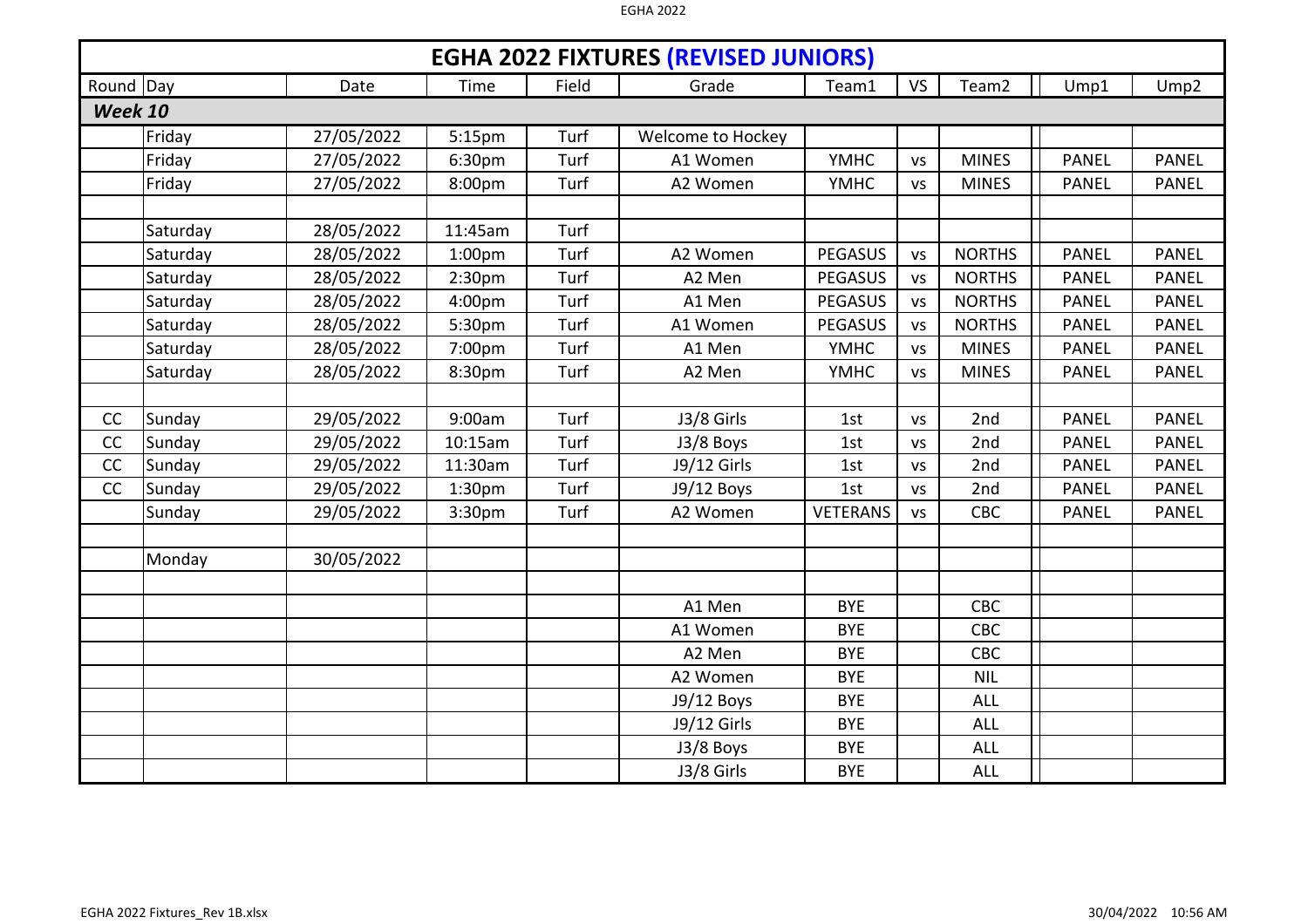|         | <b>EGHA 2022 FIXTURES (REVISED JUNIORS)</b><br>Round Day<br>Field<br><b>VS</b><br>Team2<br>Date<br>Time<br>Grade<br>Ump1<br>Ump2<br>Team1 |           |                    |              |                   |              |           |                |              |              |  |  |  |
|---------|-------------------------------------------------------------------------------------------------------------------------------------------|-----------|--------------------|--------------|-------------------|--------------|-----------|----------------|--------------|--------------|--|--|--|
|         |                                                                                                                                           |           |                    |              |                   |              |           |                |              |              |  |  |  |
| Week 11 |                                                                                                                                           |           |                    |              |                   |              |           |                |              |              |  |  |  |
|         | Friday                                                                                                                                    | 3/06/2022 | 5:15pm             | Turf         | Welcome to Hockey |              |           |                |              |              |  |  |  |
|         | Friday                                                                                                                                    | 3/06/2022 | 6:30pm             | Turf         | A1 Women          | <b>YMHC</b>  | <b>VS</b> | CBC            | <b>PANEL</b> | <b>PANEL</b> |  |  |  |
|         | Friday                                                                                                                                    | 3/06/2022 | 8:00pm             | Turf         | A1 Women          | <b>MINES</b> | <b>VS</b> | <b>PEGASUS</b> | <b>PANEL</b> | <b>PANEL</b> |  |  |  |
|         |                                                                                                                                           |           |                    |              |                   |              |           |                |              |              |  |  |  |
|         | Saturday                                                                                                                                  | 4/06/2022 | 11:45am            | Turf         |                   |              |           |                |              |              |  |  |  |
|         | Saturday                                                                                                                                  | 4/06/2022 | 1:00 <sub>pm</sub> | Turf         |                   |              |           |                |              |              |  |  |  |
|         | Saturday                                                                                                                                  | 4/06/2022 | 2:30 <sub>pm</sub> | Turf         |                   |              |           |                |              |              |  |  |  |
|         | Saturday                                                                                                                                  | 4/06/2022 | 4:00pm             | Turf         |                   |              |           |                |              |              |  |  |  |
|         | Saturday                                                                                                                                  | 4/06/2022 | 5:30pm             | Turf         |                   |              |           |                |              |              |  |  |  |
|         | Saturday                                                                                                                                  | 4/06/2022 | 7:00pm             | Turf         |                   |              |           |                |              |              |  |  |  |
|         | Saturday                                                                                                                                  | 4/06/2022 | 8:30pm             | Turf         |                   |              |           |                |              |              |  |  |  |
|         |                                                                                                                                           |           |                    |              |                   |              |           |                |              |              |  |  |  |
|         | Sunday                                                                                                                                    | 5/06/2022 | 8:30am             | Turf         |                   |              |           |                |              |              |  |  |  |
|         | Sunday                                                                                                                                    | 5/06/2022 | 9:00am             | <b>Grass</b> |                   |              |           |                |              |              |  |  |  |
|         | Sunday                                                                                                                                    | 5/06/2022 | 9:30am             | Turf         |                   |              |           |                |              |              |  |  |  |
|         | <b>Sunday</b>                                                                                                                             | 5/06/2022 | 10:00am            | <b>Grass</b> |                   |              |           |                |              |              |  |  |  |
|         | Sunday                                                                                                                                    | 5/06/2022 | 10:30am            | Turf         |                   |              |           |                |              |              |  |  |  |
|         | Sunday                                                                                                                                    | 5/06/2022 | 12:00pm            | Turf         |                   |              |           |                |              |              |  |  |  |
|         | Sunday                                                                                                                                    | 5/06/2022 | 1:30 <sub>pm</sub> | Turf         |                   |              |           |                |              |              |  |  |  |
|         | Sunday                                                                                                                                    | 5/06/2022 | 3:00pm             | Turf         |                   |              |           |                |              |              |  |  |  |
|         | Sunday                                                                                                                                    | 5/06/2022 | 4:30pm             | Turf         |                   |              |           |                |              |              |  |  |  |
|         |                                                                                                                                           |           |                    |              |                   |              |           |                |              |              |  |  |  |
|         | Monday                                                                                                                                    | 6/06/2022 |                    |              |                   |              |           |                |              |              |  |  |  |
|         |                                                                                                                                           |           |                    |              |                   |              |           |                |              |              |  |  |  |
|         |                                                                                                                                           |           |                    |              | A1 Men            | <b>BYE</b>   |           | <b>ALL</b>     |              |              |  |  |  |
|         |                                                                                                                                           |           |                    |              | A1 Women          | <b>BYE</b>   |           | <b>NORTHS</b>  |              |              |  |  |  |
|         |                                                                                                                                           |           |                    |              | A2 Men            | <b>BYE</b>   |           | <b>ALL</b>     |              |              |  |  |  |
|         |                                                                                                                                           |           |                    |              | A2 Women          | <b>BYE</b>   |           | <b>ALL</b>     |              |              |  |  |  |
|         |                                                                                                                                           |           |                    |              | J9/12 Boys        | <b>BYE</b>   |           | ALL            |              |              |  |  |  |
|         |                                                                                                                                           |           |                    |              | J9/12 Girls       | <b>BYE</b>   |           | <b>ALL</b>     |              |              |  |  |  |
|         |                                                                                                                                           |           |                    |              | J3/8 Boys         | <b>BYE</b>   |           | <b>ALL</b>     |              |              |  |  |  |
|         |                                                                                                                                           |           |                    |              | $J3/8$ Girls      | <b>BYE</b>   |           | <b>ALL</b>     |              |              |  |  |  |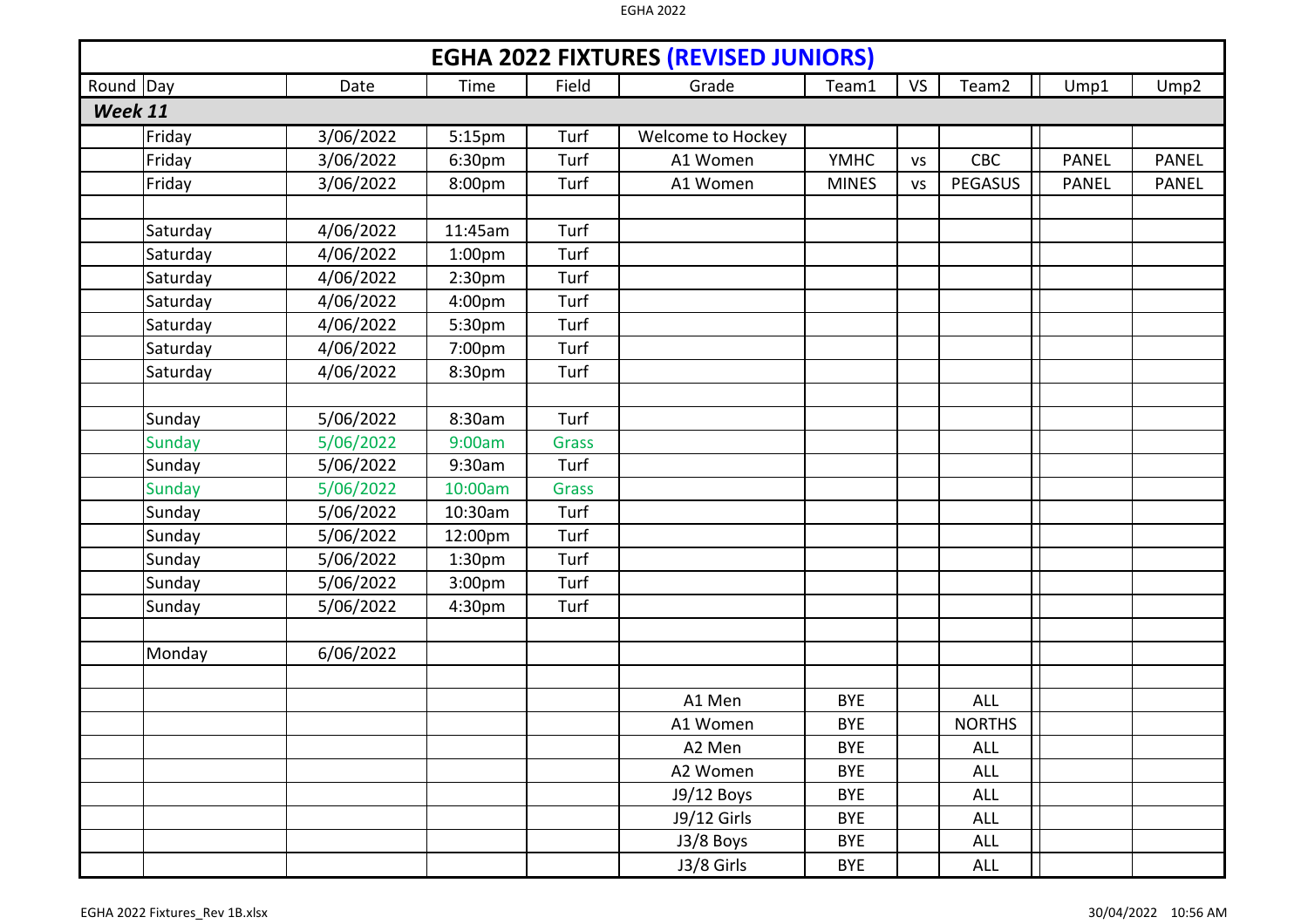|         | <b>EGHA 2022 FIXTURES (REVISED JUNIORS)</b><br>Round Day<br><b>VS</b><br>Team <sub>2</sub><br>Field<br>Ump1<br>Ump <sub>2</sub><br>Date<br>Time<br>Grade<br>Team1 |            |                    |       |                   |                |           |                 |                |                |  |  |
|---------|-------------------------------------------------------------------------------------------------------------------------------------------------------------------|------------|--------------------|-------|-------------------|----------------|-----------|-----------------|----------------|----------------|--|--|
|         |                                                                                                                                                                   |            |                    |       |                   |                |           |                 |                |                |  |  |
| Week 12 |                                                                                                                                                                   |            |                    |       |                   |                |           |                 |                |                |  |  |
|         | Friday                                                                                                                                                            | 10/06/2022 | 5:15pm             | Turf  | Welcome to Hockey |                |           |                 |                |                |  |  |
|         | Friday                                                                                                                                                            | 10/06/2022 | 6:30pm             | Turf  | A1 Women          | <b>PEGASUS</b> | <b>VS</b> | <b>YMHC</b>     | <b>PANEL</b>   | <b>PANEL</b>   |  |  |
|         | Friday                                                                                                                                                            | 10/06/2022 | 8:00pm             | Turf  | A2 Women          | <b>PEGASUS</b> | <b>VS</b> | <b>YMHC</b>     | <b>PANEL</b>   | <b>PANEL</b>   |  |  |
|         |                                                                                                                                                                   |            |                    |       |                   |                |           |                 |                |                |  |  |
|         | Saturday                                                                                                                                                          | 11/06/2022 | 11:45am            | Turf  |                   |                |           |                 |                |                |  |  |
|         | Saturday                                                                                                                                                          | 11/06/2022 | 1:00 <sub>pm</sub> | Turf  | A2 Men            | <b>NORTHS</b>  | <b>VS</b> | CBC             | <b>PANEL</b>   | <b>PANEL</b>   |  |  |
|         | Saturday                                                                                                                                                          | 11/06/2022 | 2:30 <sub>pm</sub> | Turf  | A1 Women          | <b>NORTHS</b>  | <b>VS</b> | CBC             | <b>PANEL</b>   | <b>PANEL</b>   |  |  |
|         | Saturday                                                                                                                                                          | 11/06/2022 | 4:00 <sub>pm</sub> | Turf  | A1 Men            | <b>NORTHS</b>  | <b>VS</b> | CBC             | <b>PANEL</b>   | <b>PANEL</b>   |  |  |
|         | Saturday                                                                                                                                                          | 11/06/2022 | 5:30pm             | Turf  | A2 Women          | <b>MINES</b>   | <b>VS</b> | <b>VETERANS</b> | <b>PANEL</b>   | <b>PANEL</b>   |  |  |
|         | Saturday                                                                                                                                                          | 11/06/2022 | 7:00pm             | Turf  | A1 Men            | <b>PEGASUS</b> | <b>VS</b> | <b>YMHC</b>     | <b>PANEL</b>   | <b>PANEL</b>   |  |  |
|         | Saturday                                                                                                                                                          | 11/06/2022 | 8:30pm             | Turf  | A2 Men            | <b>PEGASUS</b> | <b>VS</b> | <b>YMHC</b>     | <b>PANEL</b>   | <b>PANEL</b>   |  |  |
|         |                                                                                                                                                                   |            |                    |       |                   |                |           |                 |                |                |  |  |
|         | Sunday                                                                                                                                                            | 12/06/2022 | 8:30am             | Turf  | J3/8 Girls        | <b>PEGASUS</b> | <b>VS</b> | <b>YMHC</b>     | <b>PEGASUS</b> | <b>YMHC</b>    |  |  |
|         | <b>Sunday</b>                                                                                                                                                     | 12/06/2022 | 9:00am             | Grass | J3/8 Girls        | <b>NORTHS</b>  | <b>VS</b> | CBC             | <b>NORTHS</b>  | CBC            |  |  |
|         | Sunday                                                                                                                                                            | 12/06/2022 | 9:30am             | Turf  | J3/8 Boys         | <b>PEGASUS</b> | <b>VS</b> | <b>YMHC</b>     | <b>PEGASUS</b> | <b>YMHC</b>    |  |  |
|         | <b>Sunday</b>                                                                                                                                                     | 12/06/2022 | 10:00am            | Grass | J3/8 Boys         | <b>NORTHS</b>  | <b>VS</b> | <b>CBC</b>      | <b>NORTHS</b>  | CBC            |  |  |
|         | Sunday                                                                                                                                                            | 12/06/2022 | 10:30am            | Turf  | J9/12 Girls       | <b>MINES</b>   | <b>VS</b> | CBC             | <b>NORTHS</b>  | <b>PEGASUS</b> |  |  |
|         | Sunday                                                                                                                                                            | 12/06/2022 | 12:00pm            | Turf  | J9/12 Boys        | <b>PEGASUS</b> | <b>VS</b> | <b>YMHC</b>     | <b>NORTHS</b>  | <b>MINES</b>   |  |  |
|         | Sunday                                                                                                                                                            | 12/06/2022 | 1:30 <sub>pm</sub> | Turf  | J9/12 Girls       | <b>NORTHS</b>  | <b>VS</b> | <b>PEGASUS</b>  | <b>MINES</b>   | <b>CBC</b>     |  |  |
|         | Sunday                                                                                                                                                            | 12/06/2022 | 3:00pm             | Turf  | J9/12 Boys        | <b>NORTHS</b>  | <b>VS</b> | <b>MINES</b>    | <b>PEGASUS</b> | <b>YMHC</b>    |  |  |
|         | Sunday                                                                                                                                                            | 12/06/2022 | 4:30pm             | Turf  | A2 Women          | <b>NORTHS</b>  | <b>VS</b> | CBC             | <b>PANEL</b>   | <b>PANEL</b>   |  |  |
|         |                                                                                                                                                                   |            |                    |       |                   |                |           |                 |                |                |  |  |
|         | Monday                                                                                                                                                            | 13/06/2022 |                    |       |                   |                |           |                 |                |                |  |  |
|         |                                                                                                                                                                   |            |                    |       |                   |                |           |                 |                |                |  |  |
|         |                                                                                                                                                                   |            |                    |       | A1 Men            | <b>BYE</b>     |           | <b>MINES</b>    |                |                |  |  |
|         |                                                                                                                                                                   |            |                    |       | A1 Women          | <b>BYE</b>     |           | <b>MINES</b>    |                |                |  |  |
|         |                                                                                                                                                                   |            |                    |       | A2 Men            | <b>BYE</b>     |           | <b>MINES</b>    |                |                |  |  |
|         |                                                                                                                                                                   |            |                    |       | A2 Women          | <b>BYE</b>     |           | <b>NIL</b>      |                |                |  |  |
|         |                                                                                                                                                                   |            |                    |       | J9/12 Boys        | <b>BYE</b>     |           | <b>NIL</b>      |                |                |  |  |
|         |                                                                                                                                                                   |            |                    |       | J9/12 Girls       | <b>BYE</b>     |           | <b>NIL</b>      |                |                |  |  |
|         |                                                                                                                                                                   |            |                    |       | J3/8 Boys         | <b>BYE</b>     |           | <b>MINES</b>    |                |                |  |  |
|         |                                                                                                                                                                   |            |                    |       | J3/8 Girls        | <b>BYE</b>     |           | <b>MINES</b>    |                |                |  |  |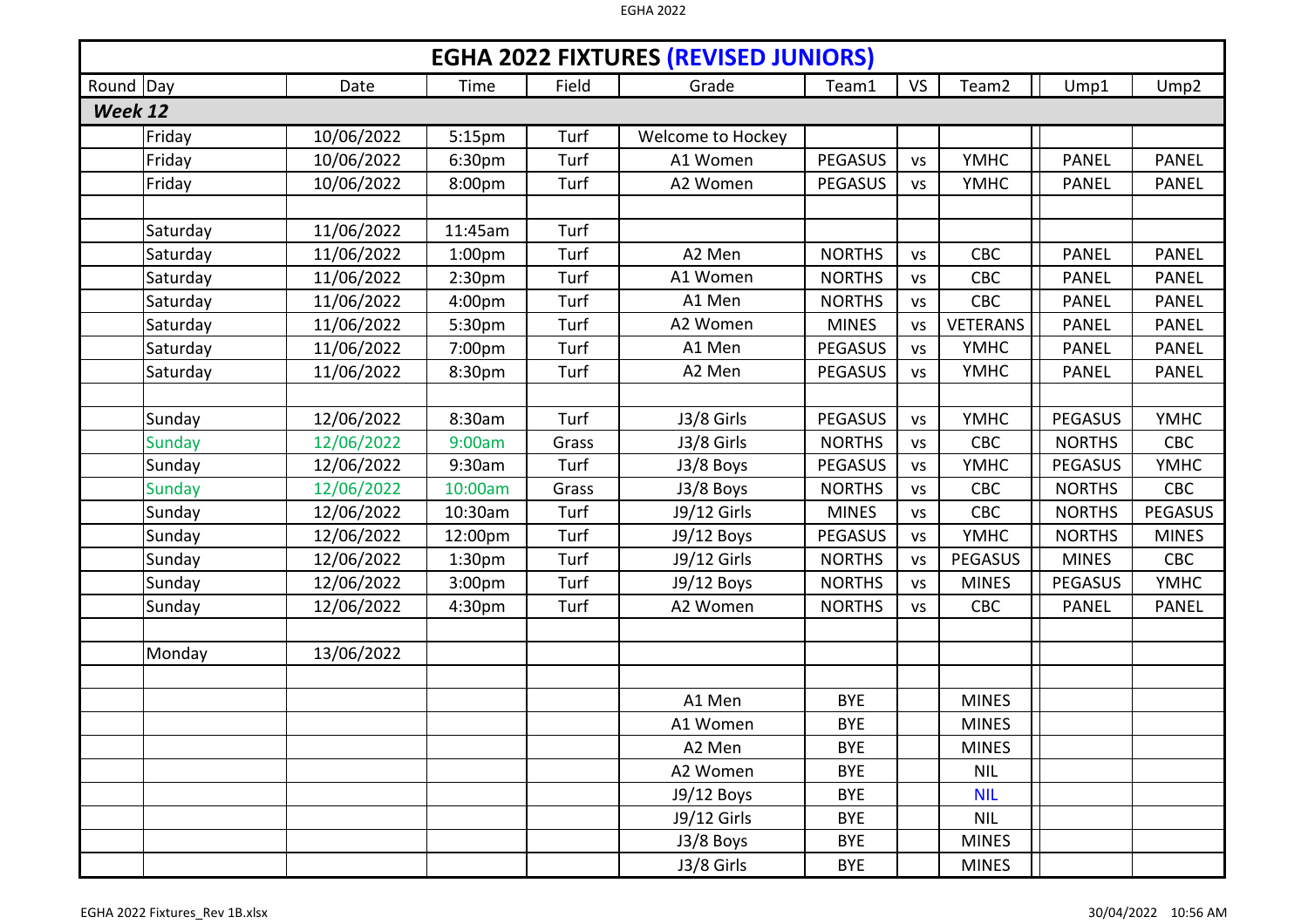|         | <b>EGHA 2022 FIXTURES (REVISED JUNIORS)</b><br>Round Day |            |                    |              |                   |                |           |                   |                |                  |  |  |  |
|---------|----------------------------------------------------------|------------|--------------------|--------------|-------------------|----------------|-----------|-------------------|----------------|------------------|--|--|--|
|         |                                                          | Date       | Time               | Field        | Grade             | Team1          | <b>VS</b> | Team <sub>2</sub> | Ump1           | Ump <sub>2</sub> |  |  |  |
| Week 13 |                                                          |            |                    |              |                   |                |           |                   |                |                  |  |  |  |
|         | Friday                                                   | 17/06/2022 | 5:15pm             | Turf         | Welcome to Hockey |                |           |                   |                |                  |  |  |  |
|         | Friday                                                   | 17/06/2022 | 6:30pm             | Turf         |                   |                |           |                   |                |                  |  |  |  |
|         | Friday                                                   | 17/06/2022 | 8:00pm             | Turf         |                   |                |           |                   |                |                  |  |  |  |
|         |                                                          |            |                    |              |                   |                |           |                   |                |                  |  |  |  |
|         | Saturday                                                 | 18/06/2022 | 11:45am            | Turf         |                   |                |           |                   |                |                  |  |  |  |
|         | Saturday                                                 | 18/06/2022 | 1:00 <sub>pm</sub> | Turf         |                   |                |           |                   |                |                  |  |  |  |
|         | Saturday                                                 | 18/06/2022 | 2:30 <sub>pm</sub> | Turf         | A2 Men            | <b>YMHC</b>    | <b>VS</b> | CBC               | <b>PANEL</b>   | <b>PANEL</b>     |  |  |  |
|         | Saturday                                                 | 18/06/2022 | 4:00pm             | Turf         | A1 Men            | <b>YMHC</b>    | <b>VS</b> | <b>CBC</b>        | <b>PANEL</b>   | <b>PANEL</b>     |  |  |  |
|         | Saturday                                                 | 18/06/2022 | 5:30pm             | Turf         | A1 Men            | <b>MINES</b>   | <b>VS</b> | <b>PEGASUS</b>    | <b>PANEL</b>   | <b>PANEL</b>     |  |  |  |
|         | Saturday                                                 | 18/06/2022 | 7:00pm             | Turf         | A2 Men            | <b>MINES</b>   | <b>VS</b> | <b>PEGASUS</b>    | <b>PANEL</b>   | <b>PANEL</b>     |  |  |  |
|         | Saturday                                                 | 18/06/2022 | 8:30pm             | Turf         |                   |                |           |                   |                |                  |  |  |  |
|         |                                                          |            |                    |              |                   |                |           |                   |                |                  |  |  |  |
|         | Sunday                                                   | 19/06/2022 | 8:30am             | Turf         | J3/8 Girls        | <b>MINES</b>   | <b>VS</b> | <b>PEGASUS</b>    | <b>MINES</b>   | <b>PEGASUS</b>   |  |  |  |
|         | <b>Sunday</b>                                            | 19/06/2022 | 9:00am             | <b>Grass</b> | J3/8 Girls        | <b>YMHC</b>    | <b>VS</b> | <b>CBC</b>        | <b>YMHC</b>    | <b>CBC</b>       |  |  |  |
|         | Sunday                                                   | 19/06/2022 | 9:30am             | Turf         | J3/8 Boys         | <b>MINES</b>   | <b>VS</b> | <b>PEGASUS</b>    | <b>MINES</b>   | <b>PEGASUS</b>   |  |  |  |
|         | <b>Sunday</b>                                            | 19/06/2022 | 10:00am            | Grass        | J3/8 Boys         | <b>YMHC</b>    | <b>VS</b> | <b>CBC</b>        | <b>YMHC</b>    | CBC              |  |  |  |
|         | Sunday                                                   | 19/06/2022 | 10:30am            | Turf         | J9/12 Girls       | <b>PEGASUS</b> | <b>VS</b> | CBC               | <b>NORTHS</b>  | <b>MINES</b>     |  |  |  |
|         | Sunday                                                   | 19/06/2022 | 12:00pm            | Turf         | J9/12 Boys        | <b>PEGASUS</b> | <b>VS</b> | <b>MINES</b>      | <b>NORTHS</b>  | <b>YMHC</b>      |  |  |  |
|         | Sunday                                                   | 19/06/2022 | 1:30 <sub>pm</sub> | Turf         | J9/12 Girls       | <b>NORTHS</b>  | <b>VS</b> | <b>MINES</b>      | <b>PEGASUS</b> | CBC              |  |  |  |
|         | Sunday                                                   | 19/06/2022 | 3:00 <sub>pm</sub> | Turf         | J9/12 Boys        | <b>NORTHS</b>  | <b>VS</b> | <b>YMHC</b>       | <b>PEGASUS</b> | <b>MINES</b>     |  |  |  |
|         | Sunday                                                   | 19/06/2022 | 4:30pm             | Turf         |                   |                |           |                   |                |                  |  |  |  |
|         |                                                          |            |                    |              |                   |                |           |                   |                |                  |  |  |  |
|         | Monday                                                   | 20/06/2022 |                    |              |                   |                |           |                   |                |                  |  |  |  |
|         |                                                          |            |                    |              |                   |                |           |                   |                |                  |  |  |  |
|         |                                                          |            |                    |              | A1 Men            | <b>BYE</b>     |           | <b>NORTHS</b>     |                |                  |  |  |  |
|         |                                                          |            |                    |              | A1 Women          | <b>BYE</b>     |           | <b>ALL</b>        |                |                  |  |  |  |
|         |                                                          |            |                    |              | A2 Men            | <b>BYE</b>     |           | <b>NORTHS</b>     |                |                  |  |  |  |
|         |                                                          |            |                    |              | A2 Women          | <b>BYE</b>     |           | <b>ALL</b>        |                |                  |  |  |  |
|         |                                                          |            |                    |              | J9/12 Boys        | <b>BYE</b>     |           | <b>NIL</b>        |                |                  |  |  |  |
|         |                                                          |            |                    |              | J9/12 Girls       | <b>BYE</b>     |           | <b>NIL</b>        |                |                  |  |  |  |
|         |                                                          |            |                    |              | J3/8 Boys         | <b>BYE</b>     |           | <b>NORTHS</b>     |                |                  |  |  |  |
|         |                                                          |            |                    |              | J3/8 Girls        | <b>BYE</b>     |           | <b>NORTHS</b>     |                |                  |  |  |  |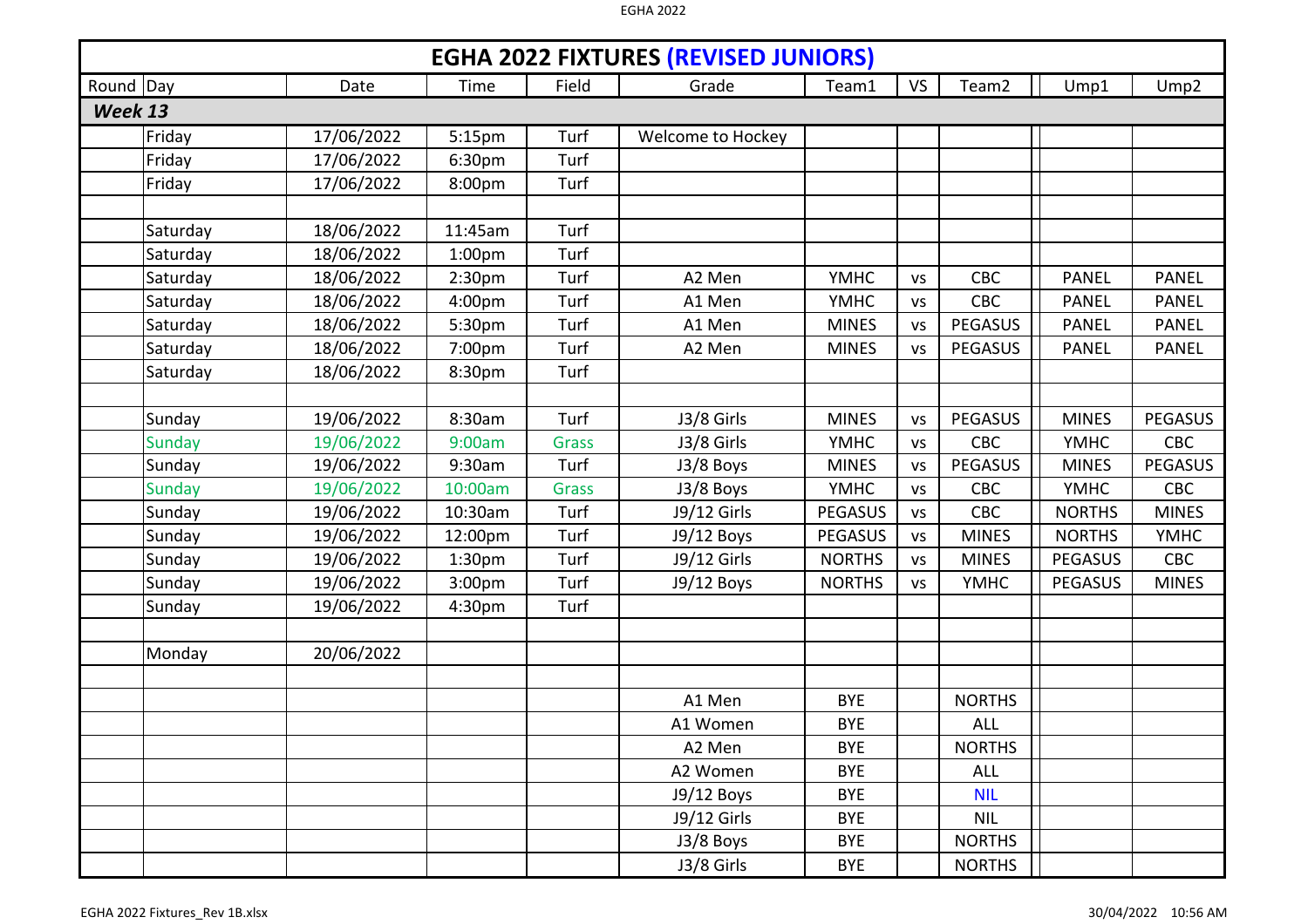|         | <b>EGHA 2022 FIXTURES (REVISED JUNIORS)</b><br>Round Day |            |                    |       |             |                 |           |                   |               |                  |  |  |  |  |
|---------|----------------------------------------------------------|------------|--------------------|-------|-------------|-----------------|-----------|-------------------|---------------|------------------|--|--|--|--|
|         |                                                          | Date       | Time               | Field | Grade       | Team1           | <b>VS</b> | Team <sub>2</sub> | Ump1          | Ump <sub>2</sub> |  |  |  |  |
| Week 14 |                                                          |            |                    |       |             |                 |           |                   |               |                  |  |  |  |  |
|         | Friday                                                   | 24/06/2022 | 5:15pm             | Turf  |             |                 |           |                   |               |                  |  |  |  |  |
|         | Friday                                                   | 24/06/2022 | 6:30pm             | Turf  |             |                 |           |                   |               |                  |  |  |  |  |
|         | Friday                                                   | 24/06/2022 | 8:00pm             | Turf  |             |                 |           |                   |               |                  |  |  |  |  |
|         |                                                          |            |                    |       |             |                 |           |                   |               |                  |  |  |  |  |
|         | Saturday                                                 | 25/06/2022 | 11:45am            | Turf  |             |                 |           |                   |               |                  |  |  |  |  |
|         | Saturday                                                 | 25/06/2022 | 1:00 <sub>pm</sub> | Turf  | A2 Women    | <b>CBC</b>      | <b>VS</b> | <b>MINES</b>      | <b>PANEL</b>  | <b>PANEL</b>     |  |  |  |  |
|         | Saturday                                                 | 25/06/2022 | 2:30pm             | Turf  | A1 Women    | CBC             | <b>VS</b> | <b>MINES</b>      | <b>PANEL</b>  | <b>PANEL</b>     |  |  |  |  |
|         | Saturday                                                 | 25/06/2022 | 4:00pm             | Turf  | A2 Women    | <b>VETERANS</b> | <b>VS</b> | <b>PEGASUS</b>    | <b>PANEL</b>  | <b>PANEL</b>     |  |  |  |  |
|         | Saturday                                                 | 25/06/2022 | 5:30pm             | Turf  | A2 Women    | <b>NORTHS</b>   | <b>VS</b> | <b>YMHC</b>       | <b>PANEL</b>  | <b>PANEL</b>     |  |  |  |  |
|         | Saturday                                                 | 25/06/2022 | 7:00pm             | Turf  | A1 Women    | <b>NORTHS</b>   | <b>VS</b> | <b>YMHC</b>       | <b>PANEL</b>  | <b>PANEL</b>     |  |  |  |  |
|         | Saturday                                                 | 25/06/2022 | 8:30pm             | Turf  |             |                 |           |                   |               |                  |  |  |  |  |
|         |                                                          |            |                    |       |             |                 |           |                   |               |                  |  |  |  |  |
|         | Sunday                                                   | 26/06/2022 | 8:30am             | Turf  | J3/8 Boys   | <b>NORTHS</b>   | <b>VS</b> | <b>YMHC</b>       | <b>NORTHS</b> | <b>YMHC</b>      |  |  |  |  |
|         | <b>Sunday</b>                                            | 26/06/2022 | 9:00am             | Grass |             |                 |           |                   |               |                  |  |  |  |  |
|         | Sunday                                                   | 26/06/2022 | 9:30am             | Turf  | J3/8 Boys   | CBC             | <b>VS</b> | <b>MINES</b>      | CBC           | <b>MINES</b>     |  |  |  |  |
|         | <b>Sunday</b>                                            | 26/06/2022 | 10:00am            | Grass |             |                 |           |                   |               |                  |  |  |  |  |
|         | Sunday                                                   | 26/06/2022 | 10:30am            | Turf  | J3/8 Girls  | <b>NORTHS</b>   | <b>VS</b> | <b>YMHC</b>       | <b>NORTHS</b> | <b>YMHC</b>      |  |  |  |  |
|         | Sunday                                                   | 26/06/2022 | 11:30am            | Turf  | J3/8 Girls  | CBC             | <b>VS</b> | <b>MINES</b>      | CBC           | <b>MINES</b>     |  |  |  |  |
|         | Sunday                                                   | 26/06/2022 |                    |       |             |                 |           |                   |               |                  |  |  |  |  |
|         | Sunday                                                   | 26/06/2022 |                    |       |             |                 |           |                   |               |                  |  |  |  |  |
|         | Sunday                                                   | 26/06/2022 |                    |       |             |                 |           |                   |               |                  |  |  |  |  |
|         |                                                          |            |                    |       |             |                 |           |                   |               |                  |  |  |  |  |
|         | Monday                                                   | 27/06/2022 |                    |       |             |                 |           |                   |               |                  |  |  |  |  |
|         |                                                          |            |                    |       |             |                 |           |                   |               |                  |  |  |  |  |
|         |                                                          |            |                    |       | A1 Men      | <b>BYE</b>      |           | PEGASUS           |               |                  |  |  |  |  |
|         |                                                          |            |                    |       | A1 Women    | <b>BYE</b>      |           | <b>PEGASUS</b>    |               |                  |  |  |  |  |
|         |                                                          |            |                    |       | A2 Men      | <b>BYE</b>      |           | PEGASUS           |               |                  |  |  |  |  |
|         |                                                          |            |                    |       | A2 Women    | <b>BYE</b>      |           | <b>NIL</b>        |               |                  |  |  |  |  |
|         |                                                          |            |                    |       | J9/12 Boys  | <b>BYE</b>      |           | <b>ALL</b>        |               |                  |  |  |  |  |
|         |                                                          |            |                    |       | J9/12 Girls | <b>BYE</b>      |           | <b>ALL</b>        |               |                  |  |  |  |  |
|         |                                                          |            |                    |       | J3/8 Boys   | <b>BYE</b>      |           | <b>PEGASUS</b>    |               |                  |  |  |  |  |
|         |                                                          |            |                    |       | J3/8 Girls  | <b>BYE</b>      |           | PEGASUS           |               |                  |  |  |  |  |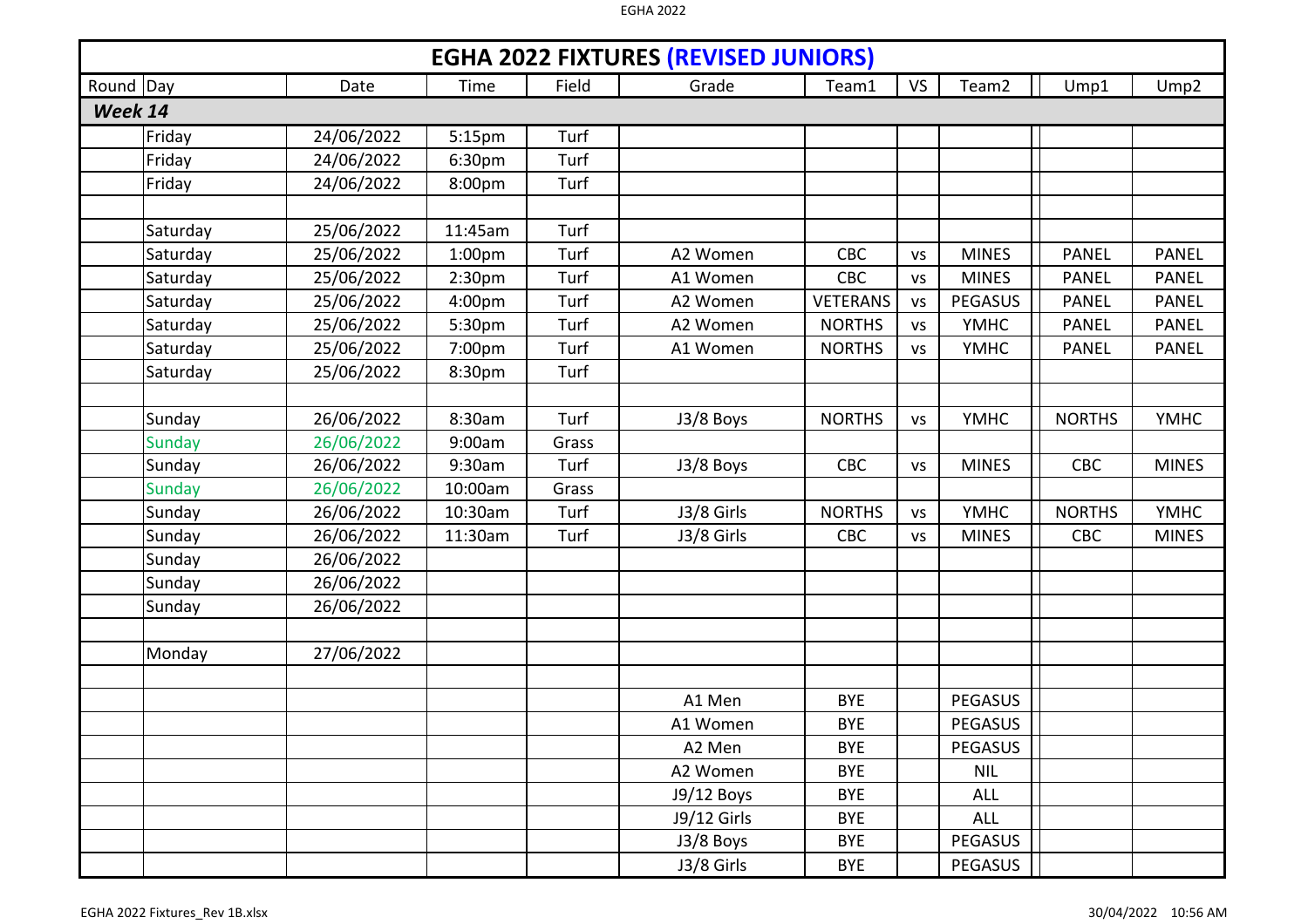|           | <b>EGHA 2022 FIXTURES (REVISED JUNIORS)</b> |           |                    |       |             |                 |           |                   |                |                  |  |  |  |
|-----------|---------------------------------------------|-----------|--------------------|-------|-------------|-----------------|-----------|-------------------|----------------|------------------|--|--|--|
| Round Day |                                             | Date      | Time               | Field | Grade       | Team1           | <b>VS</b> | Team <sub>2</sub> | Ump1           | Ump <sub>2</sub> |  |  |  |
| Week 15   |                                             |           |                    |       |             |                 |           |                   |                |                  |  |  |  |
|           | Friday                                      | 1/07/2022 | 5:15pm             | Turf  |             |                 |           |                   |                |                  |  |  |  |
|           | Friday                                      | 1/07/2022 | 6:30pm             | Turf  | A1 Women    | CBC             | <b>VS</b> | <b>PEGASUS</b>    | <b>PANEL</b>   | <b>PANEL</b>     |  |  |  |
|           | Friday                                      | 1/07/2022 | 8:00pm             | Turf  | A2 Women    | <b>VETERANS</b> | <b>VS</b> | <b>YMHC</b>       | <b>PANEL</b>   | <b>PANEL</b>     |  |  |  |
|           |                                             |           |                    |       |             |                 |           |                   |                |                  |  |  |  |
|           | Saturday                                    | 2/07/2022 | 11:45am            | Turf  |             |                 |           |                   |                |                  |  |  |  |
|           | Saturday                                    | 2/07/2022 | 1:00 <sub>pm</sub> | Turf  | A2 Women    | <b>MINES</b>    | <b>VS</b> | <b>NORTHS</b>     | <b>PANEL</b>   | <b>PANEL</b>     |  |  |  |
|           | Saturday                                    | 2/07/2022 | 2:30 <sub>pm</sub> | Turf  | A2 Men      | <b>MINES</b>    | <b>VS</b> | <b>NORTHS</b>     | <b>PANEL</b>   | <b>PANEL</b>     |  |  |  |
|           | Saturday                                    | 2/07/2022 | 4:00pm             | Turf  | A1 Men      | <b>MINES</b>    | <b>VS</b> | <b>NORTHS</b>     | <b>PANEL</b>   | <b>PANEL</b>     |  |  |  |
|           | Saturday                                    | 2/07/2022 | 5:30pm             | Turf  | A1 Women    | <b>MINES</b>    | <b>VS</b> | <b>NORTHS</b>     | <b>PANEL</b>   | <b>PANEL</b>     |  |  |  |
|           | Saturday                                    | 2/07/2022 | 7:00pm             | Turf  | A1 Men      | <b>CBC</b>      | <b>VS</b> | <b>PEGASUS</b>    | <b>PANEL</b>   | <b>PANEL</b>     |  |  |  |
|           | Saturday                                    | 2/07/2022 | 8:30pm             | Turf  | A2 Men      | <b>CBC</b>      | <b>VS</b> | <b>PEGASUS</b>    | <b>PANEL</b>   | <b>PANEL</b>     |  |  |  |
|           |                                             |           |                    |       |             |                 |           |                   |                |                  |  |  |  |
|           | Sunday                                      | 3/07/2022 | 8:30am             | Turf  | J3/8 Boys   |                 |           |                   |                |                  |  |  |  |
|           | Sunday                                      | 3/07/2022 | 9:00am             | Grass | J3/8 Boys   |                 |           |                   |                |                  |  |  |  |
|           | Sunday                                      | 3/07/2022 | 9:30am             | Turf  | J3/8 Girls  |                 |           |                   |                |                  |  |  |  |
|           | <b>Sunday</b>                               | 3/07/2022 | 10:00am            | Grass | J3/8 Girls  |                 |           |                   |                |                  |  |  |  |
|           | Sunday                                      | 3/07/2022 | 10:30am            | Turf  | J9/12 Girls | CBC             | <b>VS</b> | <b>MINES</b>      | <b>PEGASUS</b> | <b>NORTHS</b>    |  |  |  |
|           | Sunday                                      | 3/07/2022 | 12:00pm            | Turf  | J9/12 Boys  | <b>PEGASUS</b>  | <b>VS</b> | <b>NORTHS</b>     | <b>YMHC</b>    | <b>MINES</b>     |  |  |  |
|           | Sunday                                      | 3/07/2022 | 1:30 <sub>pm</sub> | Turf  | J9/12 Girls | <b>PEGASUS</b>  | <b>VS</b> | <b>NORTHS</b>     | <b>CBC</b>     | <b>MINES</b>     |  |  |  |
|           | Sunday                                      | 3/07/2022 | 3:00pm             | Turf  | J9/12 Boys  | <b>YMHC</b>     | <b>VS</b> | <b>MINES</b>      | <b>PEGASUS</b> | <b>NORTHS</b>    |  |  |  |
|           | Sunday                                      | 3/07/2022 | 4:30pm             | Turf  | A2 Women    | <b>CBC</b>      | VS        | <b>PEGASUS</b>    | <b>PANEL</b>   | <b>PANEL</b>     |  |  |  |
|           |                                             |           |                    |       |             |                 |           |                   |                |                  |  |  |  |
|           | Monday                                      | 4/07/2022 |                    |       |             |                 |           |                   |                |                  |  |  |  |
|           |                                             |           |                    |       |             |                 |           |                   |                |                  |  |  |  |
|           |                                             |           |                    |       | A1 Men      | <b>BYE</b>      |           | <b>YMHC</b>       |                |                  |  |  |  |
|           |                                             |           |                    |       | A1 Women    | <b>BYE</b>      |           | <b>YMHC</b>       |                |                  |  |  |  |
|           |                                             |           |                    |       | A2 Men      | <b>BYE</b>      |           | <b>YMHC</b>       |                |                  |  |  |  |
|           |                                             |           |                    |       | A2 Women    | <b>BYE</b>      |           | <b>NIL</b>        |                |                  |  |  |  |
|           |                                             |           |                    |       | J9/12 Boys  | <b>BYE</b>      |           | <b>NIL</b>        |                |                  |  |  |  |
|           |                                             |           |                    |       | J9/12 Girls | <b>BYE</b>      |           | <b>NIL</b>        |                |                  |  |  |  |
|           |                                             |           |                    |       | J3/8 Boys   | <b>BYE</b>      |           | <b>ALL</b>        |                |                  |  |  |  |
|           |                                             |           |                    |       | J3/8 Girls  | <b>BYE</b>      |           | <b>ALL</b>        |                |                  |  |  |  |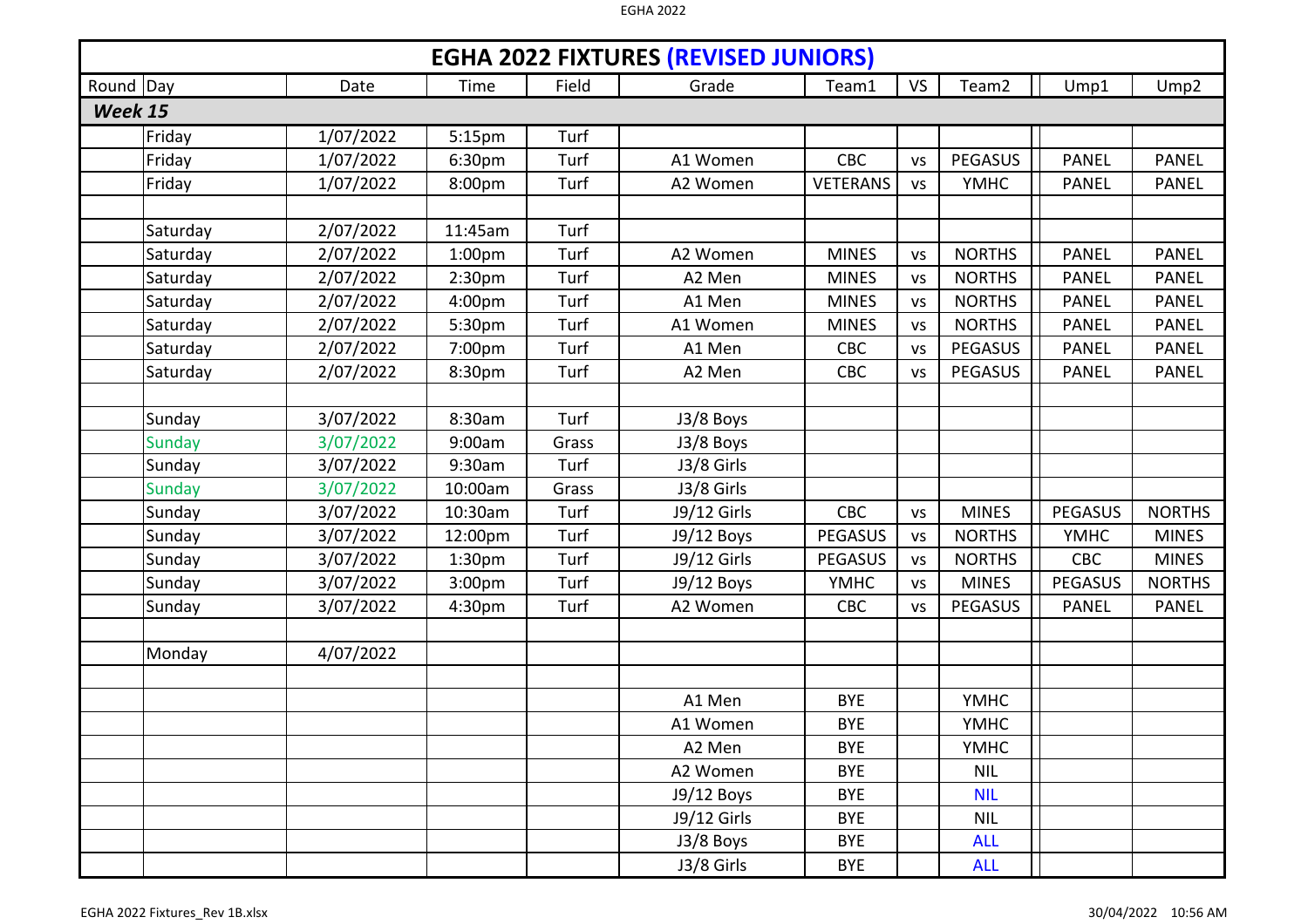| <b>EGHA 2022 FIXTURES (REVISED JUNIORS)</b> |            |                    |              |             |            |           |            |      |                  |  |  |  |
|---------------------------------------------|------------|--------------------|--------------|-------------|------------|-----------|------------|------|------------------|--|--|--|
| Round Day                                   | Date       | Time               | Field        | Grade       | Team1      | <b>VS</b> | Team2      | Ump1 | Ump <sub>2</sub> |  |  |  |
| Week 16                                     |            |                    |              |             |            |           |            |      |                  |  |  |  |
| Friday                                      | 8/07/2022  | 5:15pm             | Turf         |             |            |           |            |      |                  |  |  |  |
| Friday                                      | 8/07/2022  | 6:30pm             | Turf         |             |            |           |            |      |                  |  |  |  |
| Friday                                      | 8/07/2022  | 8:00pm             | Turf         |             |            |           |            |      |                  |  |  |  |
|                                             |            |                    |              |             |            |           |            |      |                  |  |  |  |
| Saturday                                    | 9/07/2022  | 11:45am            | Turf         |             |            |           |            |      |                  |  |  |  |
| Saturday                                    | 9/07/2022  | 1:00 <sub>pm</sub> | Turf         |             |            |           |            |      |                  |  |  |  |
| Saturday                                    | 9/07/2022  | 2:30 <sub>pm</sub> | Turf         |             |            |           |            |      |                  |  |  |  |
| Saturday                                    | 9/07/2022  | 4:00pm             | Turf         |             |            |           |            |      |                  |  |  |  |
| Saturday                                    | 9/07/2022  | 5:30pm             | Turf         |             |            |           |            |      |                  |  |  |  |
| Saturday                                    | 9/07/2022  | 7:00pm             | Turf         |             |            |           |            |      |                  |  |  |  |
| Saturday                                    | 9/07/2022  | 8:30pm             | Turf         |             |            |           |            |      |                  |  |  |  |
|                                             |            |                    |              |             |            |           |            |      |                  |  |  |  |
| Sunday                                      | 10/07/2022 | 8:30am             | Turf         |             |            |           |            |      |                  |  |  |  |
| <b>Sunday</b>                               | 10/07/2022 | 9:00am             | <b>Grass</b> |             |            |           |            |      |                  |  |  |  |
| Sunday                                      | 10/07/2022 | 9:30am             | Turf         |             |            |           |            |      |                  |  |  |  |
| Sunday                                      | 10/07/2022 | 10:00am            | <b>Grass</b> |             |            |           |            |      |                  |  |  |  |
| Sunday                                      | 10/07/2022 | 10:30am            | Turf         |             |            |           |            |      |                  |  |  |  |
| Sunday                                      | 10/07/2022 | 12:00pm            | Turf         |             |            |           |            |      |                  |  |  |  |
| Sunday                                      | 10/07/2022 | 1:30 <sub>pm</sub> | Turf         |             |            |           |            |      |                  |  |  |  |
| Sunday                                      | 10/07/2022 | 3:00pm             | Turf         |             |            |           |            |      |                  |  |  |  |
| Sunday                                      | 10/07/2022 | 4:30pm             | Turf         |             |            |           |            |      |                  |  |  |  |
|                                             |            |                    |              |             |            |           |            |      |                  |  |  |  |
| Monday                                      | 11/07/2022 |                    |              |             |            |           |            |      |                  |  |  |  |
|                                             |            |                    |              |             |            |           |            |      |                  |  |  |  |
|                                             |            |                    |              | A1 Men      | <b>BYE</b> |           | <b>ALL</b> |      |                  |  |  |  |
|                                             |            |                    |              | A1 Women    | <b>BYE</b> |           | <b>ALL</b> |      |                  |  |  |  |
|                                             |            |                    |              | A2 Men      | <b>BYE</b> |           | <b>ALL</b> |      |                  |  |  |  |
|                                             |            |                    |              | A2 Women    | <b>BYE</b> |           | <b>ALL</b> |      |                  |  |  |  |
|                                             |            |                    |              | J9/12 Boys  | <b>BYE</b> |           | <b>ALL</b> |      |                  |  |  |  |
|                                             |            |                    |              | J9/12 Girls | <b>BYE</b> |           | <b>ALL</b> |      |                  |  |  |  |
|                                             |            |                    |              | J3/8 Boys   | <b>BYE</b> |           | ALL        |      |                  |  |  |  |
|                                             |            |                    |              | J3/8 Girls  | BYE        |           | ALL        |      |                  |  |  |  |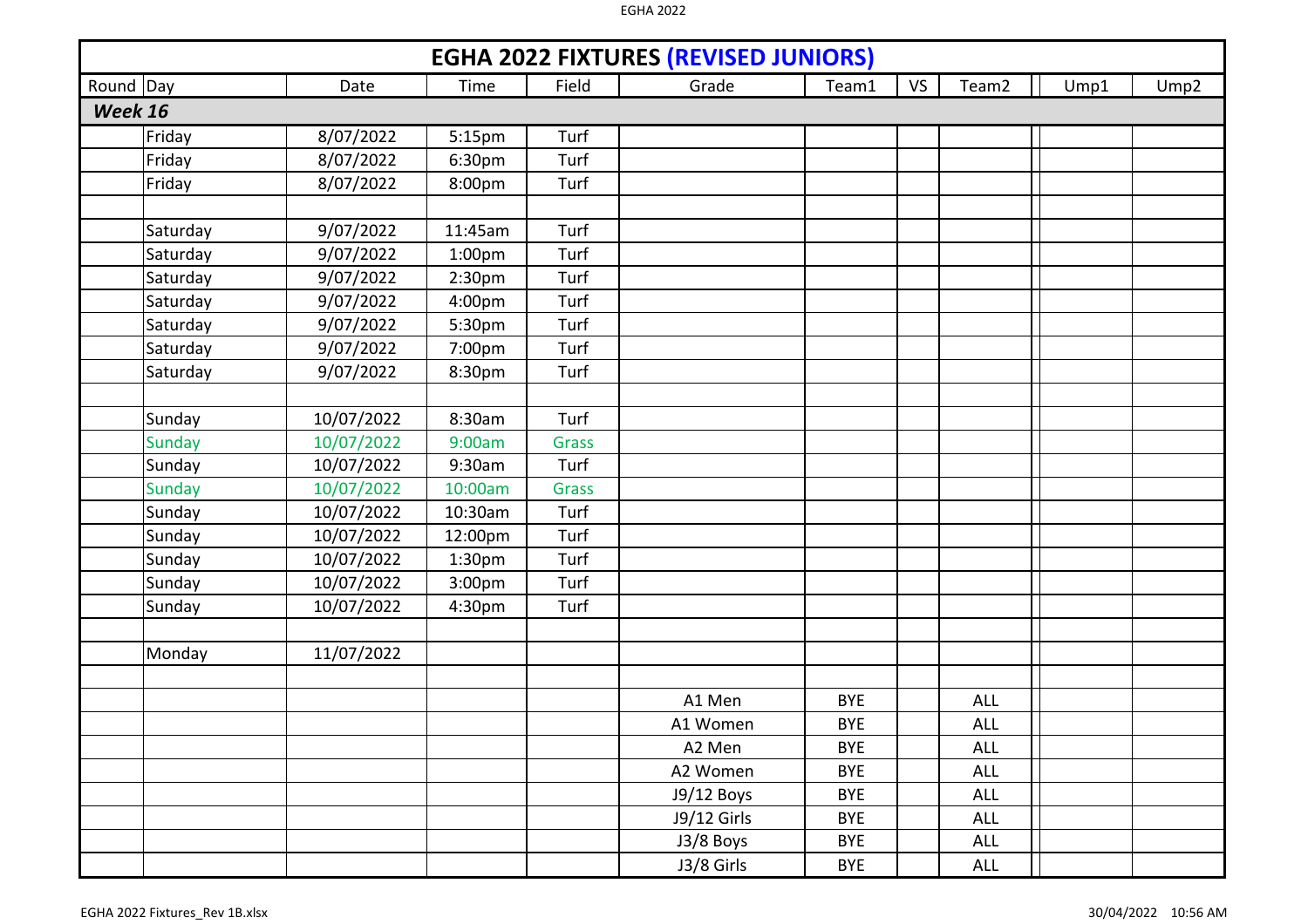|           | <b>EGHA 2022 FIXTURES (REVISED JUNIORS)</b> |            |                    |              |             |               |           |                   |               |                |  |  |  |
|-----------|---------------------------------------------|------------|--------------------|--------------|-------------|---------------|-----------|-------------------|---------------|----------------|--|--|--|
| Round Day |                                             | Date       | Time               | Field        | Grade       | Team1         | <b>VS</b> | Team <sub>2</sub> | Ump1          | Ump2           |  |  |  |
| Week 17   |                                             |            |                    |              |             |               |           |                   |               |                |  |  |  |
|           | Friday                                      | 15/07/2022 | 5:00pm             | Turf         |             |               |           |                   |               |                |  |  |  |
|           | Friday                                      | 15/07/2022 | 6:30pm             | Turf         | A1 Men      | <b>MINES</b>  | VS        | <b>YMHC</b>       | <b>PANEL</b>  | <b>PANEL</b>   |  |  |  |
|           | Friday                                      | 15/07/2022 | 8:00pm             | Turf         | A2 Men      | <b>MINES</b>  | <b>VS</b> | <b>YMHC</b>       | <b>PANEL</b>  | <b>PANEL</b>   |  |  |  |
|           |                                             |            |                    |              |             |               |           |                   |               |                |  |  |  |
|           | Saturday                                    | 16/07/2022 | 11:45am            | Turf         |             |               |           |                   |               |                |  |  |  |
|           | Saturday                                    | 16/07/2022 | 1:00 <sub>pm</sub> | Turf         | A2 Men      | <b>NORTHS</b> | <b>VS</b> | PEGASUS           | <b>PANEL</b>  | <b>PANEL</b>   |  |  |  |
|           | Saturday                                    | 16/07/2022 | 2:30pm             | Turf         | A2 Women    | <b>NORTHS</b> | <b>VS</b> | <b>PEGASUS</b>    | <b>PANEL</b>  | <b>PANEL</b>   |  |  |  |
|           | Saturday                                    | 16/07/2022 | 4:00pm             | Turf         | A1 Women    | <b>NORTHS</b> | <b>VS</b> | <b>PEGASUS</b>    | <b>PANEL</b>  | <b>PANEL</b>   |  |  |  |
|           | Saturday                                    | 16/07/2022 | 5:30pm             | Turf         | A1 Men      | <b>NORTHS</b> | <b>VS</b> | <b>PEGASUS</b>    | <b>PANEL</b>  | <b>PANEL</b>   |  |  |  |
|           | Saturday                                    | 16/07/2022 | 7:00pm             | Turf         | A1 Women    | <b>MINES</b>  | <b>VS</b> | <b>YMHC</b>       | <b>PANEL</b>  | <b>PANEL</b>   |  |  |  |
|           | Saturday                                    | 16/07/2022 | 8:30pm             | Turf         | A2 Women    | <b>MINES</b>  |           | <b>YMHC</b>       | <b>PANEL</b>  | <b>PANEL</b>   |  |  |  |
|           |                                             |            |                    |              |             |               |           |                   |               |                |  |  |  |
|           | Sunday                                      | 17/07/2022 | 8:30am             | Turf         | J3/8 Girls  | <b>MINES</b>  | <b>VS</b> | <b>YMHC</b>       | <b>MINES</b>  | <b>YMHC</b>    |  |  |  |
|           | <b>Sunday</b>                               | 17/07/2022 | 9:00am             | <b>Grass</b> | J3/8 Girls  | <b>NORTHS</b> | <b>VS</b> | <b>PEGASUS</b>    | <b>NORTHS</b> | <b>PEGASUS</b> |  |  |  |
|           | Sunday                                      | 17/07/2022 | 9:30am             | Turf         | J3/8 Boys   | <b>MINES</b>  | <b>VS</b> | <b>YMHC</b>       | <b>MINES</b>  | <b>YMHC</b>    |  |  |  |
|           | <b>Sunday</b>                               | 17/07/2022 | 10:00am            | <b>Grass</b> | J3/8 Boys   | <b>NORTHS</b> | <b>VS</b> | <b>PEGASUS</b>    | <b>NORTHS</b> | <b>PEGASUS</b> |  |  |  |
|           | Sunday                                      | 17/07/2022 | 10:30am            | Turf         | J9/12 Girls | <b>CBC</b>    | VS        | <b>PEGASUS</b>    | <b>NORTHS</b> | <b>MINES</b>   |  |  |  |
|           | Sunday                                      | 17/07/2022 | 12:00pm            | Turf         | J9/12 Boys  | <b>MINES</b>  | <b>VS</b> | <b>NORTHS</b>     | <b>YMHC</b>   | <b>PEGASUS</b> |  |  |  |
|           | Sunday                                      | 17/07/2022 | 1:30pm             | Turf         | J9/12 Girls | <b>NORTHS</b> | VS        | <b>MINES</b>      | CBC           | <b>PEGASUS</b> |  |  |  |
|           | Sunday                                      | 17/07/2022 | 3:00pm             | Turf         | J9/12 Boys  | <b>YMHC</b>   | <b>VS</b> | <b>PEGASUS</b>    | <b>MINES</b>  | <b>NORTHS</b>  |  |  |  |
|           | Sunday                                      | 17/07/2022 | 4:30pm             | Turf         | A2 Women    | <b>CBC</b>    | <b>VS</b> | <b>VETERANS</b>   | <b>PANEL</b>  | <b>PANEL</b>   |  |  |  |
|           |                                             |            |                    |              |             |               |           |                   |               |                |  |  |  |
|           | Monday                                      | 18/07/2022 |                    |              |             |               |           |                   |               |                |  |  |  |
|           |                                             |            |                    |              |             |               |           |                   |               |                |  |  |  |
|           |                                             |            |                    |              | A1 Men      | <b>BYE</b>    |           | CBC               |               |                |  |  |  |
|           |                                             |            |                    |              | A1 Women    | <b>BYE</b>    |           | <b>CBC</b>        |               |                |  |  |  |
|           |                                             |            |                    |              | A2 Men      | <b>BYE</b>    |           | <b>CBC</b>        |               |                |  |  |  |
|           |                                             |            |                    |              | A2 Women    | <b>BYE</b>    |           | <b>NIL</b>        |               |                |  |  |  |
|           |                                             |            |                    |              | J9/12 Boys  | <b>BYE</b>    |           | <b>NIL</b>        |               |                |  |  |  |
|           |                                             |            |                    |              | J9/12 Girls | <b>BYE</b>    |           | <b>NIL</b>        |               |                |  |  |  |
|           |                                             |            |                    |              | J3/8 Boys   | <b>BYE</b>    |           | CBC               |               |                |  |  |  |
|           |                                             |            |                    |              | J3/8 Girls  | <b>BYE</b>    |           | CBC               |               |                |  |  |  |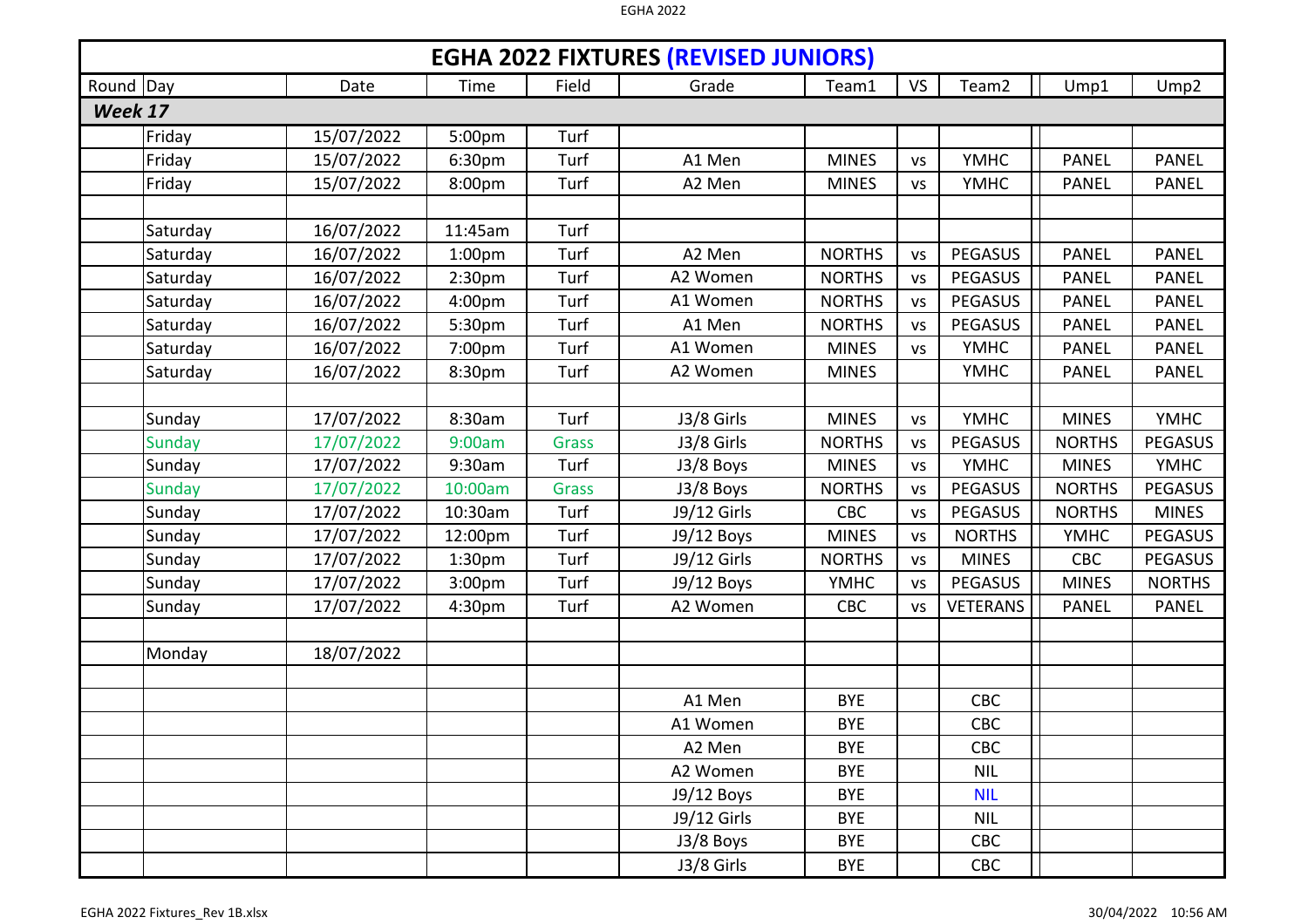|           | <b>EGHA 2022 FIXTURES (REVISED JUNIORS)</b> |            |                    |              |             |              |           |                   |              |                  |  |  |  |
|-----------|---------------------------------------------|------------|--------------------|--------------|-------------|--------------|-----------|-------------------|--------------|------------------|--|--|--|
| Round Day |                                             | Date       | Time               | Field        | Grade       | Team1        | <b>VS</b> | Team <sub>2</sub> | Ump1         | Ump <sub>2</sub> |  |  |  |
| Week 18   |                                             |            |                    |              |             |              |           |                   |              |                  |  |  |  |
|           | Friday                                      | 22/07/2022 | 5:15pm             | Turf         | J3/8 Boys   | <b>CBC</b>   | <b>VS</b> | <b>PEGASUS</b>    | <b>CBC</b>   | <b>PEGASUS</b>   |  |  |  |
|           | Friday                                      | 22/07/2022 | 6:30pm             | Turf         | A1 Women    | CBC          | <b>VS</b> | <b>NORTHS</b>     | <b>PANEL</b> | <b>PANEL</b>     |  |  |  |
|           | Friday                                      | 22/07/2022 | 8:00pm             | Turf         | A2 Women    | <b>MINES</b> | <b>VS</b> | <b>VETERANS</b>   | <b>PANEL</b> | <b>PANEL</b>     |  |  |  |
|           |                                             |            |                    |              |             |              |           |                   |              |                  |  |  |  |
|           | Saturday                                    | 23/07/2022 | 11:45am            | Turf         |             |              |           |                   |              |                  |  |  |  |
|           | Saturday                                    | 23/07/2022 | 1:00 <sub>pm</sub> | Turf         | A2 Men      | <b>YMHC</b>  | <b>VS</b> | PEGASUS           | <b>PANEL</b> | <b>PANEL</b>     |  |  |  |
|           | Saturday                                    | 23/07/2022 | 2:30pm             | Turf         | A1 Men      | <b>YMHC</b>  | <b>VS</b> | PEGASUS           | <b>PANEL</b> | <b>PANEL</b>     |  |  |  |
|           | Saturday                                    | 23/07/2022 | 4:00pm             | Turf         | A1 Women    | <b>YMHC</b>  | <b>VS</b> | <b>PEGASUS</b>    | <b>PANEL</b> | <b>PANEL</b>     |  |  |  |
|           | Saturday                                    | 23/07/2022 | 5:30pm             | Turf         | A2 Women    | <b>YMHC</b>  | <b>VS</b> | <b>PEGASUS</b>    | <b>PANEL</b> | <b>PANEL</b>     |  |  |  |
|           | Saturday                                    | 23/07/2022 | 7:00pm             | Turf         | A1 Men      | <b>CBC</b>   | <b>VS</b> | <b>NORTHS</b>     | <b>PANEL</b> | <b>PANEL</b>     |  |  |  |
|           | Saturday                                    | 23/07/2022 | 8:30pm             | Turf         | A2 Men      | CBC          | <b>VS</b> | <b>NORTHS</b>     | <b>PANEL</b> | <b>PANEL</b>     |  |  |  |
|           |                                             |            |                    |              |             |              |           |                   |              |                  |  |  |  |
|           | Sunday                                      | 24/07/2022 | 8:30am             | Turf         | J3/8 Girls  | <b>YMHC</b>  | <b>VS</b> | <b>PEGASUS</b>    | <b>YMHC</b>  | <b>PEGASUS</b>   |  |  |  |
|           | <b>Sunday</b>                               | 24/07/2022 | 9:00am             | <b>Grass</b> | J3/8 Girls  | <b>CBC</b>   | <b>VS</b> | <b>NORTHS</b>     | CBC          | <b>NORTHS</b>    |  |  |  |
|           | Sunday                                      | 24/07/2022 | 9:30am             | Turf         | J3/8 Boys   | <b>YMHC</b>  | <b>VS</b> | <b>PEGASUS</b>    | <b>YMHC</b>  | <b>PEGASUS</b>   |  |  |  |
|           | <b>Sunday</b>                               | 24/07/2022 | 10:00am            | <b>Grass</b> | J3/8 Boys   | CBC          | <b>VS</b> | <b>NORTHS</b>     | CBC          | <b>NORTHS</b>    |  |  |  |
|           | Sunday                                      | 24/07/2022 | 10:30am            | Turf         | J9/12 Girls | <b>CBC</b>   | VS        | <b>NORTHS</b>     | <b>MINES</b> | <b>PEGASUS</b>   |  |  |  |
|           | Sunday                                      | 24/07/2022 | 12:00pm            | Turf         | J9/12 Boys  | <b>YMHC</b>  | <b>VS</b> | <b>NORTHS</b>     | <b>MINES</b> | <b>PEGASUS</b>   |  |  |  |
|           | Sunday                                      | 24/07/2022 | 1:30 <sub>pm</sub> | Turf         | J9/12 Girls | <b>MINES</b> | <b>VS</b> | <b>PEGASUS</b>    | CBC          | <b>NORTHS</b>    |  |  |  |
|           | Sunday                                      | 24/07/2022 | 3:00pm             | Turf         | J9/12 Boys  | <b>MINES</b> | <b>VS</b> | <b>PEGASUS</b>    | <b>YMHC</b>  | <b>NORTHS</b>    |  |  |  |
|           | Sunday                                      | 24/07/2022 | 4:30pm             | Turf         | A2 Women    | <b>CBC</b>   | <b>VS</b> | <b>NORTHS</b>     | <b>PANEL</b> | <b>PANEL</b>     |  |  |  |
|           |                                             |            |                    |              |             |              |           |                   |              |                  |  |  |  |
|           | Monday                                      | 25/07/2022 |                    |              |             |              |           |                   |              |                  |  |  |  |
|           |                                             |            |                    |              |             |              |           |                   |              |                  |  |  |  |
|           |                                             |            |                    |              | A1 Men      | <b>BYE</b>   |           | <b>MINES</b>      |              |                  |  |  |  |
|           |                                             |            |                    |              | A1 Women    | <b>BYE</b>   |           | <b>MINES</b>      |              |                  |  |  |  |
|           |                                             |            |                    |              | A2 Men      | <b>BYE</b>   |           | <b>MINES</b>      |              |                  |  |  |  |
|           |                                             |            |                    |              | A2 Women    | <b>BYE</b>   |           | <b>NIL</b>        |              |                  |  |  |  |
|           |                                             |            |                    |              | J9/12 Boys  | <b>BYE</b>   |           | <b>NIL</b>        |              |                  |  |  |  |
|           |                                             |            |                    |              | J9/12 Girls | <b>BYE</b>   |           | <b>NIL</b>        |              |                  |  |  |  |
|           |                                             |            |                    |              | J3/8 Boys   | <b>BYE</b>   |           | <b>MINES</b>      |              |                  |  |  |  |
|           |                                             |            |                    |              | J3/8 Girls  | <b>BYE</b>   |           | <b>MINES</b>      |              |                  |  |  |  |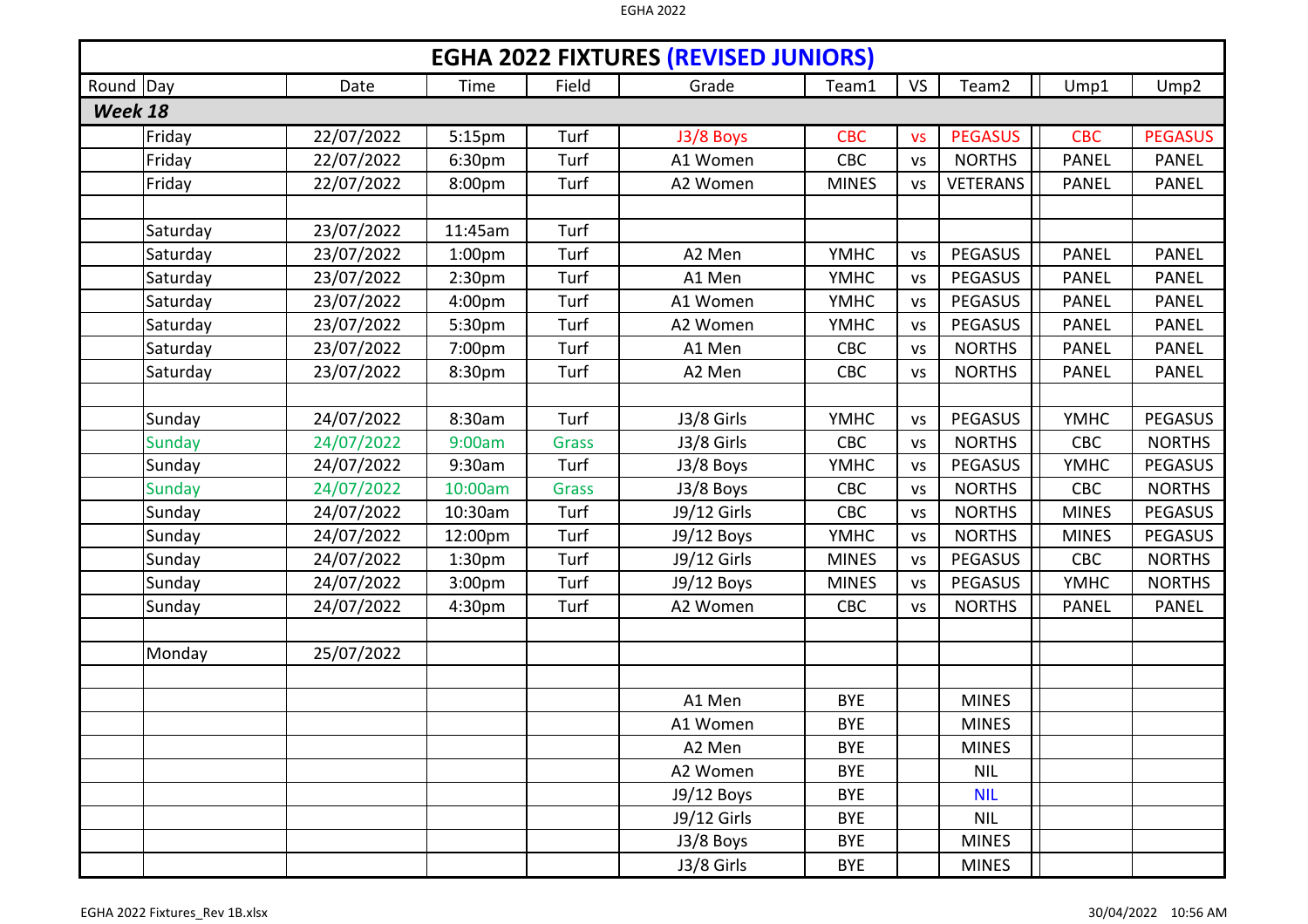|           | <b>EGHA 2022 FIXTURES (REVISED JUNIORS)</b> |            |                    |       |             |                 |           |                   |              |                  |  |  |  |
|-----------|---------------------------------------------|------------|--------------------|-------|-------------|-----------------|-----------|-------------------|--------------|------------------|--|--|--|
| Round Day |                                             | Date       | Time               | Field | Grade       | Team1           | <b>VS</b> | Team <sub>2</sub> | Ump1         | Ump <sub>2</sub> |  |  |  |
| Week 19   |                                             |            |                    |       |             |                 |           |                   |              |                  |  |  |  |
|           | Friday                                      | 29/07/2022 | 5:00pm             | Turf  | J3/8 Boys   | <b>MINES</b>    | <b>VS</b> | <b>NORTHS</b>     | <b>MINES</b> | <b>NORTHS</b>    |  |  |  |
|           | Friday                                      | 29/07/2022 | 6:30pm             | Turf  | A1 Men      | <b>YMHC</b>     | <b>VS</b> | <b>NORTHS</b>     | <b>PANEL</b> | <b>PANEL</b>     |  |  |  |
|           | Friday                                      | 29/07/2022 | 8:00pm             | Turf  | A2 Men      | <b>YMHC</b>     | <b>VS</b> | <b>NORTHS</b>     | <b>PANEL</b> | <b>PANEL</b>     |  |  |  |
|           |                                             |            |                    |       |             |                 |           |                   |              |                  |  |  |  |
|           | Saturday                                    | 30/07/2022 | 11:45am            | Turf  |             |                 |           |                   |              |                  |  |  |  |
|           | Saturday                                    | 30/07/2022 | 1:00 <sub>pm</sub> | Turf  | A2 Men      | <b>MINES</b>    | <b>VS</b> | <b>CBC</b>        | <b>PANEL</b> | <b>PANEL</b>     |  |  |  |
|           | Saturday                                    | 30/07/2022 | 2:30pm             | Turf  | A2 Women    | <b>MINES</b>    | <b>VS</b> | CBC               | <b>PANEL</b> | <b>PANEL</b>     |  |  |  |
|           | Saturday                                    | 30/07/2022 | 4:00pm             | Turf  | A1 Women    | <b>MINES</b>    | VS        | <b>CBC</b>        | <b>PANEL</b> | <b>PANEL</b>     |  |  |  |
|           | Saturday                                    | 30/07/2022 | 5:30pm             | Turf  | A1 Men      | <b>MINES</b>    | <b>VS</b> | CBC               | <b>PANEL</b> | <b>PANEL</b>     |  |  |  |
|           | Saturday                                    | 30/07/2022 | 7:00pm             | Turf  | A1 Women    | <b>YMHC</b>     | <b>VS</b> | <b>NORTHS</b>     | <b>PANEL</b> | <b>PANEL</b>     |  |  |  |
|           | Saturday                                    | 30/07/2022 | 8:30pm             | Turf  | A2 Women    | <b>YMHC</b>     |           | <b>NORTHS</b>     | <b>PANEL</b> | <b>PANEL</b>     |  |  |  |
|           |                                             |            |                    |       |             |                 |           |                   |              |                  |  |  |  |
|           | Sunday                                      | 31/07/2022 | 8:30am             | Turf  | J3/8 Boys   | <b>YMHC</b>     | <b>VS</b> | <b>NORTHS</b>     | <b>YMHC</b>  | <b>NORTHS</b>    |  |  |  |
|           | <b>Sunday</b>                               | 31/07/2022 | 9:00am             | Grass |             |                 |           |                   |              |                  |  |  |  |
|           | Sunday                                      | 31/07/2022 | 9:30am             | Turf  | J3/8 Boys   | <b>MINES</b>    | <b>VS</b> | <b>CBC</b>        | <b>MINES</b> | <b>CBC</b>       |  |  |  |
|           | <b>Sunday</b>                               | 31/07/2022 | 10:00am            | Grass |             |                 |           |                   |              |                  |  |  |  |
|           | Sunday                                      | 31/07/2022 | 10:30am            | Turf  | J3/8 Girls  | <b>YMHC</b>     | <b>VS</b> | <b>NORTHS</b>     | <b>YMHC</b>  | <b>NORTHS</b>    |  |  |  |
|           | Sunday                                      | 31/07/2022 | 11:30am            | Turf  | J3/8 Girls  | <b>MINES</b>    | <b>VS</b> | CBC               | <b>MINES</b> | CBC              |  |  |  |
|           | Sunday                                      | 31/07/2022 | 1:00 <sub>pm</sub> | Turf  | A2 Women    | <b>VETERANS</b> | <b>VS</b> | <b>PEGASUS</b>    | <b>PANEL</b> | <b>PANEL</b>     |  |  |  |
|           | Sunday                                      | 31/07/2022 |                    |       |             |                 | <b>VS</b> |                   |              |                  |  |  |  |
|           | Sunday                                      | 31/07/2022 |                    |       |             |                 |           |                   |              |                  |  |  |  |
|           |                                             |            |                    |       |             |                 |           |                   |              |                  |  |  |  |
|           | Monday                                      | 1/08/2022  |                    |       |             |                 |           |                   |              |                  |  |  |  |
|           |                                             |            |                    |       |             |                 |           |                   |              |                  |  |  |  |
|           |                                             |            |                    |       | A1 Men      | <b>BYE</b>      |           | <b>PEGASUS</b>    |              |                  |  |  |  |
|           |                                             |            |                    |       | A1 Women    | <b>BYE</b>      |           | <b>PEGASUS</b>    |              |                  |  |  |  |
|           |                                             |            |                    |       | A2 Men      | <b>BYE</b>      |           | <b>PEGASUS</b>    |              |                  |  |  |  |
|           |                                             |            |                    |       | A2 Women    | <b>BYE</b>      |           | <b>NIL</b>        |              |                  |  |  |  |
|           |                                             |            |                    |       | J9/12 Boys  | <b>BYE</b>      |           | <b>ALL</b>        |              |                  |  |  |  |
|           |                                             |            |                    |       | J9/12 Girls | <b>BYE</b>      |           | <b>ALL</b>        |              |                  |  |  |  |
|           |                                             |            |                    |       | J3/8 Boys   | <b>BYE</b>      |           | <b>PEGASUS</b>    |              |                  |  |  |  |
|           |                                             |            |                    |       | J3/8 Girls  | <b>BYE</b>      |           | PEGASUS           |              |                  |  |  |  |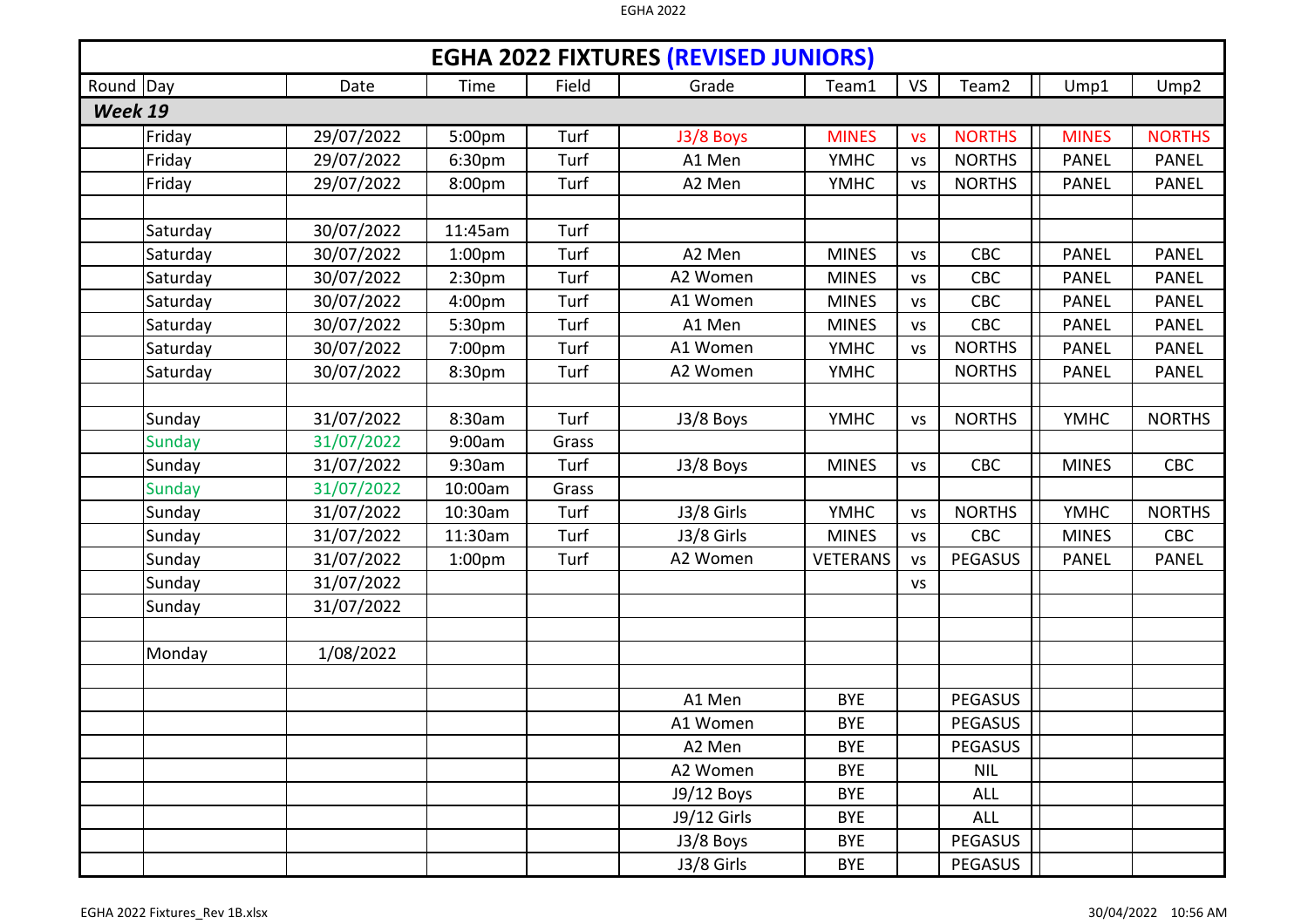|           | <b>EGHA 2022 FIXTURES (REVISED JUNIORS)</b> |           |                    |              |             |                |           |                   |                |                  |  |  |  |
|-----------|---------------------------------------------|-----------|--------------------|--------------|-------------|----------------|-----------|-------------------|----------------|------------------|--|--|--|
| Round Day |                                             | Date      | Time               | Field        | Grade       | Team1          | <b>VS</b> | Team <sub>2</sub> | Ump1           | Ump <sub>2</sub> |  |  |  |
| Week 20   |                                             |           |                    |              |             |                |           |                   |                |                  |  |  |  |
|           | Friday                                      | 5/08/2022 | 5:15pm             | Turf         | J3/8 Girls  | CBC            | <b>VS</b> | <b>PEGASUS</b>    | CBC            | <b>PEGASUS</b>   |  |  |  |
|           | Friday                                      | 5/08/2022 | 6:30pm             | Turf         | A1 Women    | <b>PEGASUS</b> | <b>VS</b> | <b>MINES</b>      | <b>PANEL</b>   | <b>PANEL</b>     |  |  |  |
|           | Friday                                      | 5/08/2022 | 8:00pm             | Turf         | A2 Women    | <b>NORTHS</b>  | <b>VS</b> | <b>VETERANS</b>   | <b>PANEL</b>   | <b>PANEL</b>     |  |  |  |
|           |                                             |           |                    |              |             |                |           |                   |                |                  |  |  |  |
|           | Saturday                                    | 6/08/2022 | 11:45am            | Turf         |             |                |           |                   |                |                  |  |  |  |
|           | Saturday                                    | 6/08/2022 | 1:00 <sub>pm</sub> | Turf         | A2 Women    | CBC            | <b>VS</b> | <b>YMHC</b>       | <b>PANEL</b>   | <b>PANEL</b>     |  |  |  |
|           | Saturday                                    | 6/08/2022 | 2:30 <sub>pm</sub> | Turf         | A2 Men      | CBC            | <b>VS</b> | <b>YMHC</b>       | <b>PANEL</b>   | <b>PANEL</b>     |  |  |  |
|           | Saturday                                    | 6/08/2022 | 4:00 <sub>pm</sub> | Turf         | A1 Men      | CBC            | <b>VS</b> | <b>YMHC</b>       | <b>PANEL</b>   | <b>PANEL</b>     |  |  |  |
|           | Saturday                                    | 6/08/2022 | 5:30pm             | Turf         | A1 Women    | CBC            | <b>VS</b> | <b>YMHC</b>       | <b>PANEL</b>   | <b>PANEL</b>     |  |  |  |
|           | Saturday                                    | 6/08/2022 | 7:00pm             | Turf         | A1 Men      | <b>PEGASUS</b> | <b>VS</b> | <b>MINES</b>      | <b>PANEL</b>   | <b>PANEL</b>     |  |  |  |
|           | Saturday                                    | 6/08/2022 | 8:30pm             | Turf         | A2 Men      | <b>PEGASUS</b> | <b>VS</b> | <b>MINES</b>      | <b>PANEL</b>   | <b>PANEL</b>     |  |  |  |
|           |                                             |           |                    |              |             |                |           |                   |                |                  |  |  |  |
|           | Sunday                                      | 7/08/2022 | 8:30am             | Turf         | J3/8 Girls  | CBC            | <b>VS</b> | <b>YMHC</b>       | CBC            | <b>YMHC</b>      |  |  |  |
|           | <b>Sunday</b>                               | 7/08/2022 | 9:00am             | <b>Grass</b> | J3/8 Girls  | <b>PEGASUS</b> | <b>VS</b> | <b>MINES</b>      | <b>PEGASUS</b> | <b>MINES</b>     |  |  |  |
|           | Sunday                                      | 7/08/2022 | 9:30am             | Turf         | J3/8 Boys   | <b>CBC</b>     | <b>VS</b> | <b>YMHC</b>       | <b>CBC</b>     | <b>YMHC</b>      |  |  |  |
|           | <b>Sunday</b>                               | 7/08/2022 | 10:00am            | <b>Grass</b> | J3/8 Boys   | <b>PEGASUS</b> | <b>VS</b> | <b>MINES</b>      | <b>PEGASUS</b> | <b>MINES</b>     |  |  |  |
|           | Sunday                                      | 7/08/2022 | 10:30am            | Turf         | J9/12 Girls | <b>MINES</b>   | <b>VS</b> | CBC               | <b>PEGASUS</b> | <b>NORTHS</b>    |  |  |  |
|           | Sunday                                      | 7/08/2022 | 12:00pm            | Turf         | J9/12 Boys  | <b>MINES</b>   | <b>VS</b> | <b>YMHC</b>       | <b>PEGASUS</b> | <b>NORTHS</b>    |  |  |  |
|           | Sunday                                      | 7/08/2022 | 1:30 <sub>pm</sub> | Turf         | J9/12 Girls | PEGASUS        | <b>VS</b> | <b>NORTHS</b>     | <b>MINES</b>   | <b>CBC</b>       |  |  |  |
|           | Sunday                                      | 7/08/2022 | 3:00pm             | Turf         | J9/12 Boys  | <b>PEGASUS</b> | <b>VS</b> | <b>NORTHS</b>     | <b>MINES</b>   | <b>YMHC</b>      |  |  |  |
|           | Sunday                                      | 7/08/2022 | 4:30pm             | Turf         | A2 Women    | <b>PEGASUS</b> | <b>VS</b> | <b>MINES</b>      | <b>PANEL</b>   | <b>PANEL</b>     |  |  |  |
|           |                                             |           |                    |              |             |                |           |                   |                |                  |  |  |  |
|           | Monday                                      | 8/08/2022 |                    |              |             |                |           |                   |                |                  |  |  |  |
|           |                                             |           |                    |              |             |                |           |                   |                |                  |  |  |  |
|           |                                             |           |                    |              | A1 Men      | <b>BYE</b>     |           | <b>NORTHS</b>     |                |                  |  |  |  |
|           |                                             |           |                    |              | A1 Women    | <b>BYE</b>     |           | <b>NORTHS</b>     |                |                  |  |  |  |
|           |                                             |           |                    |              | A2 Men      | <b>BYE</b>     |           | <b>NORTHS</b>     |                |                  |  |  |  |
|           |                                             |           |                    |              | A2 Women    | <b>BYE</b>     |           | <b>NIL</b>        |                |                  |  |  |  |
|           |                                             |           |                    |              | J9/12 Boys  | <b>BYE</b>     |           | <b>NIL</b>        |                |                  |  |  |  |
|           |                                             |           |                    |              | J9/12 Girls | <b>BYE</b>     |           | <b>NIL</b>        |                |                  |  |  |  |
|           |                                             |           |                    |              | J3/8 Boys   | <b>BYE</b>     |           | <b>NORTHS</b>     |                |                  |  |  |  |
|           |                                             |           |                    |              | J3/8 Girls  | <b>BYE</b>     |           | <b>NORTHS</b>     |                |                  |  |  |  |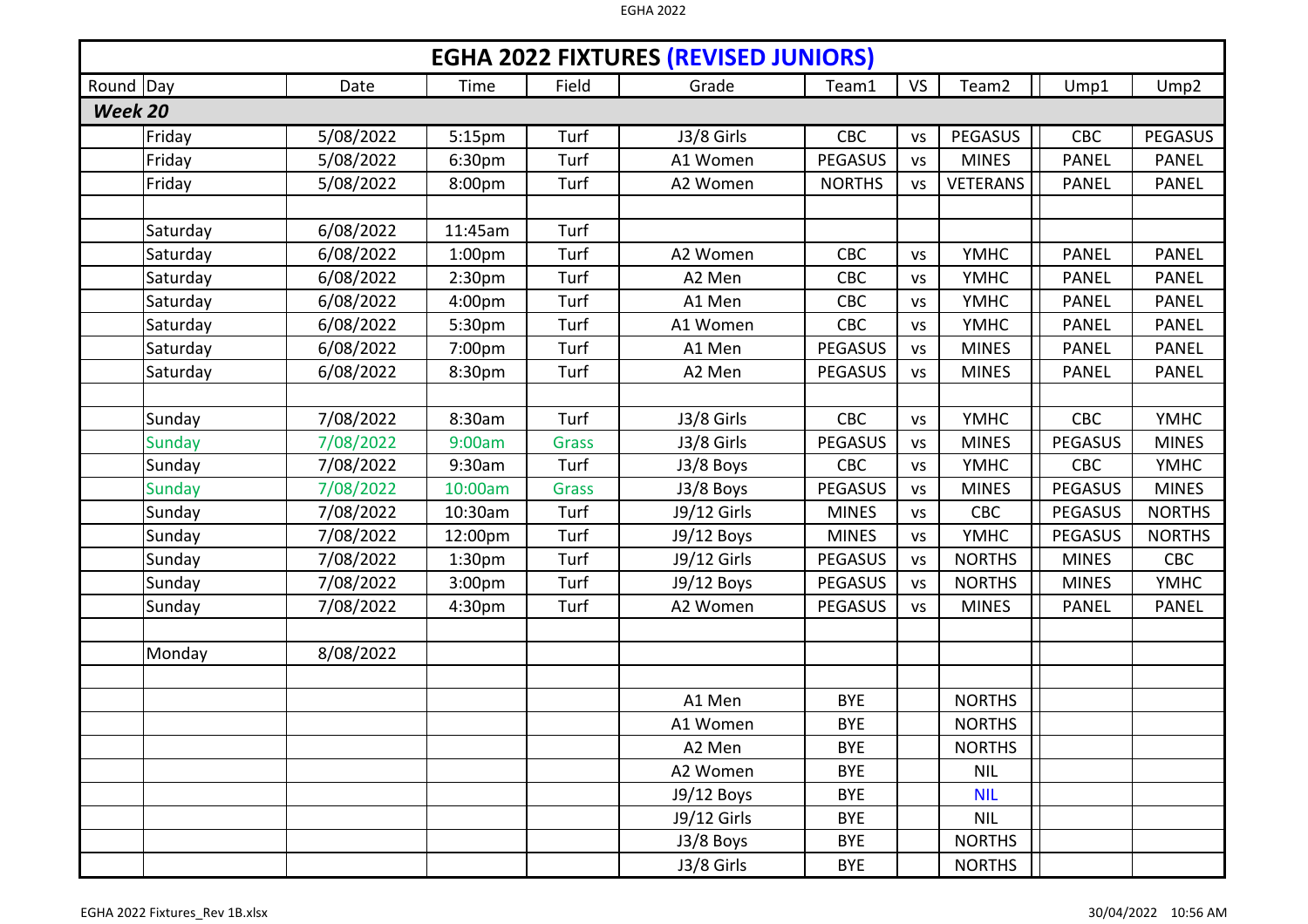|           | <b>EGHA 2022 FIXTURES (REVISED JUNIORS)</b> |            |                    |              |             |                |           |                   |                |                  |  |  |  |
|-----------|---------------------------------------------|------------|--------------------|--------------|-------------|----------------|-----------|-------------------|----------------|------------------|--|--|--|
| Round Day |                                             | Date       | Time               | Field        | Grade       | Team1          | <b>VS</b> | Team <sub>2</sub> | Ump1           | Ump <sub>2</sub> |  |  |  |
| Week 21   |                                             |            |                    |              |             |                |           |                   |                |                  |  |  |  |
|           | Friday                                      | 12/08/2022 | 5:15pm             | Turf         | J3/8 Girls  | <b>MINES</b>   | <b>VS</b> | <b>NORTHS</b>     | <b>MINES</b>   | <b>NORTHS</b>    |  |  |  |
|           | Friday                                      | 12/08/2022 | 6:30pm             | Turf         | A1 Men      | <b>NORTHS</b>  | <b>VS</b> | <b>YMHC</b>       | <b>PANEL</b>   | <b>PANEL</b>     |  |  |  |
|           | Friday                                      | 12/08/2022 | 8:00pm             | Turf         | A2 Men      | <b>NORTHS</b>  | <b>VS</b> | <b>YMHC</b>       | <b>PANEL</b>   | <b>PANEL</b>     |  |  |  |
|           |                                             |            |                    |              |             |                |           |                   |                |                  |  |  |  |
|           | Saturday                                    | 13/08/2022 | 11:45am            | Turf         |             |                |           |                   |                |                  |  |  |  |
|           | Saturday                                    | 13/08/2022 | 1:00 <sub>pm</sub> | Turf         | A2 Men      | <b>PEGASUS</b> | <b>VS</b> | CBC               | <b>PANEL</b>   | <b>PANEL</b>     |  |  |  |
|           | Saturday                                    | 13/08/2022 | 2:30 <sub>pm</sub> | Turf         | A1 Women    | <b>PEGASUS</b> | <b>VS</b> | CBC               | <b>PANEL</b>   | <b>PANEL</b>     |  |  |  |
|           | Saturday                                    | 13/08/2022 | 4:00pm             | Turf         | A1 Men      | <b>PEGASUS</b> | <b>VS</b> | CBC               | <b>PANEL</b>   | <b>PANEL</b>     |  |  |  |
|           | Saturday                                    | 13/08/2022 | 5:30pm             | Turf         | A1 Women    | <b>NORTHS</b>  | <b>VS</b> | <b>MINES</b>      | <b>PANEL</b>   | <b>PANEL</b>     |  |  |  |
|           | Saturday                                    | 13/08/2022 | 7:00pm             | Turf         | A1 Men      | <b>NORTHS</b>  | <b>VS</b> | <b>MINES</b>      | <b>PANEL</b>   | <b>PANEL</b>     |  |  |  |
|           | Saturday                                    | 13/08/2022 | 8:30pm             | Turf         | A2 Men      | <b>NORTHS</b>  | <b>VS</b> | <b>MINES</b>      | <b>PANEL</b>   | <b>PANEL</b>     |  |  |  |
|           |                                             |            |                    |              |             |                |           |                   |                |                  |  |  |  |
|           | Sunday                                      | 14/08/2022 | 8:30am             | Turf         | J3/8 Girls  | <b>NORTHS</b>  | <b>VS</b> | <b>MINES</b>      | <b>NORTHS</b>  | <b>MINES</b>     |  |  |  |
|           | <b>Sunday</b>                               | 14/08/2022 | 9:00am             | <b>Grass</b> | J3/8 Girls  | <b>PEGASUS</b> | <b>VS</b> | <b>CBC</b>        | <b>PEGASUS</b> | <b>CBC</b>       |  |  |  |
|           | Sunday                                      | 14/08/2022 | 9:30am             | Turf         | J3/8 Boys   | <b>NORTHS</b>  | <b>VS</b> | <b>MINES</b>      | <b>NORTHS</b>  | <b>MINES</b>     |  |  |  |
|           | <b>Sunday</b>                               | 14/08/2022 | 10:00am            | <b>Grass</b> | J3/8 Boys   | <b>PEGASUS</b> | <b>VS</b> | <b>CBC</b>        | <b>PEGASUS</b> | CBC              |  |  |  |
|           | Sunday                                      | 14/08/2022 | 10:30am            | Turf         | J9/12 Girls | <b>NORTHS</b>  | <b>VS</b> | <b>MINES</b>      | PEGASUS        | CBC              |  |  |  |
|           | Sunday                                      | 14/08/2022 | 12:00pm            | Turf         | J9/12 Boys  | <b>PEGASUS</b> | <b>VS</b> | <b>YMHC</b>       | <b>NORTHS</b>  | <b>MINES</b>     |  |  |  |
|           | Sunday                                      | 14/08/2022 | 1:30 <sub>pm</sub> | Turf         | J9/12 Girls | PEGASUS        | <b>VS</b> | CBC               | <b>NORTHS</b>  | <b>MINES</b>     |  |  |  |
|           | Sunday                                      | 14/08/2022 | 3:00 <sub>pm</sub> | Turf         | J9/12 Boys  | <b>NORTHS</b>  | <b>VS</b> | <b>MINES</b>      | <b>PEGASUS</b> | <b>YMHC</b>      |  |  |  |
|           | Sunday                                      | 14/08/2022 | 4:30pm             | Turf         |             |                |           |                   |                |                  |  |  |  |
|           |                                             |            |                    |              |             |                |           |                   |                |                  |  |  |  |
|           | Monday                                      | 15/08/2022 |                    |              |             |                |           |                   |                |                  |  |  |  |
|           |                                             |            |                    |              |             |                |           |                   |                |                  |  |  |  |
|           |                                             |            |                    |              | A1 Men      | <b>BYE</b>     |           | <b>YMHC</b>       |                |                  |  |  |  |
|           |                                             |            |                    |              | A1 Women    | <b>BYE</b>     |           | <b>YMHC</b>       |                |                  |  |  |  |
|           |                                             |            |                    |              | A2 Men      | <b>BYE</b>     |           | <b>YMHC</b>       |                |                  |  |  |  |
|           |                                             |            |                    |              | A2 Women    | <b>BYE</b>     |           | <b>ALL</b>        |                |                  |  |  |  |
|           |                                             |            |                    |              | J9/12 Boys  | <b>BYE</b>     |           | <b>NIL</b>        |                |                  |  |  |  |
|           |                                             |            |                    |              | J9/12 Girls | <b>BYE</b>     |           | <b>NIL</b>        |                |                  |  |  |  |
|           |                                             |            |                    |              | J3/8 Boys   | <b>BYE</b>     |           | <b>YMHC</b>       |                |                  |  |  |  |
|           |                                             |            |                    |              | J3/8 Girls  | <b>BYE</b>     |           | <b>YMHC</b>       |                |                  |  |  |  |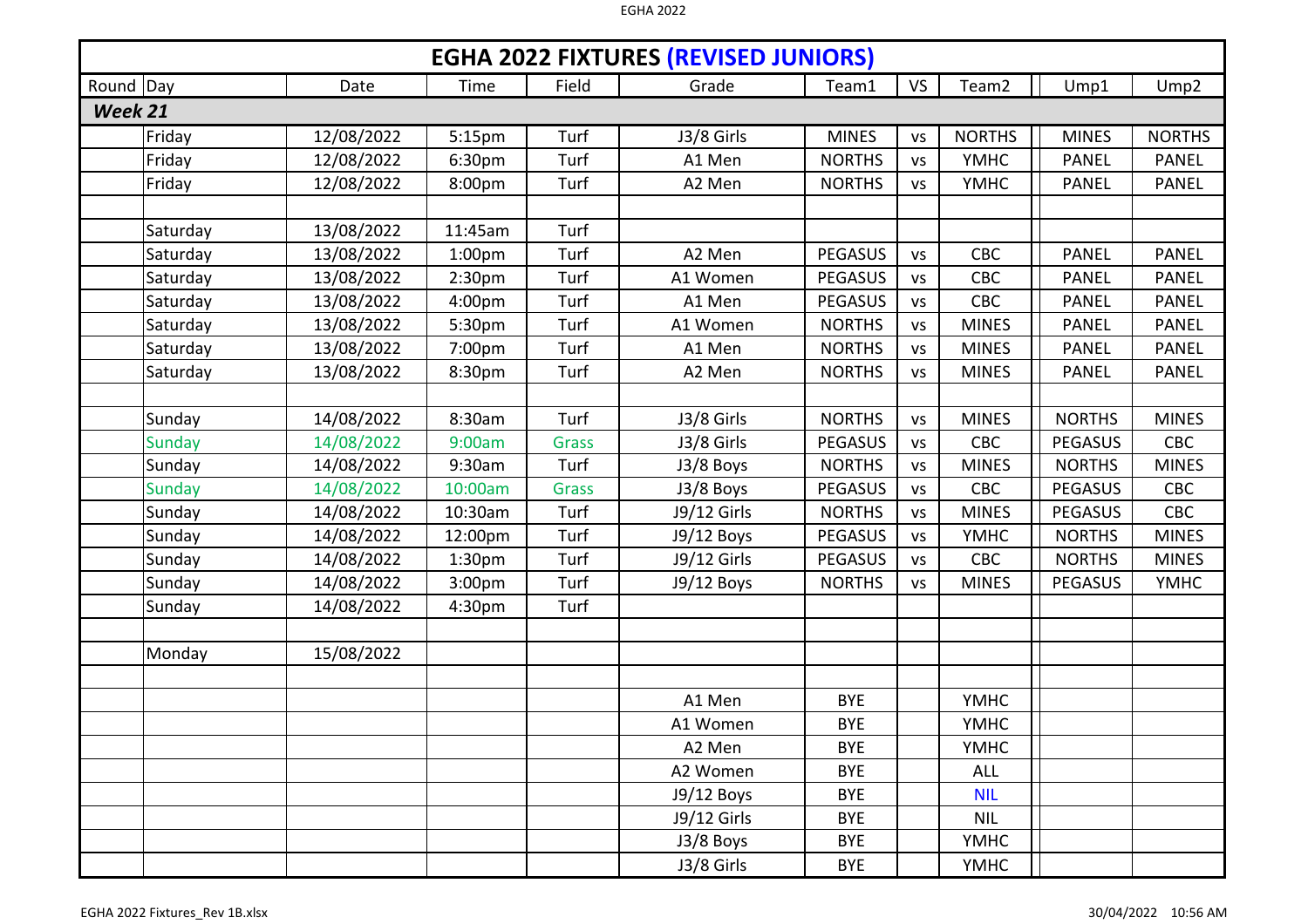|           | <b>EGHA 2022 FIXTURES (REVISED JUNIORS)</b> |            |                    |              |             |                 |           |                   |                |                  |  |  |  |
|-----------|---------------------------------------------|------------|--------------------|--------------|-------------|-----------------|-----------|-------------------|----------------|------------------|--|--|--|
| Round Day |                                             | Date       | Time               | Field        | Grade       | Team1           | <b>VS</b> | Team <sub>2</sub> | Ump1           | Ump <sub>2</sub> |  |  |  |
| Week 22   |                                             |            |                    |              |             |                 |           |                   |                |                  |  |  |  |
|           | Friday                                      | 19/08/2022 | 5:15pm             | Turf         |             |                 |           |                   |                |                  |  |  |  |
|           | Friday                                      | 19/08/2022 | 6:30pm             | Turf         | A2 Women    | <b>PEGASUS</b>  | <b>VS</b> | <b>MINES</b>      | <b>PANEL</b>   | <b>PANEL</b>     |  |  |  |
|           | Friday                                      | 19/08/2022 | 8:00pm             | Turf         | A1 Women    | <b>YMHC</b>     | <b>VS</b> | <b>MINES</b>      | <b>PANEL</b>   | <b>PANEL</b>     |  |  |  |
|           |                                             |            |                    |              |             |                 |           |                   |                |                  |  |  |  |
|           | Saturday                                    | 20/08/2022 | 11:45am            | Turf         |             |                 |           |                   |                |                  |  |  |  |
|           | Saturday                                    | 20/08/2022 | 1:00 <sub>pm</sub> | Turf         | A2 Women    | <b>VETERANS</b> | <b>VS</b> | <b>NORTHS</b>     | <b>PANEL</b>   | <b>PANEL</b>     |  |  |  |
|           | Saturday                                    | 20/08/2022 | 2:30 <sub>pm</sub> | Turf         | A2 Men      | <b>PEGASUS</b>  | <b>VS</b> | <b>NORTHS</b>     | <b>PANEL</b>   | <b>PANEL</b>     |  |  |  |
|           | Saturday                                    | 20/08/2022 | 4:00 <sub>pm</sub> | Turf         | A1 Men      | <b>PEGASUS</b>  | <b>VS</b> | <b>NORTHS</b>     | <b>PANEL</b>   | <b>PANEL</b>     |  |  |  |
|           | Saturday                                    | 20/08/2022 | 5:30pm             | Turf         | A1 Women    | <b>PEGASUS</b>  | <b>VS</b> | <b>NORTHS</b>     | <b>PANEL</b>   | <b>PANEL</b>     |  |  |  |
|           | Saturday                                    | 20/08/2022 | 7:00pm             | Turf         | A1 Men      | <b>YMHC</b>     | <b>VS</b> | <b>MINES</b>      | <b>PANEL</b>   | <b>PANEL</b>     |  |  |  |
|           | Saturday                                    | 20/08/2022 | 8:30pm             | Turf         | A2 Men      | <b>YMHC</b>     | <b>VS</b> | <b>MINES</b>      | <b>PANEL</b>   | <b>PANEL</b>     |  |  |  |
|           |                                             |            |                    |              |             |                 |           |                   |                |                  |  |  |  |
|           | Sunday                                      | 21/08/2022 | 8:30am             | Turf         | J3/8 Girls  | <b>PEGASUS</b>  | <b>VS</b> | <b>NORTHS</b>     | <b>PEGASUS</b> | <b>NORTHS</b>    |  |  |  |
|           | <b>Sunday</b>                               | 21/08/2022 | 9:00am             | <b>Grass</b> | J3/8 Girls  | <b>YMHC</b>     | <b>VS</b> | <b>MINES</b>      | <b>YMHC</b>    | <b>MINES</b>     |  |  |  |
|           | Sunday                                      | 21/08/2022 | 9:30am             | Turf         | J3/8 Boys   | <b>PEGASUS</b>  | <b>VS</b> | <b>NORTHS</b>     | <b>PEGASUS</b> | <b>NORTHS</b>    |  |  |  |
|           | <b>Sunday</b>                               | 21/08/2022 | 10:00am            | <b>Grass</b> | J3/8 Boys   | <b>YMHC</b>     | <b>VS</b> | <b>MINES</b>      | <b>YMHC</b>    | <b>MINES</b>     |  |  |  |
|           | Sunday                                      | 21/08/2022 | 10:30am            | Turf         | J9/12 Girls | PEGASUS         | <b>VS</b> | <b>MINES</b>      | <b>NORTHS</b>  | <b>CBC</b>       |  |  |  |
|           | Sunday                                      | 21/08/2022 | 12:00pm            | Turf         | J9/12 Boys  | <b>PEGASUS</b>  | <b>VS</b> | <b>MINES</b>      | <b>YMHC</b>    | <b>NORTHS</b>    |  |  |  |
|           | Sunday                                      | 21/08/2022 | 1:30 <sub>pm</sub> | Turf         | J9/12 Girls | <b>NORTHS</b>   | <b>VS</b> | CBC               | <b>PEGASUS</b> | <b>MINES</b>     |  |  |  |
|           | Sunday                                      | 21/08/2022 | 3:00pm             | Turf         | J9/12 Boys  | <b>YMHC</b>     | <b>VS</b> | <b>NORTHS</b>     | <b>PEGASUS</b> | <b>MINES</b>     |  |  |  |
|           | Sunday                                      | 21/08/2022 | 4:30pm             | Turf         | A2 Women    | CBC             | <b>VS</b> | <b>YMHC</b>       | <b>PANEL</b>   | <b>PANEL</b>     |  |  |  |
|           |                                             |            |                    |              |             |                 |           |                   |                |                  |  |  |  |
|           | Monday                                      | 22/08/2022 |                    |              |             |                 |           |                   |                |                  |  |  |  |
|           |                                             |            |                    |              |             |                 |           |                   |                |                  |  |  |  |
|           |                                             |            |                    |              | A1 Men      | <b>BYE</b>      |           | CBC               |                |                  |  |  |  |
|           |                                             |            |                    |              | A1 Women    | <b>BYE</b>      |           | CBC               |                |                  |  |  |  |
|           |                                             |            |                    |              | A2 Men      | <b>BYE</b>      |           | CBC               |                |                  |  |  |  |
|           |                                             |            |                    |              | A2 Women    | <b>BYE</b>      |           | <b>NIL</b>        |                |                  |  |  |  |
|           |                                             |            |                    |              | J9/12 Boys  | <b>BYE</b>      |           | <b>NIL</b>        |                |                  |  |  |  |
|           |                                             |            |                    |              | J9/12 Girls | <b>BYE</b>      |           | <b>NIL</b>        |                |                  |  |  |  |
|           |                                             |            |                    |              | J3/8 Boys   | <b>BYE</b>      |           | CBC               |                |                  |  |  |  |
|           |                                             |            |                    |              | J3/8 Girls  | <b>BYE</b>      |           | CBC               |                |                  |  |  |  |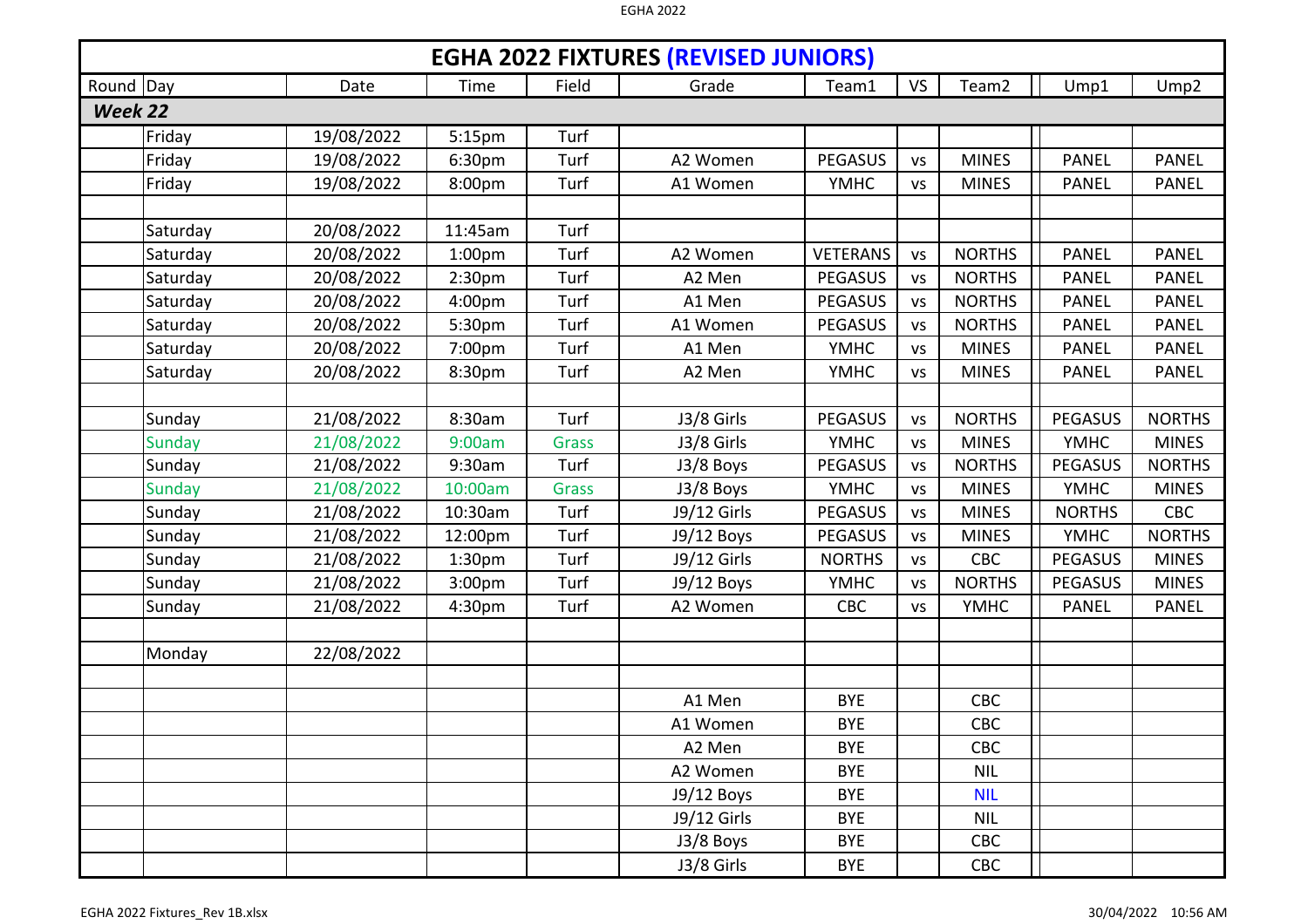|           | <b>EGHA 2022 FIXTURES (REVISED JUNIORS)</b> |            |                    |       |             |                |           |                   |              |                  |  |  |  |
|-----------|---------------------------------------------|------------|--------------------|-------|-------------|----------------|-----------|-------------------|--------------|------------------|--|--|--|
| Round Day |                                             | Date       | <b>Time</b>        | Field | Grade       | Team1          | <b>VS</b> | Team <sub>2</sub> | Ump1         | Ump <sub>2</sub> |  |  |  |
| Week 23   |                                             |            |                    |       |             |                |           |                   |              |                  |  |  |  |
|           | Friday                                      | 26/08/2022 | 5:00pm             | Turf  |             |                |           |                   |              |                  |  |  |  |
|           | Friday                                      | 26/08/2022 | 6:30pm             | Turf  | A1 Men      | <b>NORTHS</b>  | <b>VS</b> | <b>CBC</b>        | <b>PANEL</b> | <b>PANEL</b>     |  |  |  |
|           | Friday                                      | 26/08/2022 | 8:00pm             | Turf  | A2 Men      | <b>NORTHS</b>  | <b>VS</b> | CBC               | <b>PANEL</b> | <b>PANEL</b>     |  |  |  |
|           |                                             |            |                    |       |             |                |           |                   |              |                  |  |  |  |
|           | Saturday                                    | 27/08/2022 | 11:45am            | Turf  |             |                |           |                   |              |                  |  |  |  |
|           | Saturday                                    | 27/08/2022 | 1:00 <sub>pm</sub> | Turf  | A2 Men      | <b>PEGASUS</b> | <b>VS</b> | <b>YMHC</b>       | <b>PANEL</b> | <b>PANEL</b>     |  |  |  |
|           | Saturday                                    | 27/08/2022 | 2:30pm             | Turf  | A1 Women    | <b>PEGASUS</b> | <b>VS</b> | <b>YMHC</b>       | <b>PANEL</b> | <b>PANEL</b>     |  |  |  |
|           | Saturday                                    | 27/08/2022 | 4:00pm             | Turf  | A1 Men      | <b>PEGASUS</b> | VS        | <b>YMHC</b>       | <b>PANEL</b> | <b>PANEL</b>     |  |  |  |
|           | Saturday                                    | 27/08/2022 | 5:30pm             | Turf  | A1 Women    | <b>NORTHS</b>  | <b>VS</b> | CBC               | <b>PANEL</b> | <b>PANEL</b>     |  |  |  |
|           | Saturday                                    | 27/08/2022 | 7:00pm             | Turf  | A2 Women    | 1st            | VS        | 2nd               | <b>PANEL</b> | <b>PANEL</b>     |  |  |  |
|           | Saturday                                    | 27/08/2022 | 8:30pm             | Turf  | A2 Women    | 3rd            | <b>VS</b> | 4th               | <b>PANEL</b> | <b>PANEL</b>     |  |  |  |
|           |                                             |            |                    |       |             |                |           |                   |              |                  |  |  |  |
| EL        | Sunday                                      | 28/08/2022 | 9:00am             | Turf  | J3/8 Girls  | 2nd            | <b>VS</b> | 3rd               | <b>PANEL</b> | <b>PANEL</b>     |  |  |  |
| <b>EL</b> | Sunday                                      | 28/08/2022 | 10:15am            | Turf  | J3/8 Boys   | 2nd            | <b>VS</b> | 3rd               | <b>PANEL</b> | <b>PANEL</b>     |  |  |  |
| EL        | Sunday                                      | 28/08/2022 | 11:30am            | Turf  | J9/12 Girls | 2nd            | <b>VS</b> | 3rd               | <b>PANEL</b> | <b>PANEL</b>     |  |  |  |
| EL        | Sunday                                      | 28/08/2022 | 1:30pm             | Turf  | J9/12 Boys  | 2nd            | <b>VS</b> | 3rd               | <b>PANEL</b> | <b>PANEL</b>     |  |  |  |
|           | Sunday                                      | 28/08/2022 | 3:30pm             | Turf  |             |                |           |                   |              |                  |  |  |  |
|           |                                             |            |                    |       |             |                |           |                   |              |                  |  |  |  |
|           | Monday                                      | 29/08/2022 |                    |       |             |                |           |                   |              |                  |  |  |  |
|           |                                             |            |                    |       |             |                |           |                   |              |                  |  |  |  |
|           |                                             |            |                    |       | A1 Men      | <b>BYE</b>     |           | <b>MINES</b>      |              |                  |  |  |  |
|           |                                             |            |                    |       | A1 Women    | <b>BYE</b>     |           | <b>MINES</b>      |              |                  |  |  |  |
|           |                                             |            |                    |       | A2 Men      | <b>BYE</b>     |           | <b>MINES</b>      |              |                  |  |  |  |
|           |                                             |            |                    |       | A2 Women    | <b>BYE</b>     |           | <b>FINAL</b>      |              |                  |  |  |  |
|           |                                             |            |                    |       |             |                |           |                   |              |                  |  |  |  |
|           |                                             |            |                    |       |             |                |           |                   |              |                  |  |  |  |
|           |                                             |            |                    |       |             |                |           |                   |              |                  |  |  |  |
|           |                                             |            |                    |       |             |                |           |                   |              |                  |  |  |  |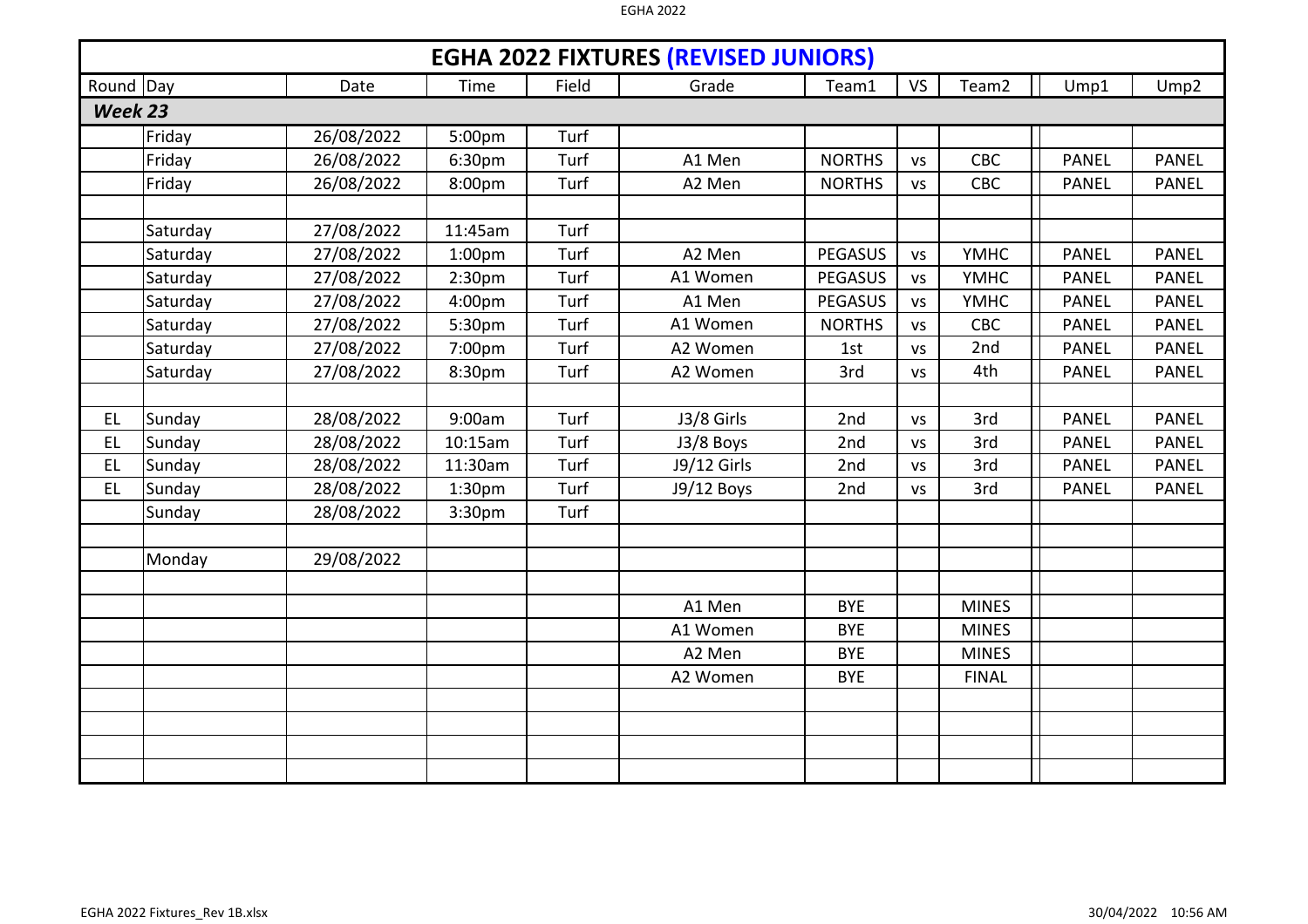|           | <b>EGHA 2022 FIXTURES (REVISED JUNIORS)</b> |           |                    |       |             |       |           |                   |              |                  |  |  |  |  |
|-----------|---------------------------------------------|-----------|--------------------|-------|-------------|-------|-----------|-------------------|--------------|------------------|--|--|--|--|
| Round Day |                                             | Date      | Time               | Field | Grade       | Team1 | <b>VS</b> | Team <sub>2</sub> | Ump1         | Ump <sub>2</sub> |  |  |  |  |
| Week 24   |                                             |           |                    |       |             |       |           |                   |              |                  |  |  |  |  |
| EL        | Friday                                      | 2/09/2022 | 6:30 <sub>pm</sub> | Turf  | A2 Women    | L1v2  | <b>VS</b> | W3v4              | <b>PANEL</b> | <b>PANEL</b>     |  |  |  |  |
| EL        | Friday                                      | 2/09/2022 | 8:00pm             | Turf  | A1 Women    | 2nd   | <b>VS</b> | 3rd               | <b>PANEL</b> | <b>PANEL</b>     |  |  |  |  |
|           |                                             |           |                    |       |             |       |           |                   |              |                  |  |  |  |  |
| EL        | Saturday                                    | 3/09/2022 | 2:30 <sub>pm</sub> | Turf  | A1 Men      | 2nd   | <b>VS</b> | 3rd               | <b>PANEL</b> | <b>PANEL</b>     |  |  |  |  |
| EL        | Saturday                                    | 3/09/2022 | 4:00 <sub>pm</sub> | Turf  | A2 Men      | 2nd   | <b>VS</b> | 3rd               | <b>PANEL</b> | <b>PANEL</b>     |  |  |  |  |
|           |                                             |           |                    |       |             |       |           |                   |              |                  |  |  |  |  |
|           |                                             |           |                    |       |             |       |           |                   |              |                  |  |  |  |  |
| GF        | Sunday                                      | 4/09/2022 | 9:00am             | Turf  | J3/8 Girls  | 1st   | <b>VS</b> | W2v3              | <b>PANEL</b> | <b>PANEL</b>     |  |  |  |  |
| GF        | Sunday                                      | 4/09/2022 | 10:15am            | Turf  | J3/8 Boys   | 1st   | <b>VS</b> | W2v3              | <b>PANEL</b> | <b>PANEL</b>     |  |  |  |  |
| GF        | Sunday                                      | 4/09/2022 | 11:30am            | Turf  | J9/12 Girls | 1st   | <b>VS</b> | W2v3              | <b>PANEL</b> | <b>PANEL</b>     |  |  |  |  |
| GF        | Sunday                                      | 4/09/2022 | 1:30 <sub>pm</sub> | Turf  | J9/12 Boys  | 1st   | <b>VS</b> | W2v3              | <b>PANEL</b> | <b>PANEL</b>     |  |  |  |  |
|           |                                             |           |                    |       |             |       |           |                   |              |                  |  |  |  |  |
|           |                                             |           |                    |       |             |       |           |                   |              |                  |  |  |  |  |
|           |                                             |           |                    |       |             |       |           |                   |              |                  |  |  |  |  |
|           |                                             |           |                    |       |             |       |           |                   |              |                  |  |  |  |  |
|           |                                             |           |                    |       |             |       |           |                   |              |                  |  |  |  |  |
|           |                                             |           |                    |       |             |       |           |                   |              |                  |  |  |  |  |
|           |                                             |           |                    |       |             |       |           |                   |              |                  |  |  |  |  |